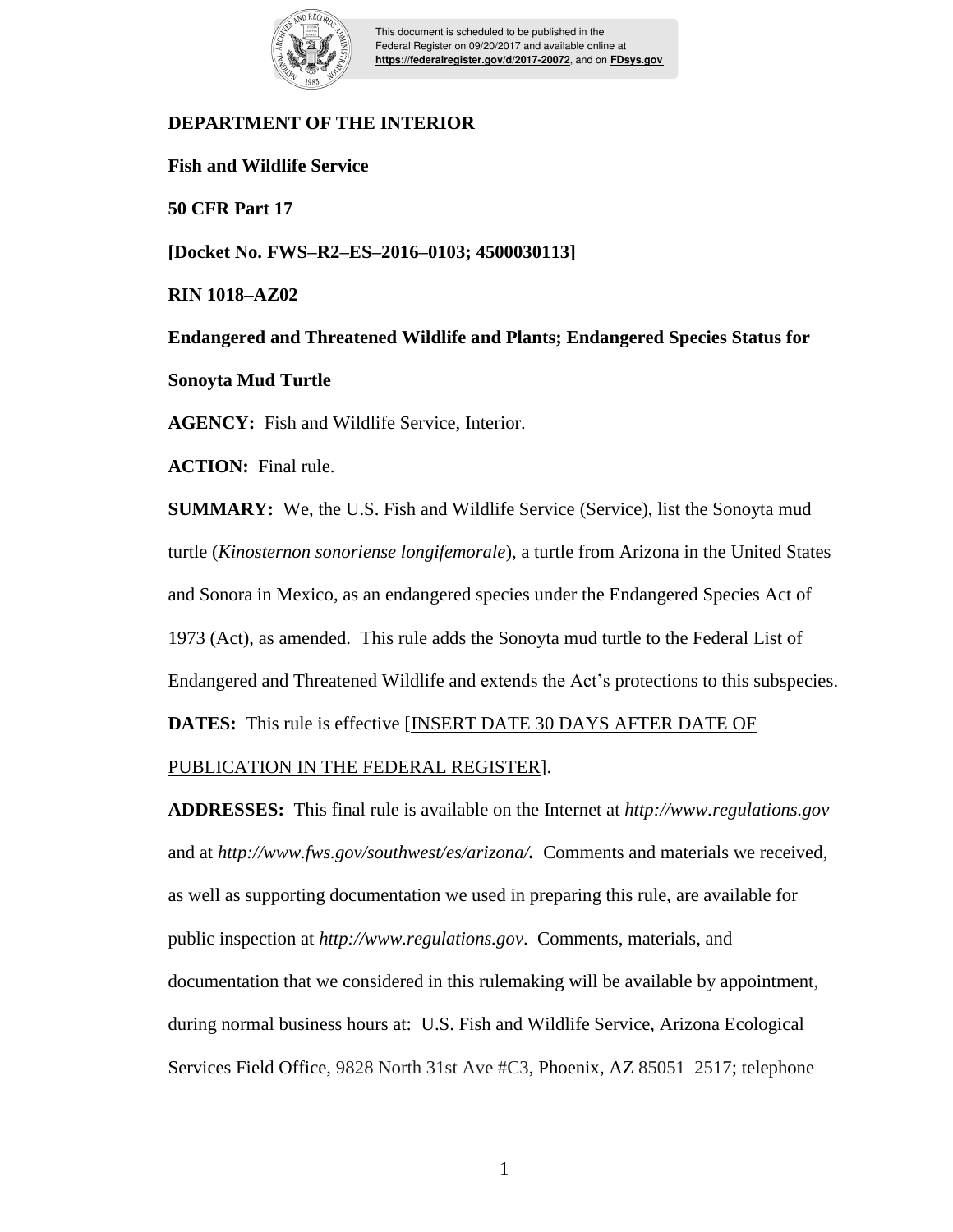#### 602–242–0210.

**FOR FURTHER INFORMATION CONTACT:** Steve Spangle, Field Supervisor, U.S. Fish and Wildlife Service, Arizona Ecological Services Field Office, 9828 North 31st Ave #C3, Phoenix, AZ 85051–2517; telephone 602–242–0210. Persons who use a telecommunications device for the deaf (TDD) may call the Federal Relay Service at 800–877–8339.

#### **SUPPLEMENTARY INFORMATION:**

#### **Previous Federal Action**

Please refer to the proposed listing rule for the Sonoyta mud turtle (81 FR 64829; September 21, 2016) for a detailed description of previous Federal actions concerning this subspecies.

# **Background**

We completed a comprehensive assessment of the biological status of the Sonoyta mud turtle, and prepared a report of the assessment, which provides a thorough account of the subspecies' overall viability. We define viability as the ability of the subspecies to persist over the long term and avoid extinction. In this section, we summarize the conclusions of that assessment, which can be accessed at Docket No. FWS–R2–ES– 2016–0103 on *http://www.regulations.gov* and at

*http://www.fws.gov/southwest/es/arizona/.* The Sonoyta mud turtle's Species Status Assessment (SSA Report; Service 2017, chapter 4) contains a detailed discussion of our evaluation of the biological status of the Sonoyta mud turtle and the influences that may affect its continued existence.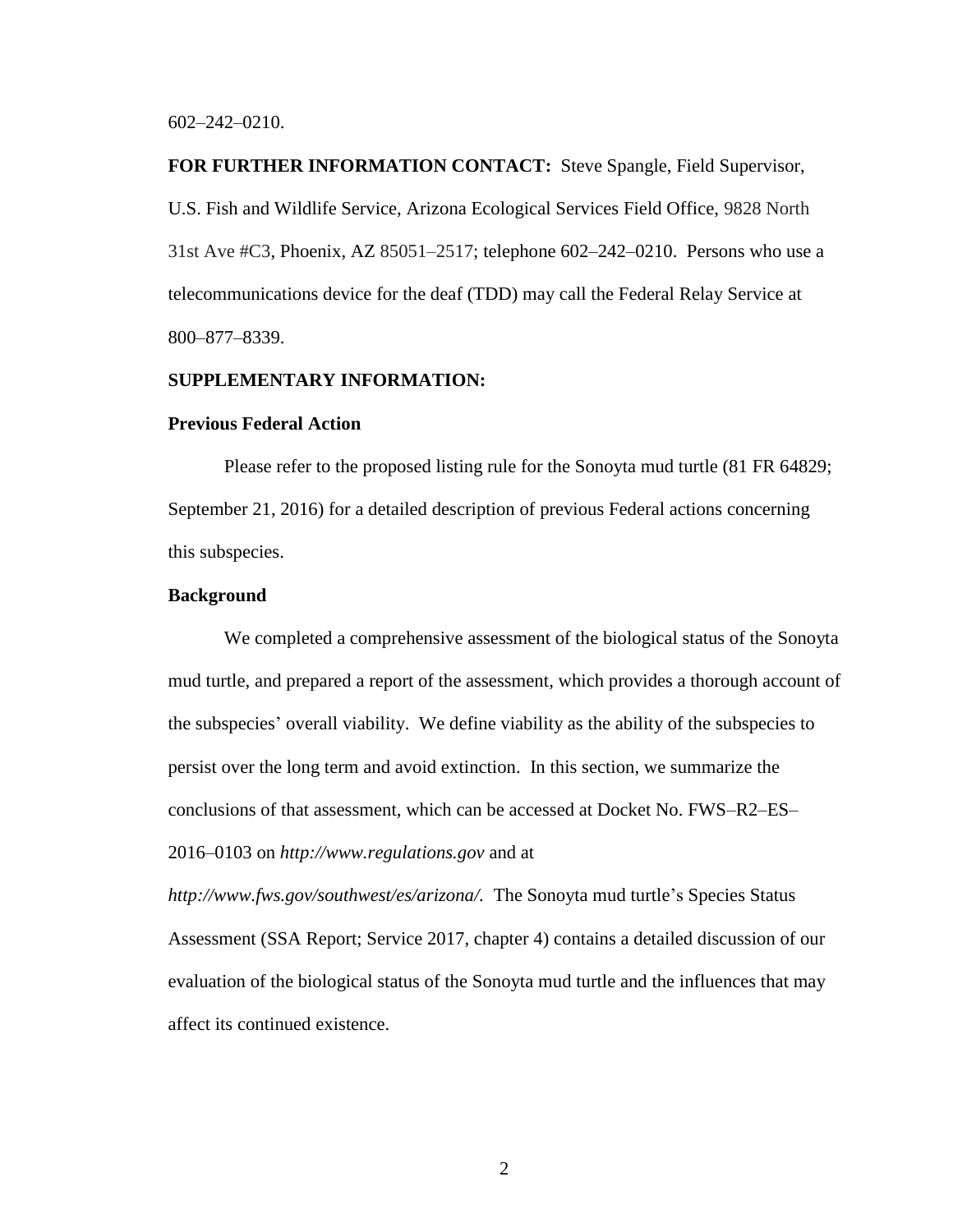To assess Sonoyta mud turtle viability, we used the three conservation biology principles of resiliency, representation, and redundancy (Shaffer and Stein 2000, pp. 306- 310). Briefly, resiliency supports the ability of the species to withstand environmental and demographic stochasticity (for example, wet or dry, warm or cold years); representation supports the ability of the species to adapt over time to long-term changes in the environment (for example, climate changes); and redundancy supports the ability of the species to withstand catastrophic events (for example, droughts). In general, the more redundant, representative, and resilient a species is, the more likely it is to sustain populations over time, even under changing environmental conditions. Using these principles, we identified the Sonoyta mud turtle's ecological requirements for survival and reproduction at the individual, population, and subspecies levels, and described the beneficial and risk factors influencing the subspecies' viability.

We evaluated the change in resiliency, representation, and redundancy from the past until the present, and projected the anticipated future states of these conditions. To forecast the biological condition into the future, we devised plausible future scenarios by using expert information on the primary stressors anticipated in the future to the Sonoyta mud turtle: habitat loss and degradation (i.e., surface water loss and riparian vegetation loss), effects of climate change, and small population dynamics. To assess population resiliency of the Sonoyta mud turtle, we evaluated habitat conditions and recruitment over time. To assess representation (as an indicator of adaptive capacity) of the Sonoyta mud turtle, we evaluated the ecological and genetic diversity and connectivity over time. To assess redundancy, we calculated the risk of population extirpations given the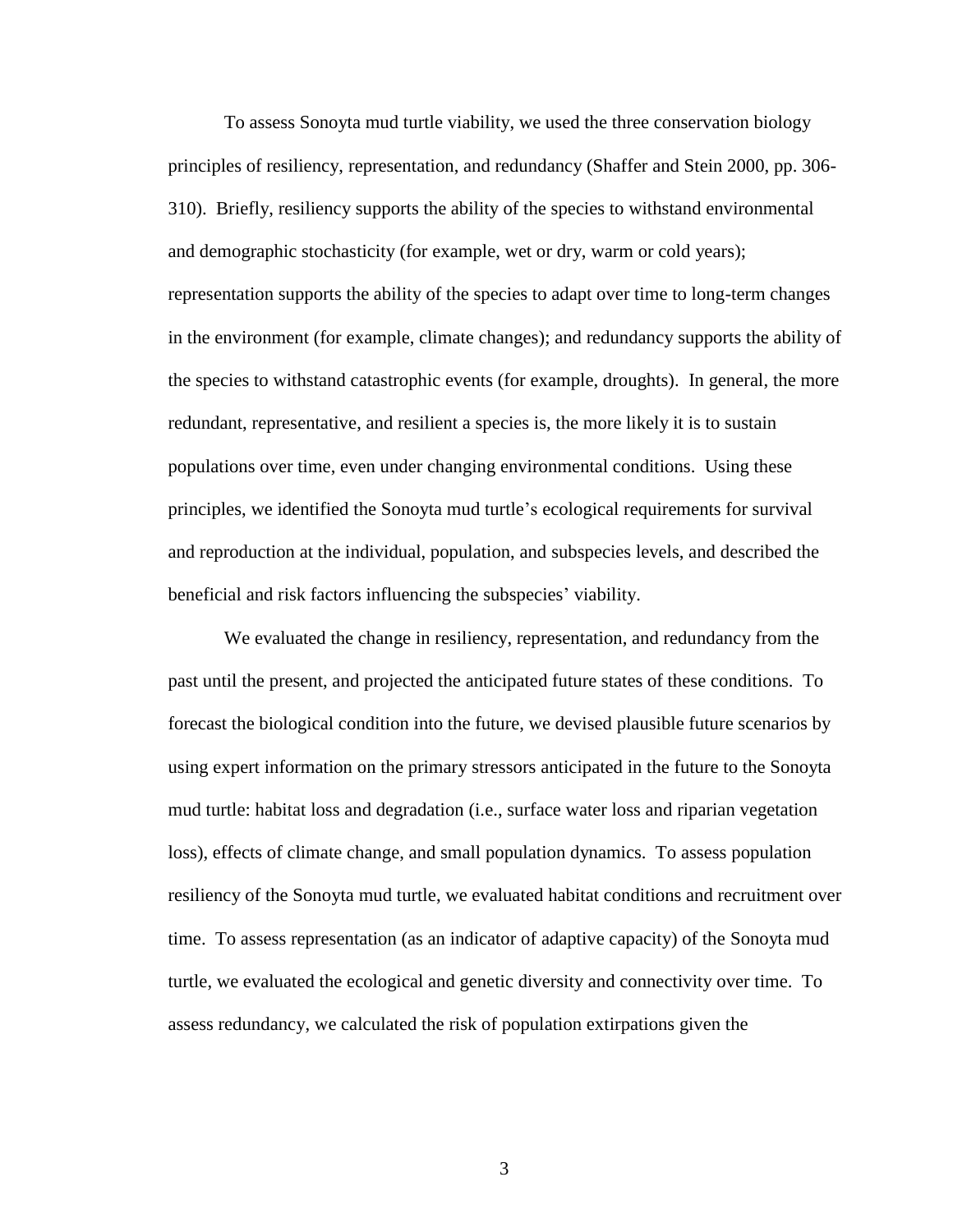catastrophic events. That is, we tallied the number of populations historically, currently, and projected into the future to assess the viability of the subspecies.

#### *Subspecies Description*

The Sonoyta mud turtle is a freshwater turtle encountered in or near water in an otherwise arid environment that commonly experiences drought and extreme heat (ambient temperatures can exceed 45 degrees Celsius (°C) (113 degrees Fahrenheit (°F)). The Sonoyta mud turtle is one of two recognized subspecies of Sonora mud turtle (*Kinosternon sonoriense*) and has been differentiated from the other subspecies based on shell measurements and DNA analysis (Iverson 1981, p. 62; Rosen 2003, entire; Rosen *et al*. 2006, entire). The other subspecies, *K*. *s. sonoriense*, is commonly referred to as Sonora mud turtle. The Sonoyta mud turtle is an isolated, native endemic found in southern Arizona and northern Sonora, Mexico. The Sonoyta mud turtle is a dark, medium-sized freshwater turtle with a mottled pattern on the head, neck, and limbs. Average lifespan is from 10 to 12 years; however, one has been reported to be 39 years old.

Minimum age of sexual maturity of female Sonoyta mud turtles is just under 6 years, and males around 4 years (Rosen and Lowe 1996, pp. 14–16). Mating occurs in water from April to late June. Ovulation and shelling of eggs begins in June, and eggs remain in the oviducts until the monsoon rains occur from mid to late July through September (van Loben Sels *et al*. 1997, p. 343). In mid to late July through September, females leave the water briefly to lay eggs in terrestrial nests. Eggs may undergo embryonic diapause (delayed embryo development) in the nest for up to 11 months after being laid. Development begins as eggs warm during the following spring and takes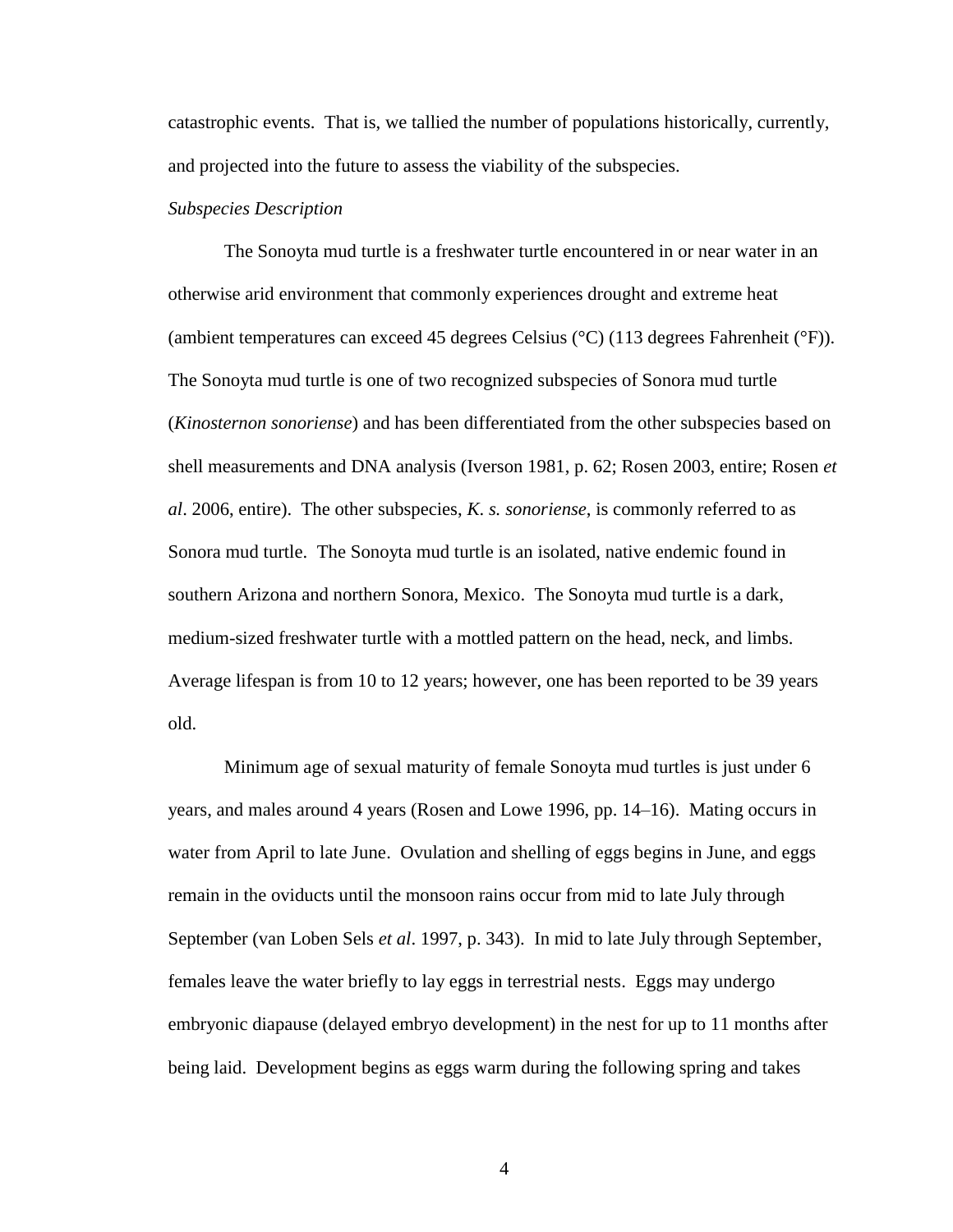about 80 days, and hatchlings emerge and disperse from the nest the following year to coincide with the onset of summer rains (van Lobel Sels *et al*. 1997, p. 343; Ernst and Lovich 2009, p. 497; Stone *et al*. 2015, p. 735).

# *Habitat and Range*

The Sonoyta mud turtle is found in southern Arizona and northwestern Mexico and depends on aquatic habitat with adjacent terrestrial habitat. Its habitats commonly experience drought and extreme heat. Historically, the Sonoyta mud turtle was limited in its distribution to the Rio Sonoyta basin in Arizona and Sonora, Mexico. There are five historical records of the subspecies being found within three historical perennial sections of the Rio Sonoyta, including the Sonoyta, Santo Domingo, and Papalote (also referred to as Agua Dulce) reaches (Rosen *et al.* 2010, p. 152), which we assume supported three populations. Perennial waters likely flowed through these three sections of the Rio Sonoyta separated by seasonally ephemeral sections (figure 3.1.1.b of the SSA Report), and groundwater also supported springs and cienegas (wet, marshy areas) in the area (Miller and Fuiman 1987, p. 602; Schoenherr 1988, p. 110; Hendrickson and Varela-Romero 1989, p. 481). These three distinct perennial reaches of the Rio Sonoyta together likely provided 19 to 27 kilometers (km) (12 to 17 miles (mi)) of stream habitat for the Sonoyta mud turtle. The Rio Sonoyta probably flowed for short periods during wet seasons, providing connectivity for mud turtles, with the stream rapidly retracting during the dry season, as it still does today. During periods of above-average precipitation, the river may have been continuous for longer periods, making turtle population connectivity more likely along Rio Sonoyta. We assume that the historical locations of the Sonoyta mud turtles were in areas of the Rio Sonoyta basin that maintained perennial surface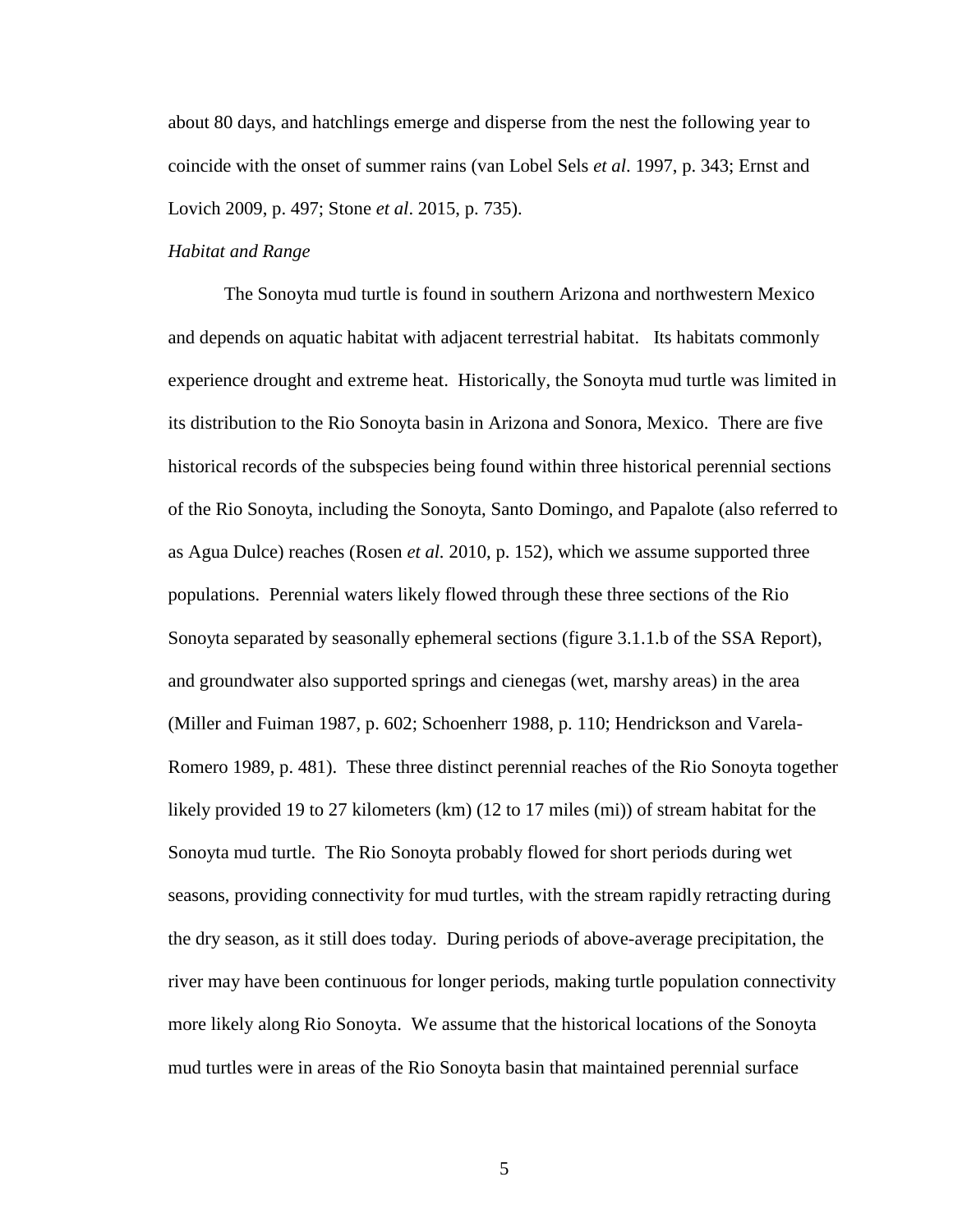water at all times except, possibly, during rare, protracted drought periods. These locations may no longer have reliable surface water to support mud turtles or sufficient surface water to support as large a population as they used to (Paredes-Aguilar and Rosen 2003, p. 2; Rosen *et al.* 2010, p. 155). Perennial water also existed outside of the Rio Sonoyta in cienegas such as one fed by Quitobaquito Springs on Organ Pipe Cactus National Monument. Quitobaquito Springs is predominately supplied by groundwater (Carruth 1996, pp. 14, 18).

In the SSA Report, we define a population of Sonoyta mud turtles as a group of interbreeding individuals living in an ecological community and separated from other populations by barriers including desert upland (overland, not connected by riparian or xeroriparian habitat) or in-channel distances that lack water most of the time. Currently, five populations of Sonoyta mud turtles occur. Three of these populations are historical populations―Quitobaquito Springs, and the Sonoyta and Papalote reaches of the Rio Sonoyta. However, the Sonoyta reach has now been reduced to a much smaller reach referred to as Xochimilco. There are two new populations—the Sonoyta sewage lagoon and Quitovac in Mexico, which were historically unknown and only discovered in 2002 but likely were present since the 1990s (Knowles *et al*. 2002, p. 74). These two new populations are not connected hydrologically to each other or to the Rio Sonoyta populations and it is likely that humans transplanted turtles from the Rio Sonoyta to these sites. One other historical population is considered extirpated―Santo Domingo. Of the five extant populations, one is in the United States in the pond and channel associated with Quitobaquito Springs in Organ Pipe Cactus National Monument, Arizona. The other four populations are in Sonora, Mexico (Rosen *et al.* 2010, p. 152).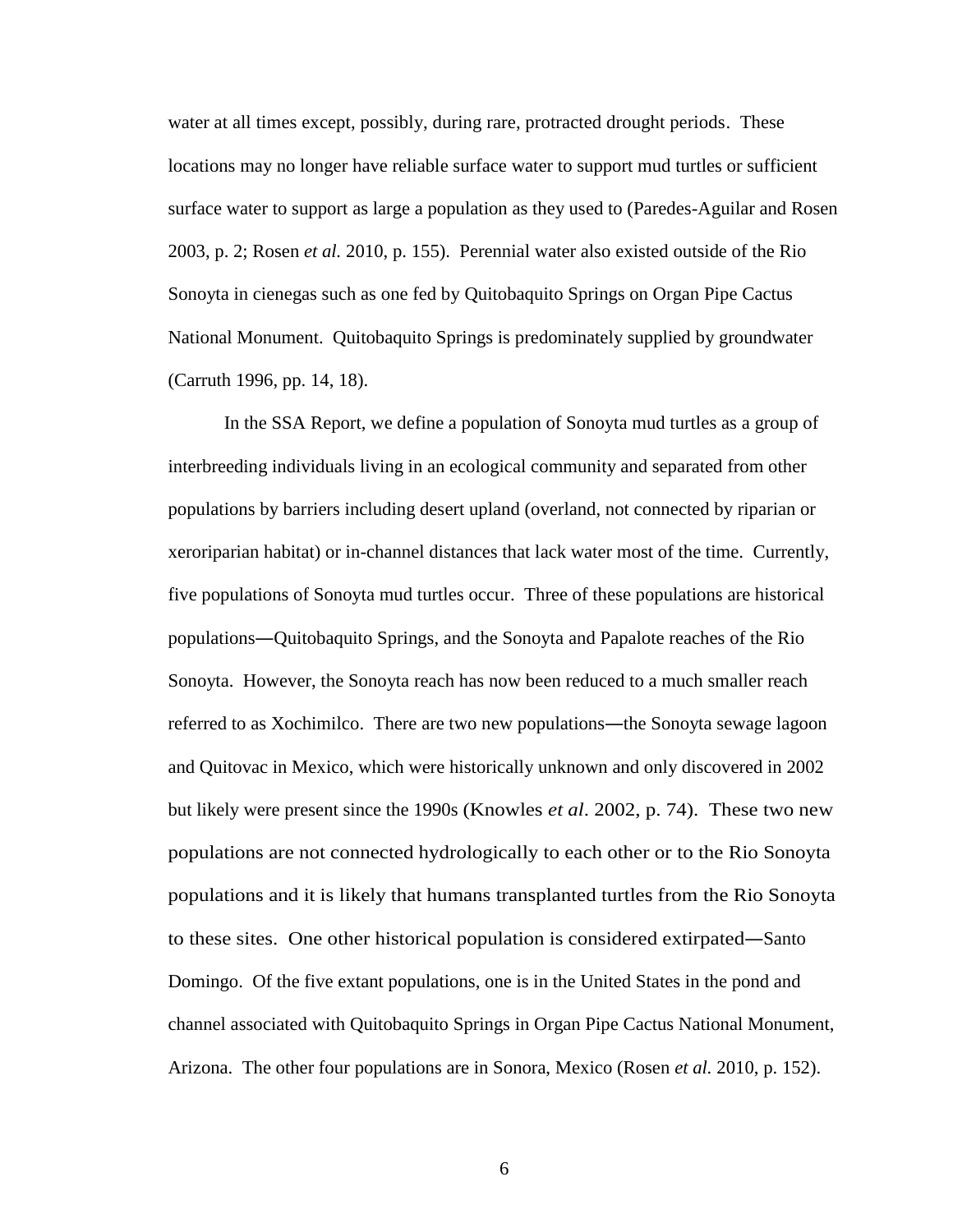Two populations in the Rio Sonoyta in the Papalote reach and Xochimilco reach are extant, but perennial water flow in these reaches is reduced from historical levels. Since these perennial reaches in the Rio Sonoyta are greatly reduced or gone, the connectivity among these remaining populations is highly unlikely. The other two extant populations are the Sonoyta sewage lagoon and Quitovac in Mexico. Quitovac consists of multiple springs impounded to form a pond. The Sonoyta sewage lagoon site consists of two lagoons of raw sewage. A new wastewater treatment plant has been constructed to replace the Sonoyta sewage lagoons. However, this new plant has yet to begin operating and it is unclear when it will open. The amount of water and riparian vegetation provided at the new plant is less than that provided at the sewage lagoons and only a portion of the Sonoyta mud turtles are likely to be transplanted.

The population at Quitobaquito Springs has been extensively monitored since the early 1980s. Surveys in the Rio Sonoyta basin in Sonora, Mexico, from 2001 through 2006 provide most of our knowledge of the current populations in Mexico (table 3.2.2 of the SSA Report; Paredes-Aguilar and Rosen 2003, entire; Knowles *et al.* 2002, entire; Rosen *et al.* 2010, pp. 152-153). However, we have low confidence that the population sizes for the Sonora populations remain at 2006 levels today, as many changes since the early 2000s have reduced or degraded habitat at most of the sites that still support Sonoyta mud turtles. In October 2001, a single turtle was found in a soup-bowl-sized remnant of water at the semi-perennial spring in the Santo Domingo reach (Santo Domingo is in the Rio Sonoyta and is the location of one of the five historical records of Sonoyta mud turtle listed above; Rosen *et al.* 2010, pp. 152-153), and we now think this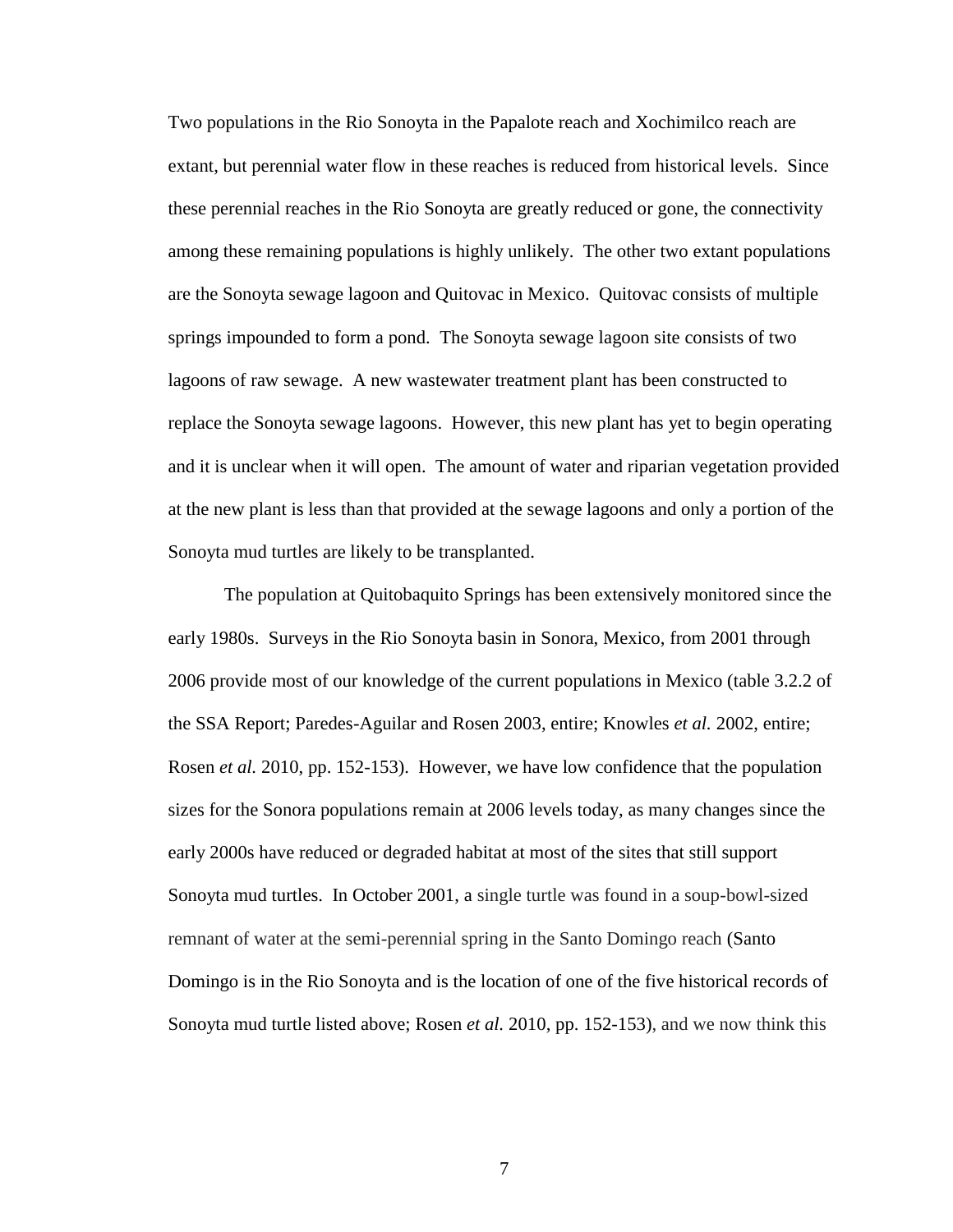historical population is likely extirpated due to loss of perennial surface water in this reach (Rosen 2016, pers. comm.).

#### *Species Needs*

Sonoyta mud turtles depend on aquatic habitat for foraging, shelter, and mating and terrestrial habitat for nesting and estivating. The Sonoyta mud turtle historically occupied habitat in cienegas and streams supported by groundwater-fed springs. Natural aquatic habitats of Sonoyta mud turtles are sustained by groundwater discharged from springs and augmented by seasonal rainfall. Terrestrial habitat that maintains soil moisture needed for Sonoyta mud turtles occurs in riparian areas along the banks of ponds and streams, including intermittently dry sections of a stream channel. However, natural aquatic habitats are highly limited. Sonoyta mud turtles can also be sustained by modified natural habitats or completely human-created habitats that provide similar permanent or almost permanent surface water. Currently, populations still occur within stream habitat, but all the cienegas have been modified from their natural state.

For the Sonoyta mud turtle to maintain viability, its populations, or some portion of its populations, must be resilient enough to withstand stochastic events such as fluctuations in water levels, habitat modification, and introduction of nonnative predators. In the SSA Report, we categorized the potential resiliency of populations of the subspecies. We developed four different resiliency levels: high, medium, low, and none. In a highly resilient Sonoyta mud turtle population, all or the majority of turtles are able to complete their life functions, breeding maintains a stable or increasing population, and the population is able to withstand stochastic events or recover from stochastic events from connected populations. Influencing those factors are elements of Sonoyta mud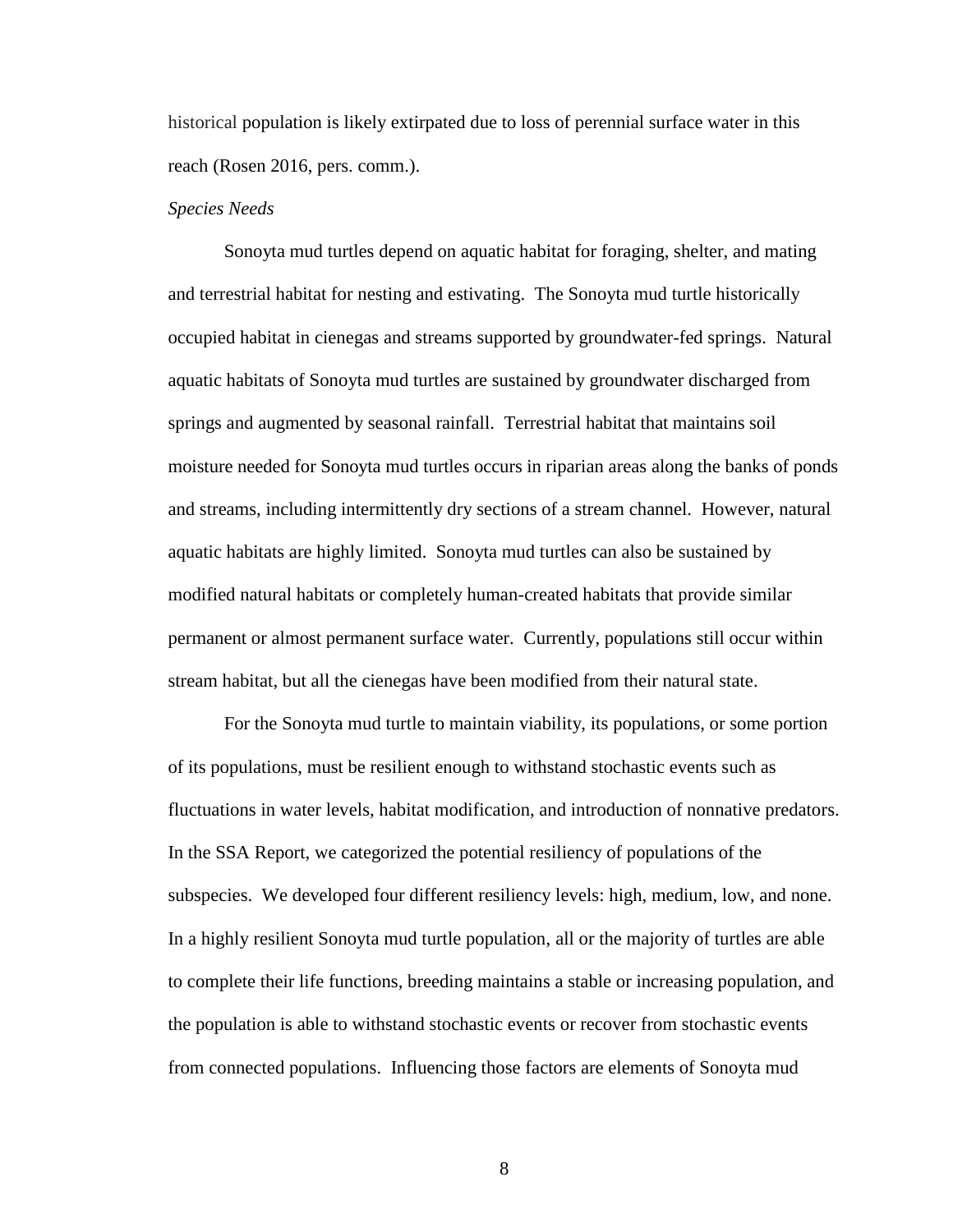turtle habitat that determine whether survivorship among age classes is achieved, thereby increasing the resiliency of populations. These factors include perennial or near perennial water (i.e., 10 to 11 months annually for consecutive years) of sufficient volume and extent with connectivity to other populations, terrestrial riparian habitat with soil moisture, high invertebrate prey abundance, and lack of problem nonnative species. The factors used to develop these resiliency levels are discussed below.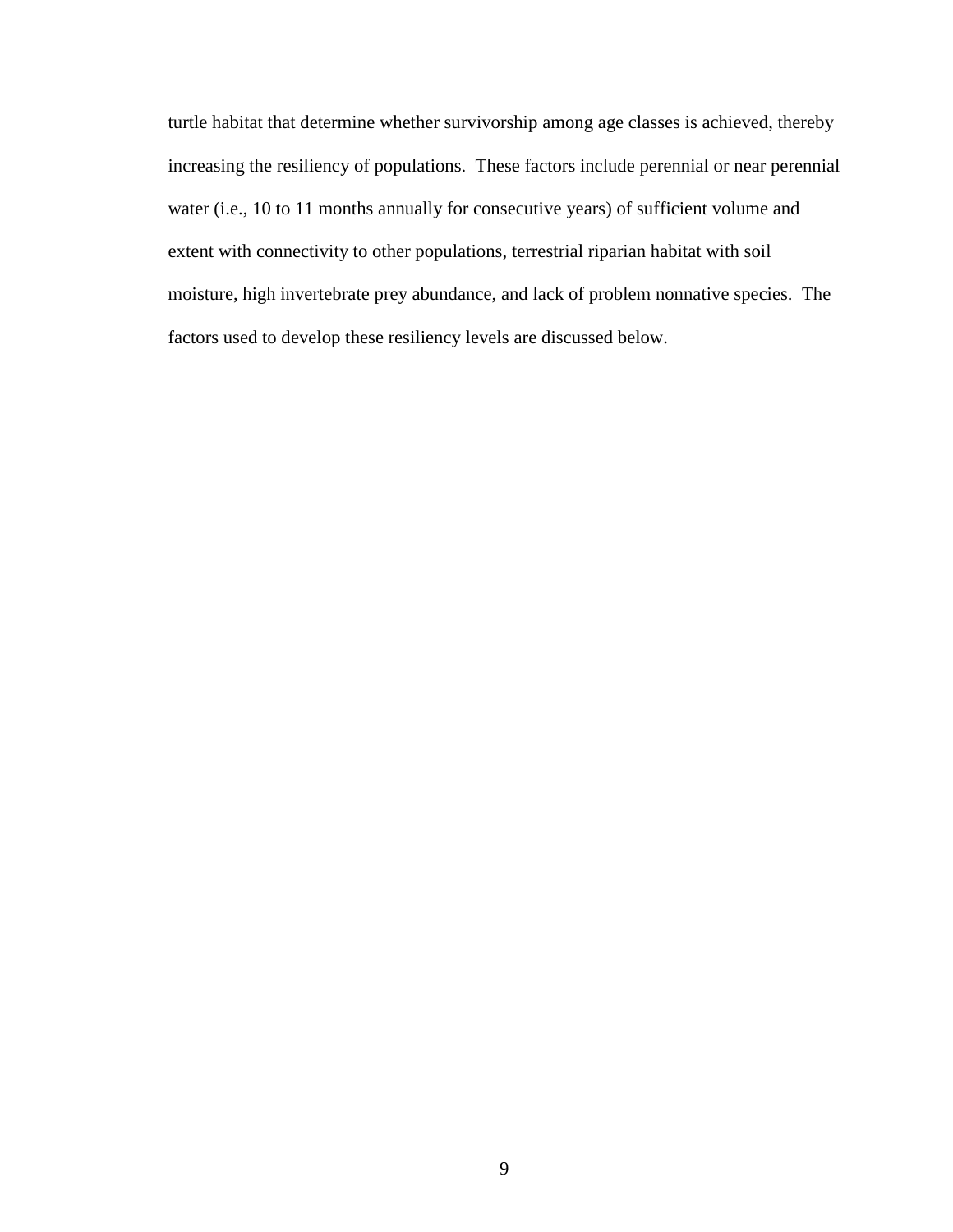| <b>High (Good)</b>               | <b>Moderate</b>                                          | Low                          | <b>None</b>            |
|----------------------------------|----------------------------------------------------------|------------------------------|------------------------|
| A population with high           | A population with moderate                               | A population with low        | A population with no   |
| resilience is where:             | resilience is where:                                     | resilience is one where:     | resiliency is one that |
| • All or the majority of turtles | • Some turtles can complete life                         | • Some or few turtles can    | might be extirpated    |
| are able to complete their life  | functions;                                               | complete life functions;     | completely.            |
| functions;                       | • Some turtles have some successful                      | • Some or few turtles have   |                        |
| • Breeding is successful to      | breeding, but population is not                          | successful breeding, but     |                        |
| maintain a stable or             | increasing;                                              | population is decreasing;    |                        |
| increasing population;           | • Population could be stable or                          | • Population is not able to  |                        |
| • Population is able to          | decreasing;                                              | withstand stochastic events, |                        |
| withstand stochastic events or   | • Population could withstand some                        | and is not able to recover   |                        |
| recover from stochastic          | stochastic events or a portion of                        | through the immigration of   |                        |
| events from connected            | connected populations.<br>the population could withstand |                              |                        |
| populations.                     | stochastic events, but population is                     |                              |                        |
|                                  | not able to recover through the                          |                              |                        |
|                                  | immigration of connected                                 |                              |                        |
|                                  | populations.                                             |                              |                        |

# **Table 1. Population Resiliency Categories for Sonoyta Mud Turtle**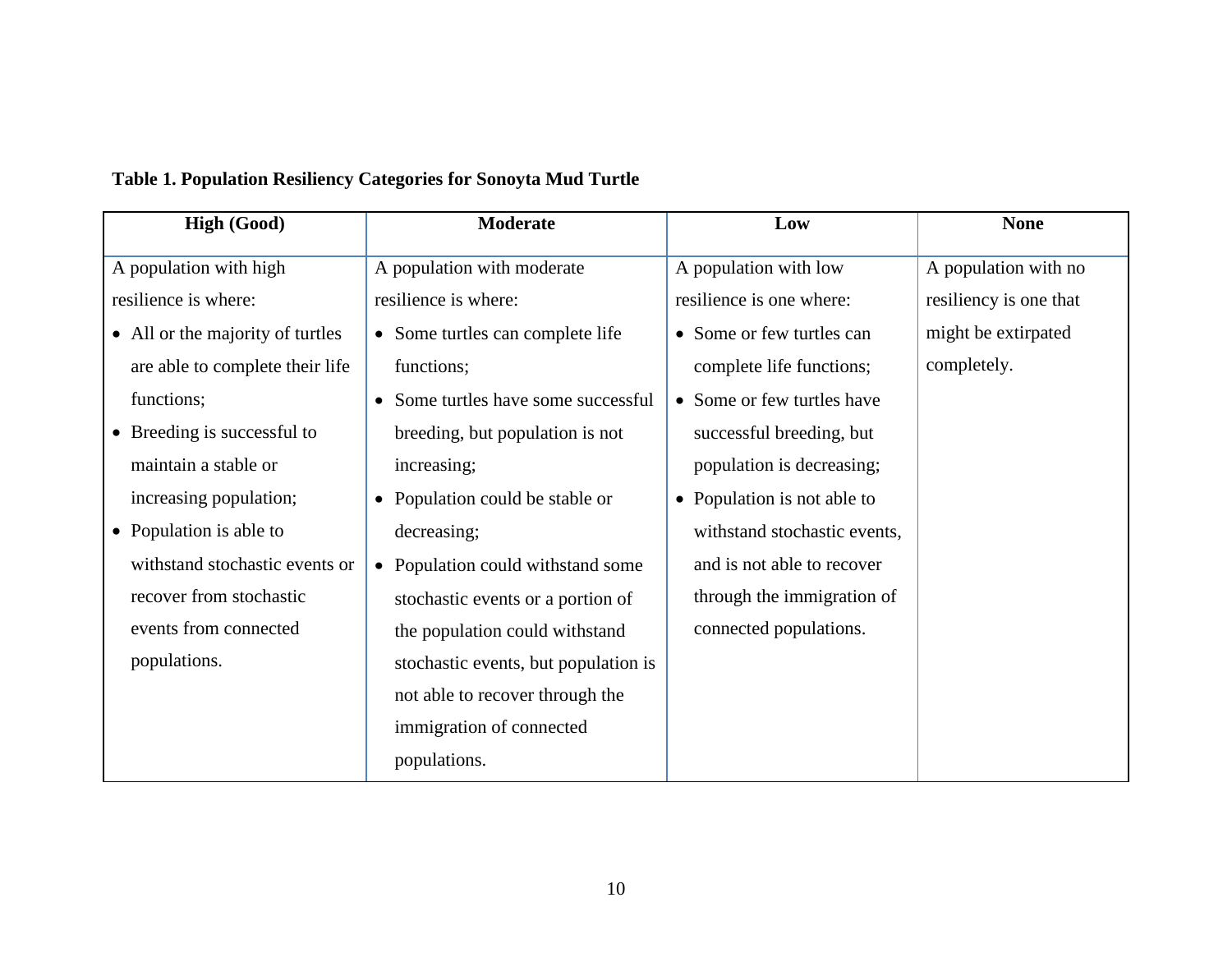# *Surface Water*

Sonoyta mud turtles require perennial or mostly perennial water to complete their life-history functions and avoid desiccation. We define near-perennial as water present more than 10 to 11 months of the year for multiple years. Aquatic habitat in ponds and streams with water 2 meters  $(m)$  (6.5 feet  $(ft)$ ) deep, with a rocky, muddy, or sandy substrate, and emergent or submergent vegetation, or both is needed (NPS 2015, p. 2; Paredes-Aguilar and Rosen 2003, p. 5–7; Rosen 2003, p. 5; Rosen *et al*. 2010, p. 14). Hatchling, juvenile, and sub-adult turtles prefer aquatic habitat with shallow water and dense emergent vegetation and overhanging vegetation along the stream channel or pond margin that provides foraging opportunities as well as protection from predators (Rosen 1986, pp. 14 and 36; Rosen and Lowe 1996, p. 11). Adults will also use shallow water habitat, but prefer aquatic habitat with accessible, deeper, open water (up to 2 m (6.5 ft)) when available, and submerged vegetation for feeding on benthic and plant-crawling invertebrates along the substrate (Rosen 1986, pp. 14, 16; Rosen and Lowe 1996, p. 11). Adults, juveniles, and subadults also use aquatic habitat with structure that provides protection from predators such as root masses, complex rock features, and undercut banks. Turtle recruitment can be affected by the amount of surface water available, how long it is available, as well as its fluctuation. In addition, hydrologic connectivity is needed for a population to recover from a stochastic event.

# *Terrestrial Habitat*

Sonoyta mud turtles need terrestrial habitat that maintains soil moisture for Sonoyta mud turtles in riparian areas along the banks of ponds and streams, including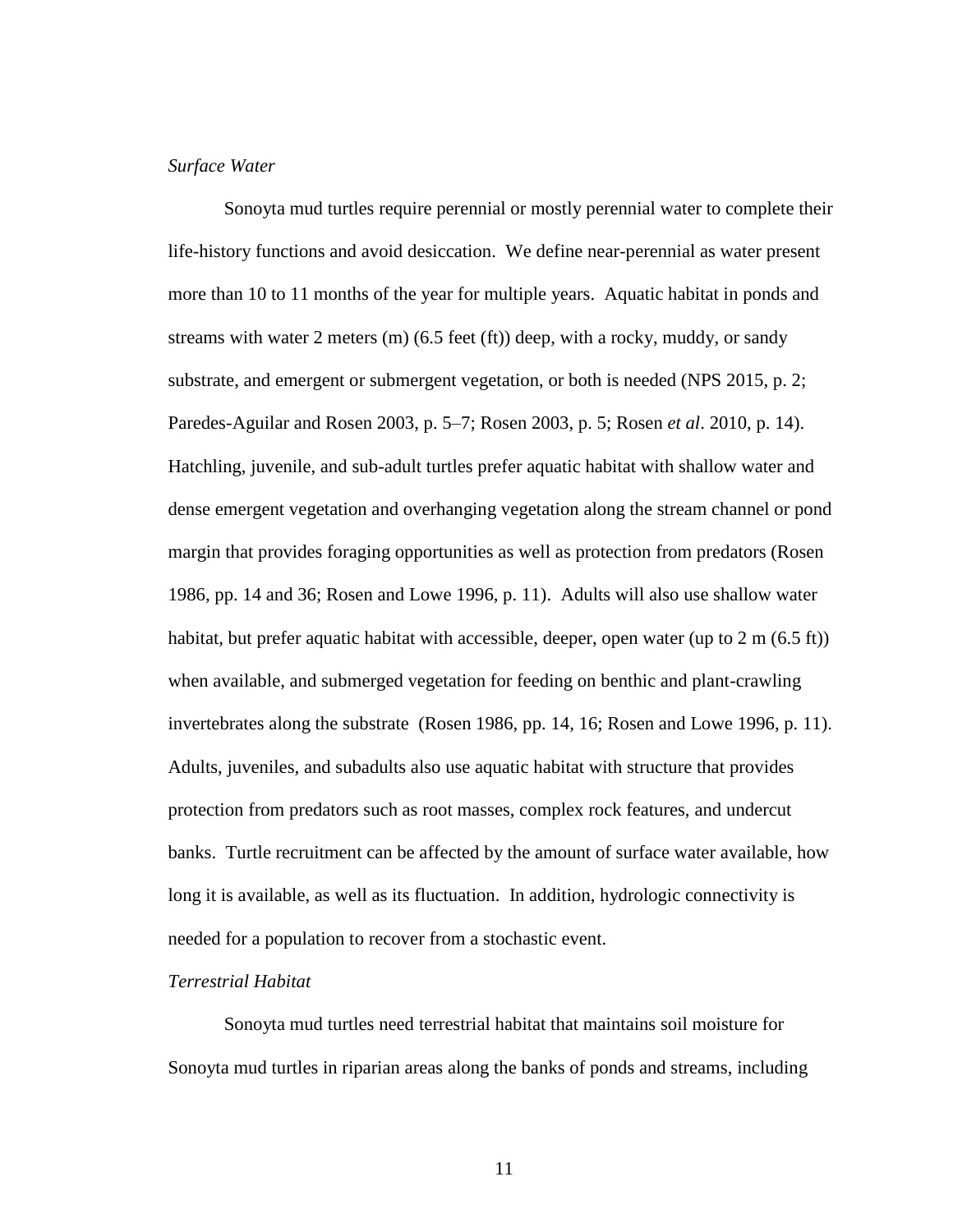intermittently dry sections of stream channels. Riparian habitat provides shadier, cooler, and moister conditions than the adjacent upland areas. Sonoyta mud turtles likely need moist soil for nesting to prevent desiccation of eggs and estivation sites to prevent desiccation of juveniles and adults. Riparian vegetation may also provide some level of protection from terrestrial predators while turtles are out of the water. Sonoyta mud turtles further need accessible shoreline without insurmountable rock or artificial vertical barriers to allow for movement between wetted sites, between aquatic habitat and terrestrial nest sites, and between water and estivation sites.

#### *Invertebrate Prey*

Sonoyta mud turtle hatchlings and juveniles need shoreline invertebrate fauna, while subadults and adults need bottom dwelling (i.e. on or in the sediment) and plantcrawling invertebrates. Aquatic habitat with emergent and submerged vegetation or the substrate of ponds and streams is needed to support prey for Sonoyta mud turtles (Rosen 1986, pp. 14, 31; Rosen and Lowe 1996, pp. 32-35). Aquatic invertebrates primarily live on and require a variety of prey such as algae, diatoms, and other microorganisms. In habitats with poor aquatic invertebrate faunas, Sonoyta mud turtles will shift to omnivorous feeding, including plants and vertebrates. When invertebrates are abundant, and competition is low, turtles grow rapidly and have sufficient fat content to support reproduction.

#### *Nonnative Predators and Competitors*

Sonoyta mud turtles need aquatic habitat free of problematic nonnative predators and competitors such as crayfish, American bullfrogs, sunfish, black bullheads, African cichlid fishes (tilapia), western mosquitofish, and exotic turtles. Competition between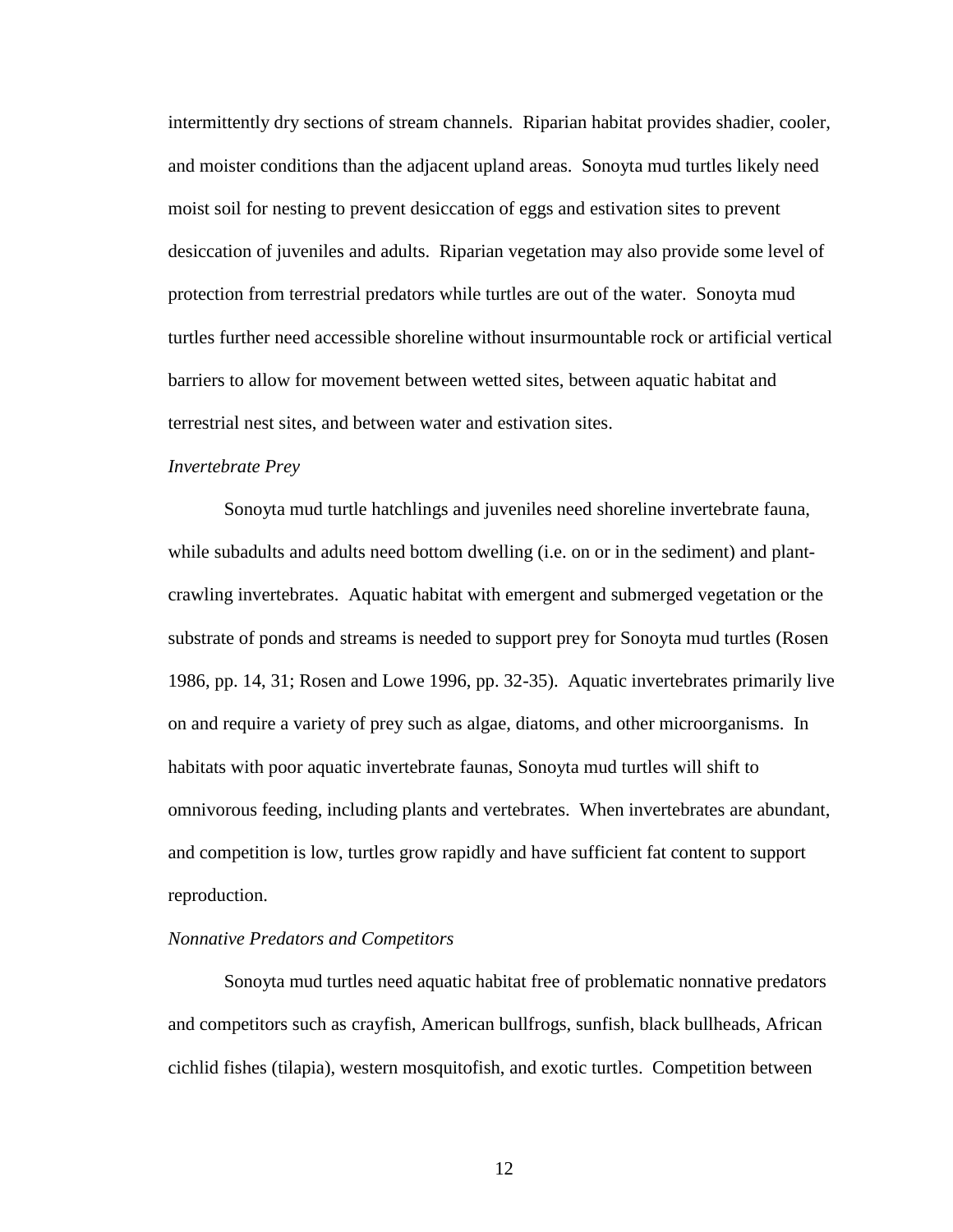nonnative species and mud turtles for food likely results in disruption of the food chain and alteration of the invertebrate community (Taylor *et al.* 1984, pp. 330–331; Fernandez and Rosen 1996, pp. 39–40; Duncan 2013, p. 1). Such competition, in turn, likely decreases the type and amount of aquatic invertebrate prey available to Sonoyta mud turtles (Fernandez and Rosen 1996, pp. 39–40) and leads to lower fitness of turtles.

Sonoyta mud turtles need genetic or ecological diversity to adapt to changing environmental conditions. The more representation, or diversity, a species has, the more it is capable of adapting to changes (natural or human-caused) in its environment. Representation can be measured by the breadth of genetic or environmental diversity within and among populations and gauges the probability that a species is capable of adapting to environmental changes. Currently, the Sonoyta mud turtle exhibits genetic and ecological diversity. Maintaining gene flow among populations and counteracting genetic drift and deleterious effects of inbreeding connectivity among populations are needed. A minimum of 1 and maximum of 10 migrants per generation is needed to successfully breed in populations of a species (Mills and Allendorf 1996, p. 1517; Nathan *et al*. 2017, p. 270; Wang 2004, p. 341). This is a large range of migrants per generation, and we do not know where within this range the Sonoyta mud turtle falls to maintain genetic diversity among the fragmented populations of the subspecies. Genetic analysis conducted in the mid-2000s reveals that successful migration has likely occurred in the past (Rosen 2006, p. 10). Maintaining representation in the form of genetic or ecological diversity is important to maintain the Sonoyta mud turtle's capacity to adapt to future environmental changes.

The Sonoyta mud turtle needs multiple resilient populations spread over its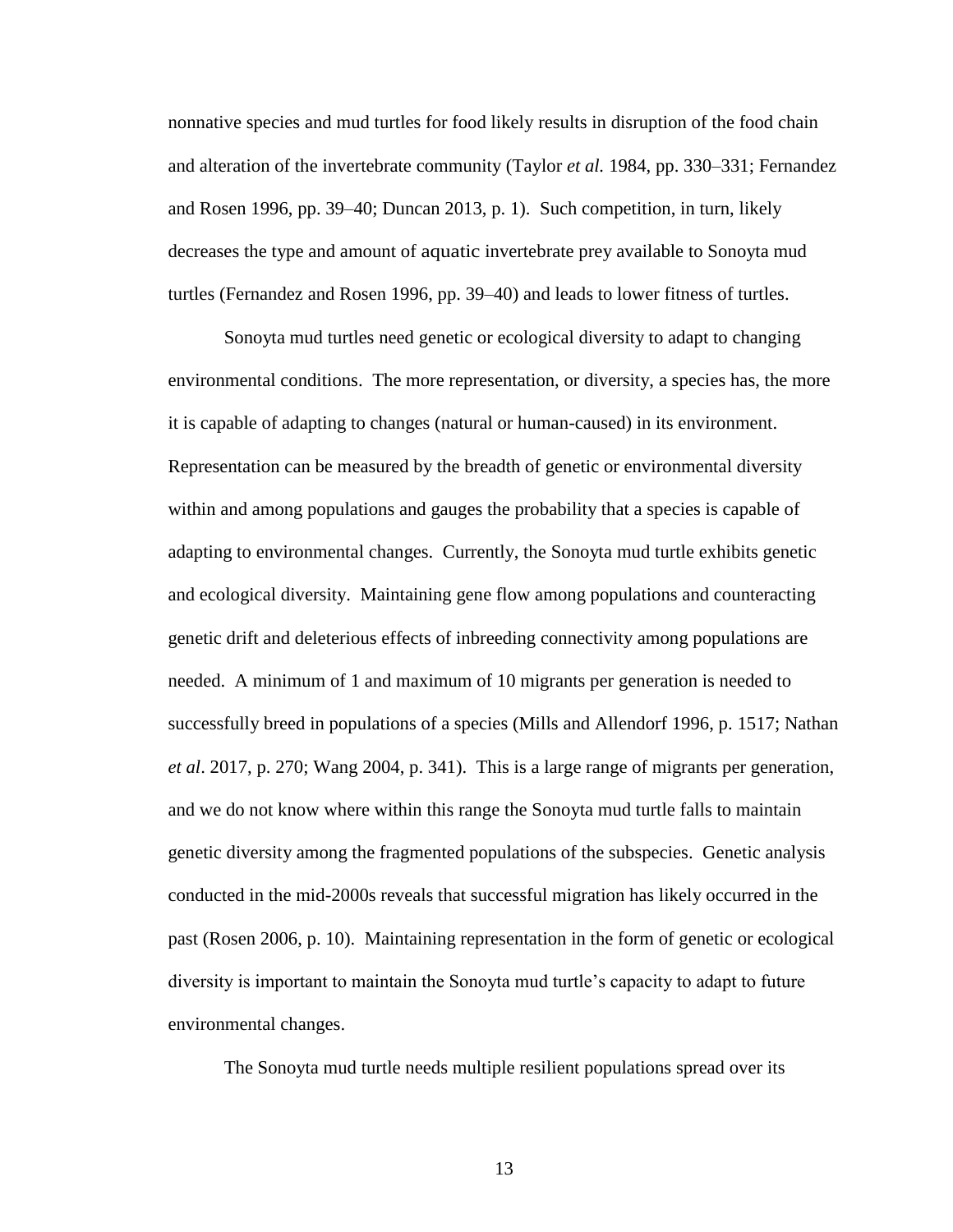historical range distributed in such a way that a catastrophic event will not result in the loss of all populations. In addition, hydrologic connectivity is needed for a population to recover from a catastrophic event. We do not have an estimate of how many populations are needed to withstand localized loss of habitat and maintain redundancy. However, the loss of Quitobaquito Springs, Quitovac, and either Rio Sonoyta Papalote or Rio Sonoyta Xochimilco would reduce the representation for the subspecies.

#### **Summary of Biological Status and Threats**

The primary negative factor affecting the future viability of the Sonoyta mud turtle is continued loss of water that supports aquatic and riparian habitat. The sources of water loss affecting Sonoyta mud turtles include groundwater pumping, drought, changes to wastewater infrastructure, consumption by livestock, surface water diversion, and habitat manipulation. Of these sources, water loss caused by drought and groundwater pumping, both of which are exacerbated by climate change and changes to wastewater infrastructure, are the primary causes of population-level impacts to the Sonoyta mud turtle. The other sources of water loss are not likely to have population-level impacts unless mining near Quitovac is intensified and unregulated. However, the Quitovac site is routinely dredged, resulting in direct impacts to Sonoyta mud turtles and prey. All of these factors are additive in terms of impacts to populations that are already stressed by the primary activities causing population-level impacts. In addition, impacts from climate change (discussed below) are expected to exacerbate water loss.

Ground water pumping impacts the amount of surface water in areas used by Sonoyta mud turtles because the perennial sections of the Rio Sonoyta as well as the pond at Quitobaquito Springs and Quitovac are supplied by ground water. Diminished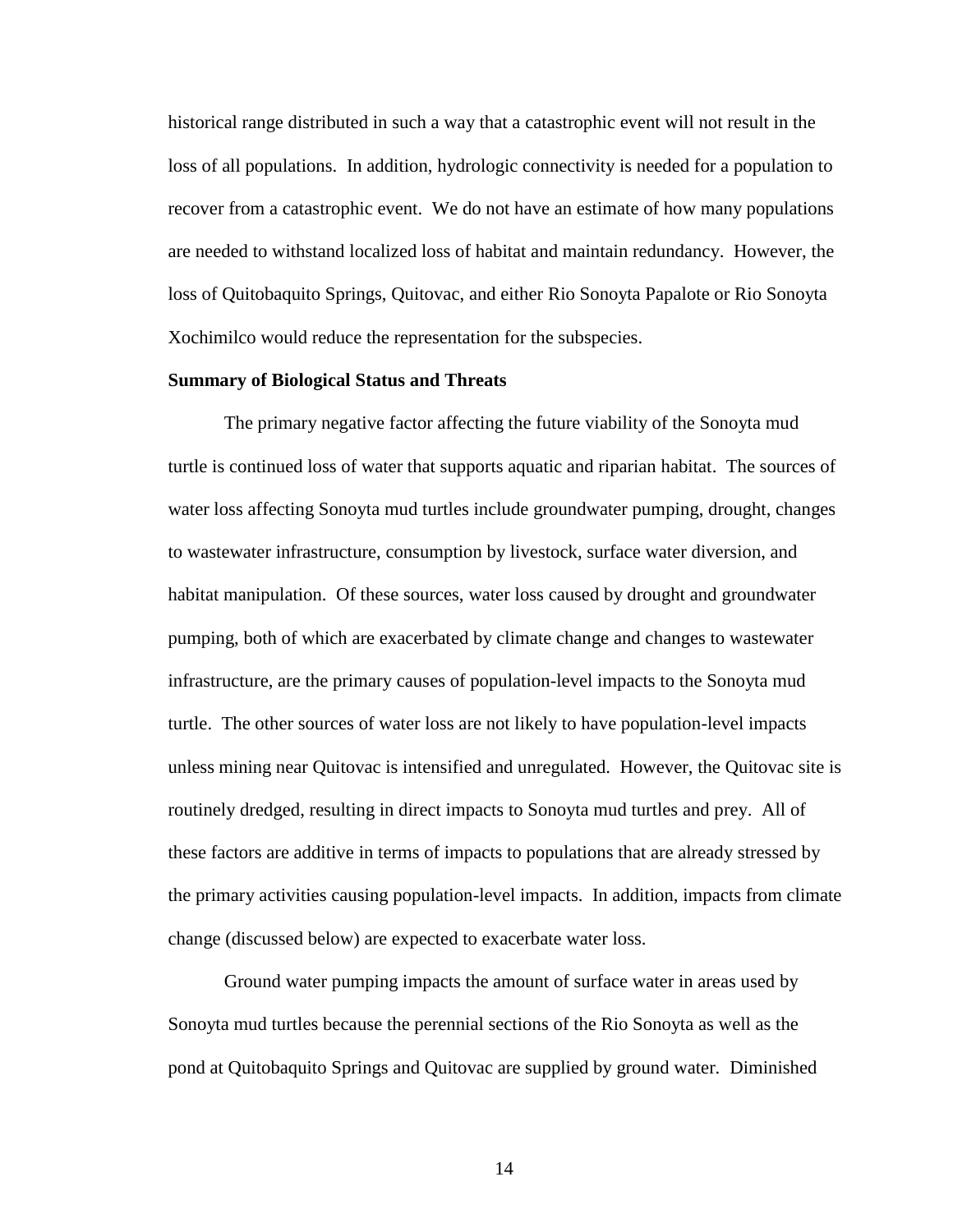water reduces the amount of space, prey, and cover (from predators and for estivation) available to mud turtles. Reduction in aquatic habitat (i.e., space) leads to crowding and increased competition for limited resources (Stanila 2009, p. 45). Sonoyta mud turtles in dry or low surface water reaches will burrow in channels to escape desiccation for a short period of time. However, the ability of Sonoyta mud turtles to estivate may depend on behavioral cues provided by the level of permanence of water they reside in (Ligon and Stone 2003, p.753; Stanila 2009, p. 45). After time, burrows themselves may become too dry; turtles will lose fat reserves due to lack of foraging opportunity; females may not have viable eggs due to lack of nutrition and fat reserves, thereby reducing reproduction; and eventually turtles will die from either starvation or desiccation. If water is not reliably present all year and absent beyond the dry season, turtles are not able to forage; may not reproduce; and, as drought periods lengthen, may eventually desiccate (Stanila 2009, p. 45).

Sonora mud turtles that live in permanent bodies of water have shown highly aquatic behavior with little terrestrial behavior or movement between water sources, while Sonora mud turtles in more ephemeral habits have been documented moving through or out of dry stream beds to reach wetted pools, for winter hibernation, or for estivation during drought as a drought-survival strategy (Hall and Steidl, 2007, pp. 406– 408; Hensley *et al.* 2010, pp. 181–182; Ligon and Stone 2003, pp. 752–753; Stone 2001, pp. 46–51). Prolonged and recurrent estivation is expected to reduce fitness and increase mortality (Peterson and Stone 2000, pp. 692–698). Variation in body size among populations of Sonora mud turtles appears to be related to water permanence, and body size was significantly larger in permanent habitats compared to intermittent and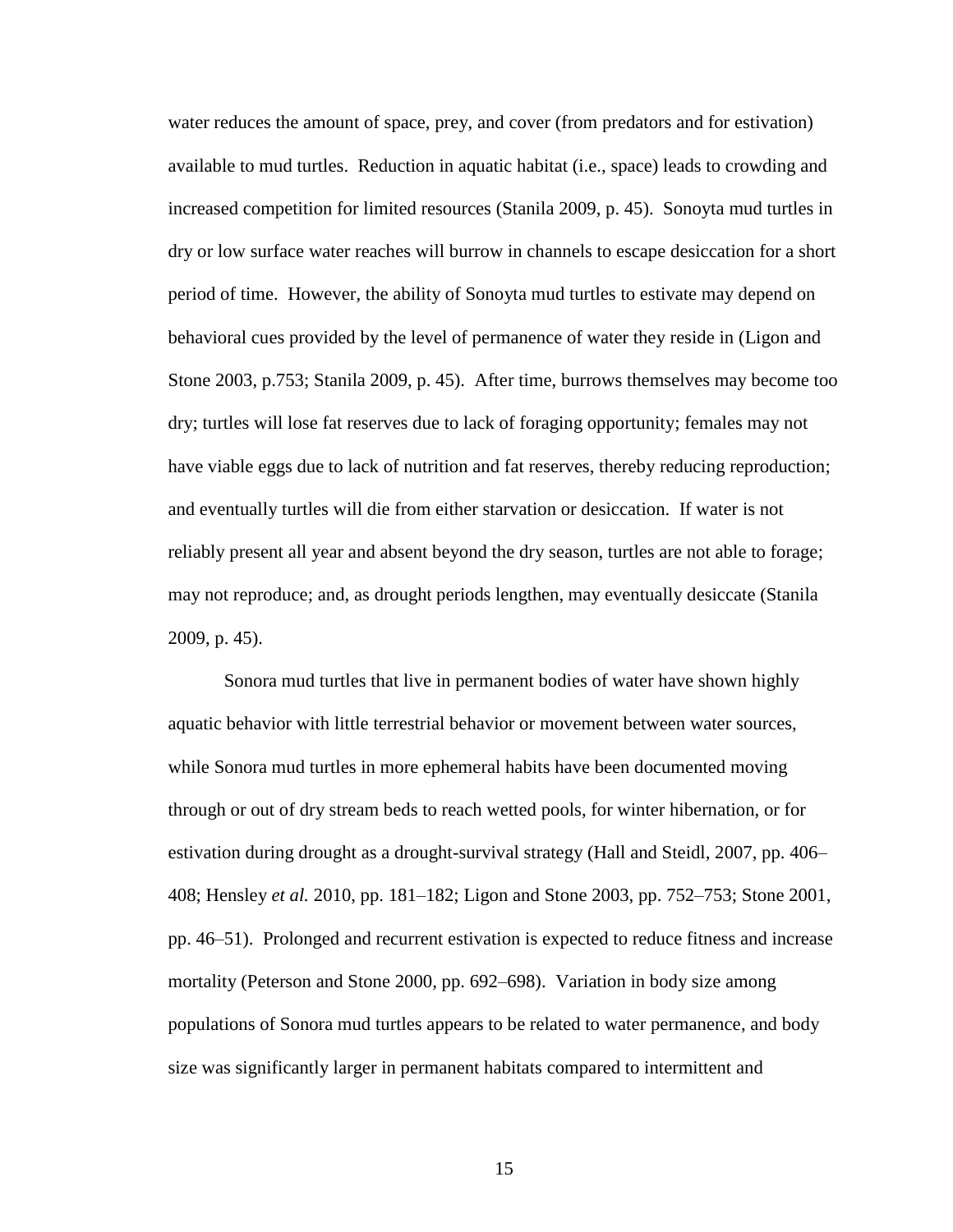ephemeral habitats (Stanila 2009, p. 31). In permanent water sites, growth and body size are positively correlated with aquatic invertebrate abundance at a site (Rosen and Lowe 1996, pp. 33, 35).

Reduced surface water and ground water reduce the survival and growth of vegetation in the riparian areas. Reductions in riparian habitat decrease subsurface moisture needed for nesting sites; drought refuge for hatchlings, juvenile, and adult turtles; and shelter from large flooding events for hatchlings, juveniles, and adults. It is likely that only adults will be the most resistant to severe droughts. Decreased riparian vegetation will lead to deterioration of the microclimate that provides soil moisture for nest sites and burrows.

Water permanence may also affect the diversity of aquatic invertebrate prey available for mud turtles, with ephemeral habitats having lower diversity than intermittent or perennial habitats (Stanila 2009, p. 38), in addition to the presence of nonnative aquatic species that compete for prey. When invertebrates are abundant, and competition is low, turtles grow rapidly and have sufficient lipid content to support reproduction. Turtle recruitment is likely driven in significant part by invertebrate prey available because nutritional stress on females may result in a reduction in annual survivorship (Rosen and Lowe 1996, p. 41). Competition from nonnatives could decrease the type and amount of aquatic invertebrate prey available to Sonoyta mud turtles (Fernandez and Rosen 1996, pp. 39–40) and lead to lower fitness of turtles. Because high average annual juvenile survivorship is required for populations of long-lived organisms to maintain population stability (Congdon *et al.* 1993, pp. 831–832; Congdon *et al.* 1994, pp. 405– 406), nonnative predators that reduce recruitment in Sonoyta mud turtle populations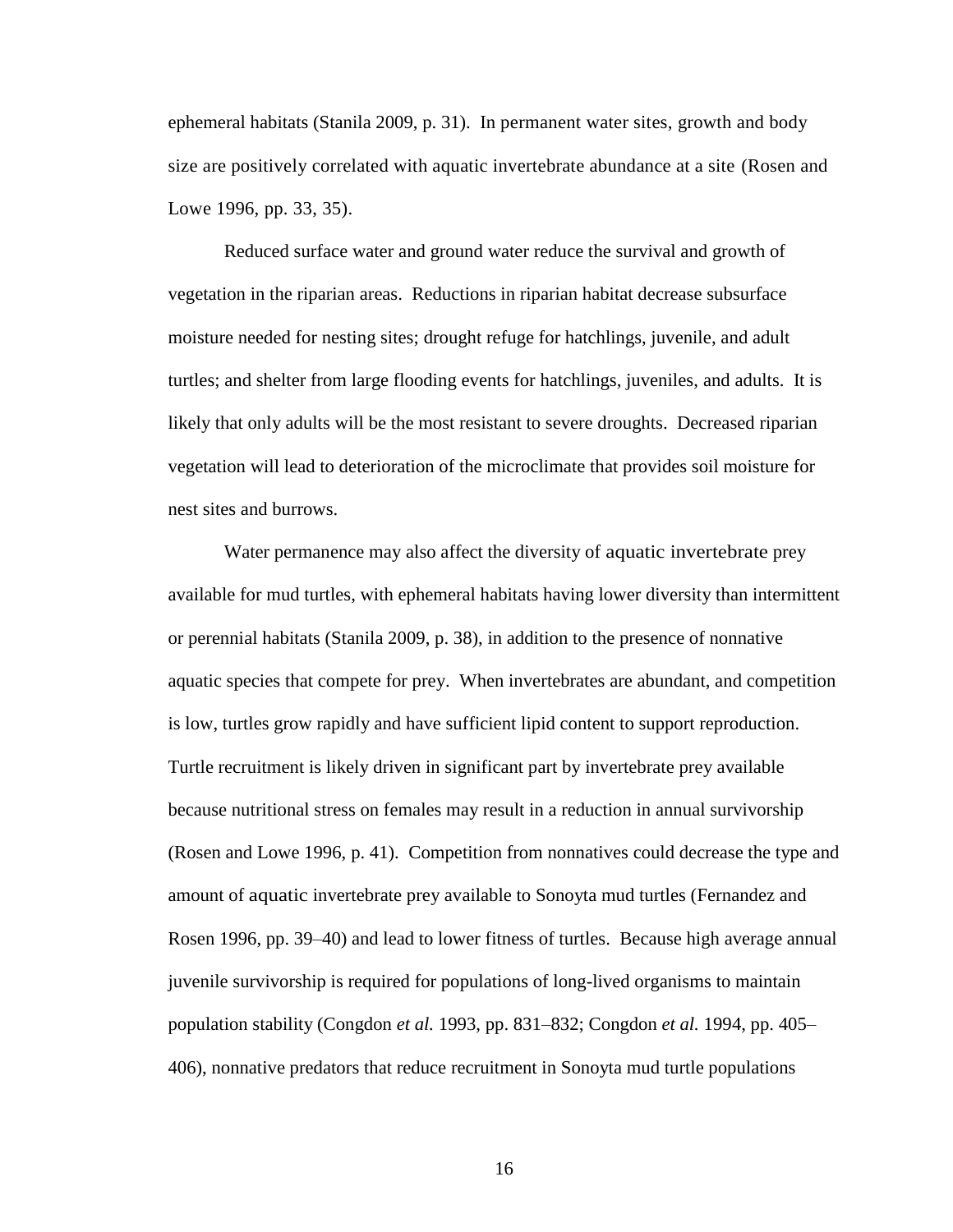likely cause population declines.

The current prognosis of climate change impacts on the Sonoran Desert includes fewer frost days; warmer temperatures; greater water demand by plants, animals, and people; and an increased frequency of extreme weather events (heat waves, droughts, and floods) (Weiss and Overpeck 2005, p. 2074; Archer and Predick 2008, p. 24). Any reductions in annual rainfall, coupled with the hotter temperatures that are projected with very high confidence (and that will alone bring reductions in aquifer inputs due to higher evaporation rates), would have negative effects on aquifers across the Southwest. Virtually any plausible future climate scenario projects longer dry spells between rains, which can have more severe impacts on the landscape, especially in spring and summer (Lenart 2008, entire).

# **Current Condition**

Currently, five known populations of Sonoyta mud turtle remain. The perennial water supporting four of the five turtle extant populations has been reduced, and all five populations are isolated from one another. For the sole population in the United States, discharge from Quitobaquito Springs has diminished by 42 percent over the past 35 years, with 5,500 cubic feet (cf)/day average discharge measured in the period 1981–1992, down to 3,157 cf/day measured from 2005–present (Carruth 1996, pp. 13, 21; Holm 2016, pers. comm.). Thus far, declining spring flow has been associated with less than 30 centimeters (cm) (12 inches (in)) of surface water level decline at the pond, the depth of which ranges from 81 to 94 cm (32 to 37 in). This could indicate that current lower water levels of the pond are also caused by leakage or evapotranspiration, not just reduced spring flow. Excluding young-of-the-year  $\ll 40$  mm  $(1.6 \text{ in})$  carapace length),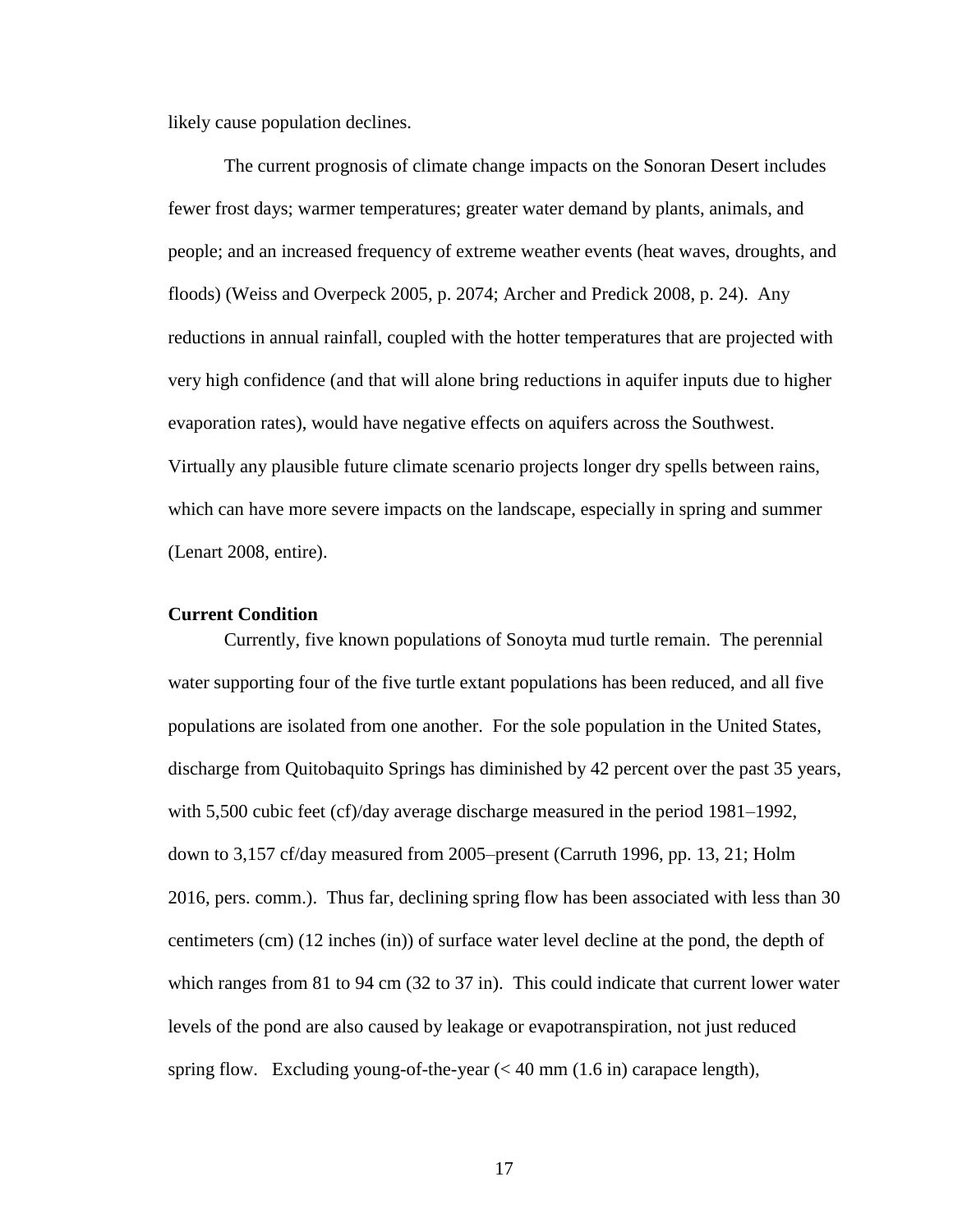population estimates since 1984 ranged from a low of 39 turtles in 2005 to a high of 189 in 2013 with an average annual population estimate of 110 turtles. The population estimate for 2015 was 141turtles.

In Mexico, the two populations in the Xochimilco and Papalote reaches of the Rio Sonoyta are isolated from one another even more than they used to be historically because the lengths of the perennial reaches have contracted. Added to this, a previously extant population in the Santa Domingo reach that was located between Xochimilco and Papalote reaches is no longer extant due to a complete lack of perennial water. The perennial waters in these three reaches have decreased by 80 to 92 percent from 19–27 km (11.8–16.8 mi) historically to approximately 1.5–5.5 km (0.9–3.4 mi) currently (table 1 and figure 3.1.1 of the SSA Report). Periodic movement between populations in the Rio Sonoyta basin may occur during prolonged periods of high rainfall, but the extent of immigration and emigration of turtles is unknown. However, it is thought to be rare to limited due to distances between populations coupled with limited hydrological connection.

Currently, the status of the Xochimilco population is unknown, but abundance is almost certainly far less, considering the reduced spatial and temporal extent of surface water. A total of 57 turtles have been marked in the Papalote reach in 2017, for a markrecapture study that will provide better information on the status of the Sonoyta mud turtle in this reach in the next few years.

The population at the Sonoyta sewage lagoon adjacent to the Rio Sonoyta has the most reliable source of water at this time and may be the largest of the five populations based on water availability, but we have no current data on numbers of turtles at this site.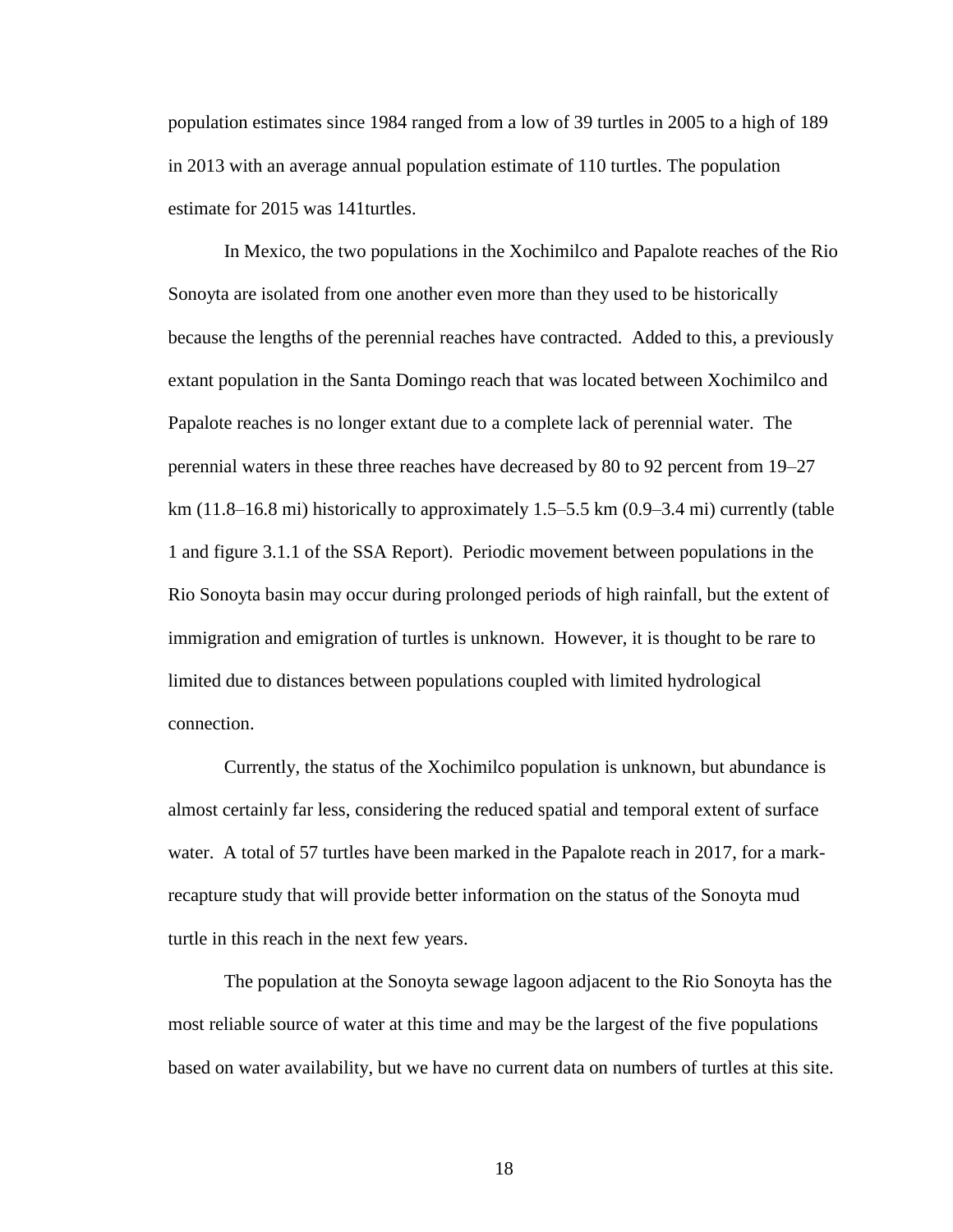If a new wastewater treatment plant is completed for the town of Sonoyta, the existing Sonoyta sewage lagoons will be drained and the new wastewater treatment plant will have 75 percent less habitat available for Sonoyta mud turtles. The fourth population in Mexico at Quitovac is outside of the Rio Sonoyta watershed, in the Rio Guadalupe basin, and has no present-day hydrological connection to the Rio Sonoyta. In addition, the Quitovac site was just recently completely dredged and the current status of Sonoyta mud turtles at that location is unknown.

## **Future Condition**

The future resiliency of Sonoyta mud turtle populations depends on future water quantity, available riparian habitat, available invertebrate prey, and absence of certain nonnative aquatic species. In addition, if the new wastewater treatment plant becomes operational and replaces the Sonoyta sewage lagoons, this will be a reduction in water and riparian habitat for the Sonoyta mud turtle. Further, only a portion of the Sonoyta mud turtles are likely to be transplanted. Because there is uncertainty regarding how and when surface water loss and associated riparian habitat impairment may occur, as well as if and when various nonnative species may occur, we projected what the effects to the Sonoyta mud turtle may be in terms of population resiliency and species redundancy and representation under three plausible future scenarios over three meaningful time frames: 7 years, 35 years, and 70 years. We chose 7 years based on the area's drought cycle, 35 years because it incorporates both the maximum life span of the species and the midcentury climate projections for the southwestern United States, and 70 years because it is within the range of the available drought and climate change model forecasts and is about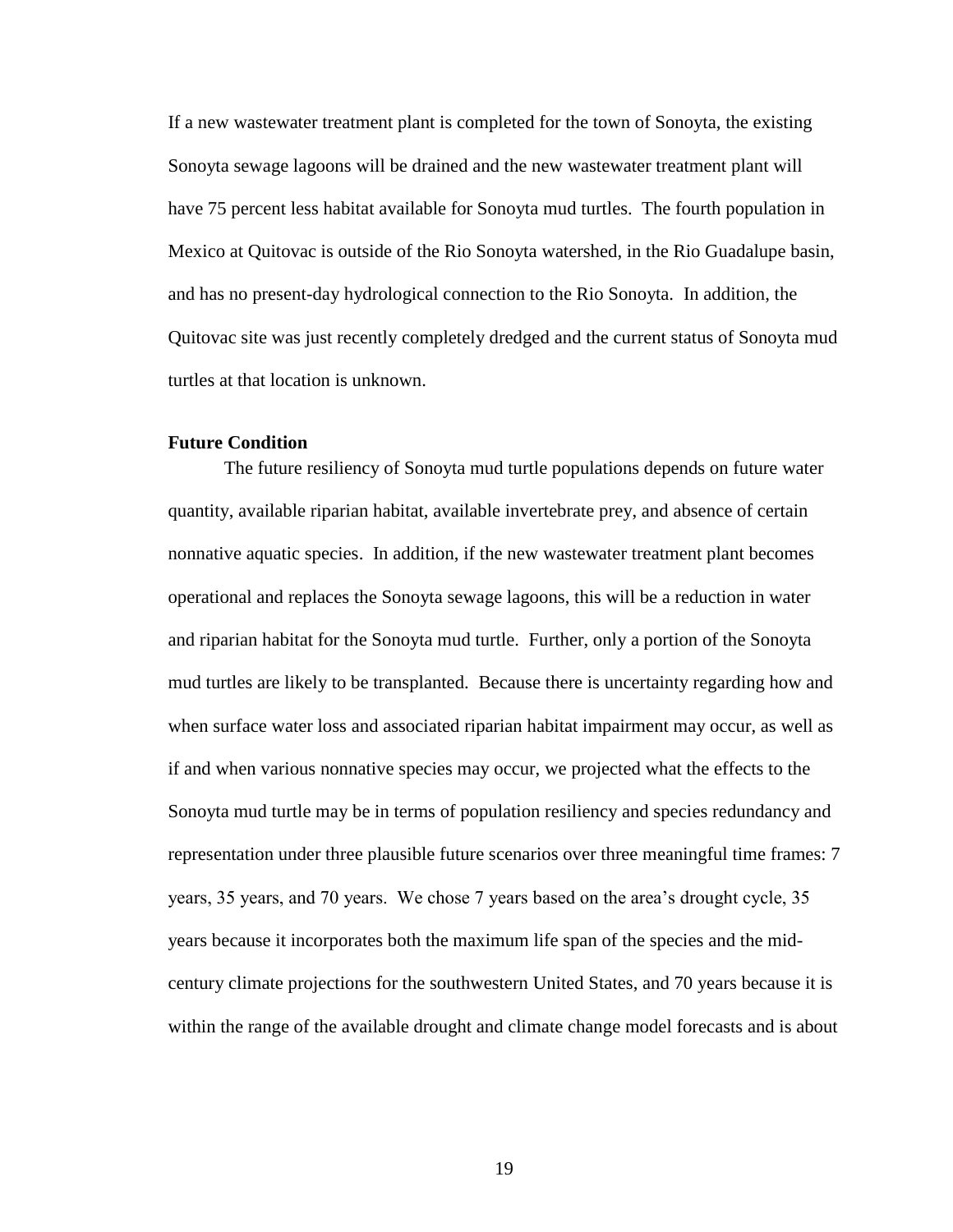twice the maximum life span of the species (Lenart 2008, entire; Strittholt *et al.* 2012, entire; Garfin *et al.* 2013, entire).

Since surface water availability limits the other elements and the carrying capacity of the site, the ranking of the surface water was weighted higher than the other metrics. This means that if surface water was ranked moderate and all other elements were ranked high, the overall ranking would be moderate. We are presenting the moderate case scenarios, as we have determined that this is the most likely future scenario based on our understanding of the future conditions of climate change and groundwater pumping.

**Table 2. Summary Of Sonoyta Mud Turtle Population Resiliency Under Scenario 2– Moderate Case At Each Time Step Compared To Current Condition**

|               |                        |                  |           | <b>Moderate Case Scenario</b> |           |
|---------------|------------------------|------------------|-----------|-------------------------------|-----------|
|               |                        | <b>Current</b>   | $7$ -year | $35$ -year                    | 70-year   |
| Country       | <b>Population Name</b> | <b>Condition</b> | time step | time step                     | time step |
| United        | Quitobaquito Springs   | Moderate         | Moderate  | Moderate                      | Low       |
| <b>States</b> |                        |                  |           |                               |           |
| Mexico        | Papalote Reach (Agua   | Moderate         | Moderate  | None                          | None      |
|               | Dulce)                 |                  |           |                               |           |
|               | Sonoyta Sewage Lagoon  | Moderate         | Low       | None                          | None      |
|               | New Sonoyta wastewater | None             | Moderate  | Moderate                      | Moderate  |
|               | treatment plant        |                  |           |                               |           |
|               | Xochimilco Reach       | Low              | Low       | None                          | None      |
|               | (Sonoyta Reach)        |                  |           |                               |           |
|               | Quitovac               | Low              | Low       | Low                           | Low       |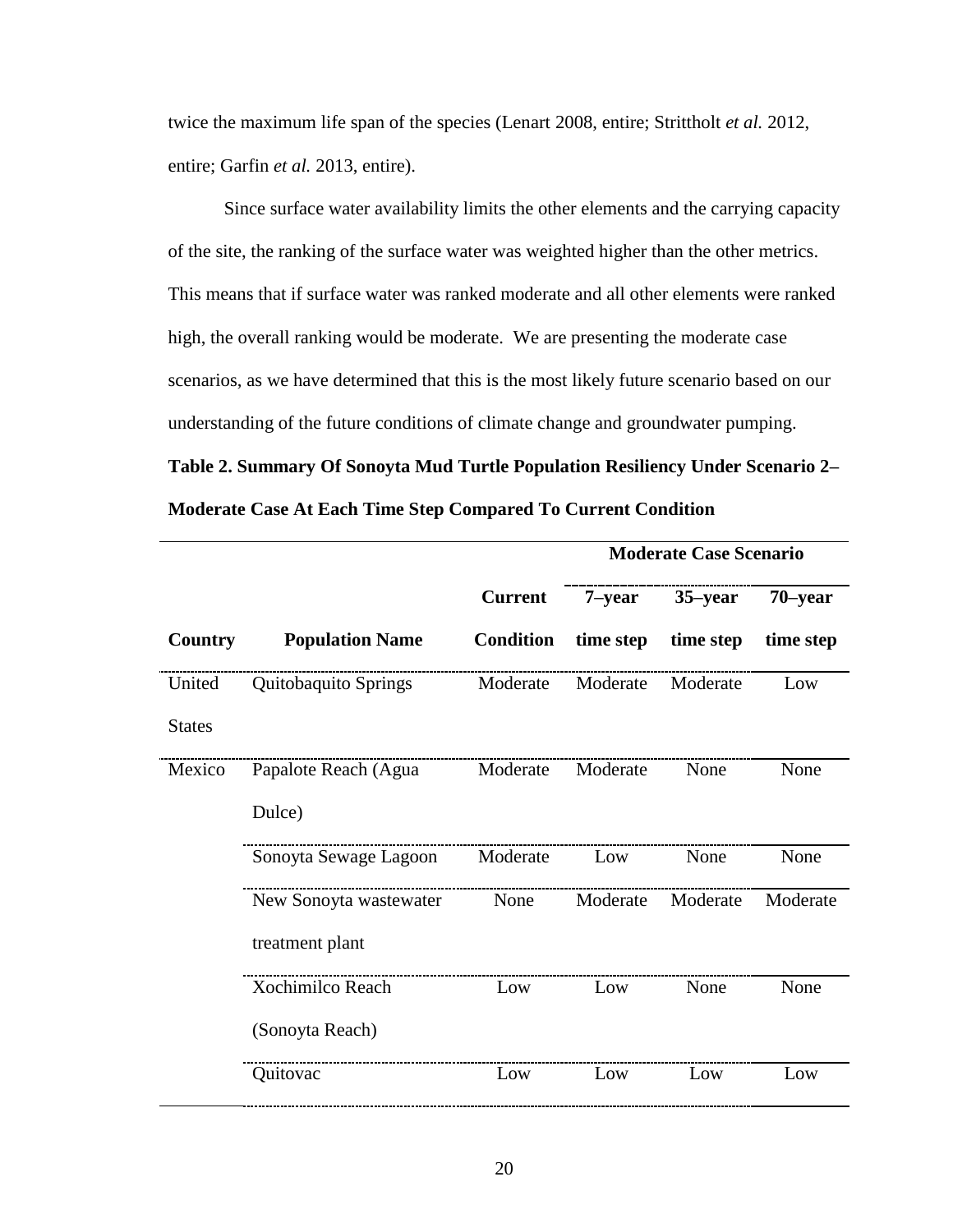# **Summary of Changes from the Proposed Rule**

In preparing this final rule, we reviewed and fully considered comments we received from the public and peer reviewers on the SSA Report and proposed rule. We received numerous comments and new information from peer reviewers on the science and analysis in the SSA Report, and we have updated the SSA Report to incorporate these accordingly. In addition, we met with the National Park Service (NPS) to discuss the SSA Report, and we updated the SSA Report with the information NPS provided. This final rule incorporates minor changes to our proposed listing based on the comments we received, as discussed below in **Summary of Comments and Recommendations**. We received multiple comments from peer reviewers that we underestimated some of the future risks to Sonoyta mud turtle populations. We have reevaluated the viability of the Sonoyta mud turtle in the SSA Report given this new information. These data allowed us to refine our risk assessment; thus, the final results are slightly different from those in the proposed rule. We found the probability of persistence lower than in the proposed rule. The new information we received in response to the proposed rule did not change our determination that the Sonoyta mud turtle is an endangered species, nor was it significant enough to warrant reopening the public comment period on the proposed rule.

# **Summary of Comments and Recommendations**

In the proposed rule published on September 21, 2016 (81 FR 64829), we requested that all interested parties submit written comments on the proposal by November 21, 2016. We also contacted appropriate Federal and State agencies, scientific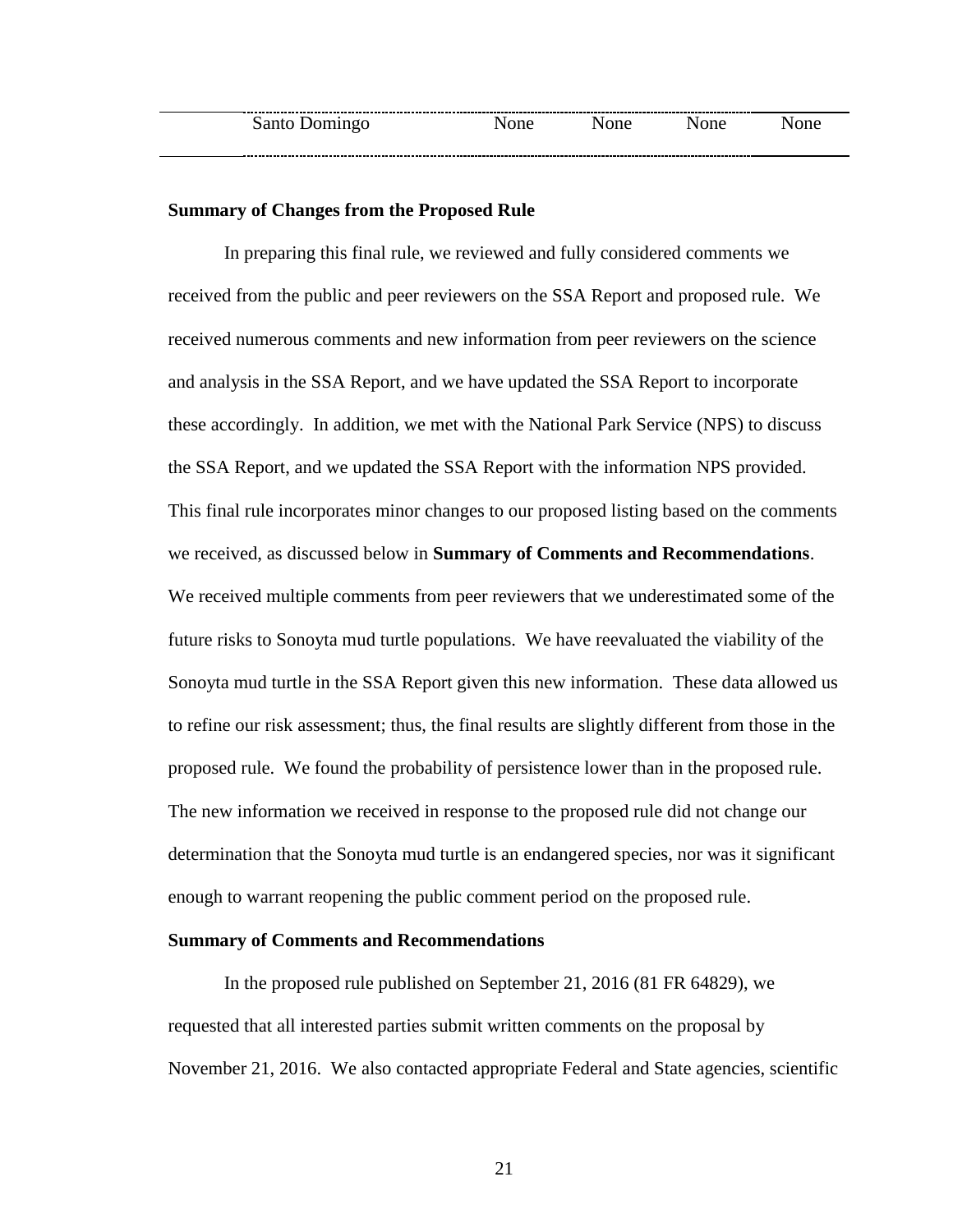experts and organizations, and other interested parties and invited them to comment on the proposal. Newspaper notices inviting general public comment were published in the Arizona Daily Star. We did not receive any requests for a public hearing.

We reviewed all comments we received in response to the proposed rule for substantive issues and new information. We did not receive any comments from Federal agencies, States, or Tribes, and the public comments we received only stated a preference for listing or not listing the subspecies without including any substantive comments regarding the sufficiency of our analysis. All substantive information provided by peer reviewers during the comment period has either been incorporated directly into this final determination or is addressed below.

#### *Peer Reviewer Comments*

In accordance with our peer review policy published on July 1, 1994 (59 FR 34270), we solicited expert opinion from eight knowledgeable individuals with scientific expertise that included familiarity with the Sonoyta mud turtle and its habitat, biological needs, and threats, or the nominate subspecies Sonora mud turtle. We received responses from six of the peer reviewers.

We reviewed all comments received from the peer reviewers for substantive issues and new information regarding the listing of Sonoyta mud turtle. The peer reviewers generally concurred with our methods and conclusion, and provided additional and pertinent information, clarifications, and suggestions to improve the SSA Report and, therefore, the final rule. Peer reviewer comments are addressed in the following summary and incorporated into the SSA Report and this final rule as appropriate.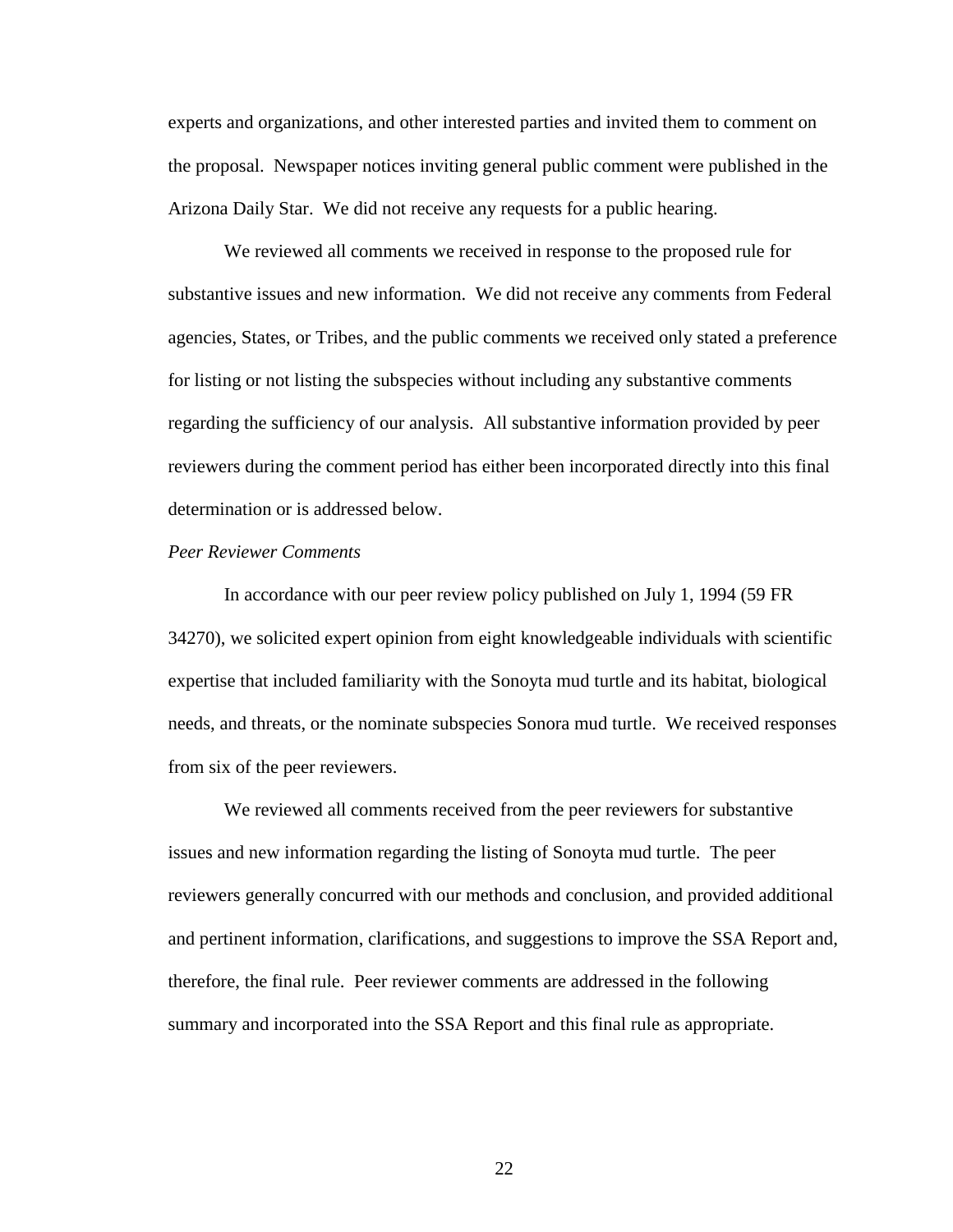(1) *Comment:* One peer reviewer stated that the new wastewater treatment facility is not constructed, nor are there in-place plans to populate it, and there is currently no guarantee that whatever habitat is constructed will actually be suitable.

*Our Response*: We made revisions throughout the SSA Report to acknowledge the uncertainty related to future habitat for the Sonoyta mud turtle at the new wastewater treatment plant in the town of Sonoyta, Sonora, Mexico.

(2) *Comment*: One peer reviewer identified the importance of stipulating that the historical range and populations of the Sonoyta mud turtle are only those that are known or have been documented.

*Our Response*: We acknowledge that these are only the known populations of the Sonoyta mud turtle. While historically there could have been other populations, the best available commercial and scientific information does not indicate any other additional populations.

(3) *Comment*: One peer reviewer stated that he is not convinced that development of Sonoyta mud turtle embryos takes 80 days and is delayed after the eggs are laid, as stated in Ernst and Lovich (2009, p. 497).

*Our Response*: We acknowledge uncertainty regarding the timing of embryo development, or diapause, in the Sonoyta mud turtle. However, these specific steps in the reproductive process are also noted in van Lobel Sels *et al*. (1997, p. 497) and Stone *et al*. (2015, p. 735). The best available commercial and scientific information indicates that diapause likely occurs in this subspecies as it does in the nominate subspecies.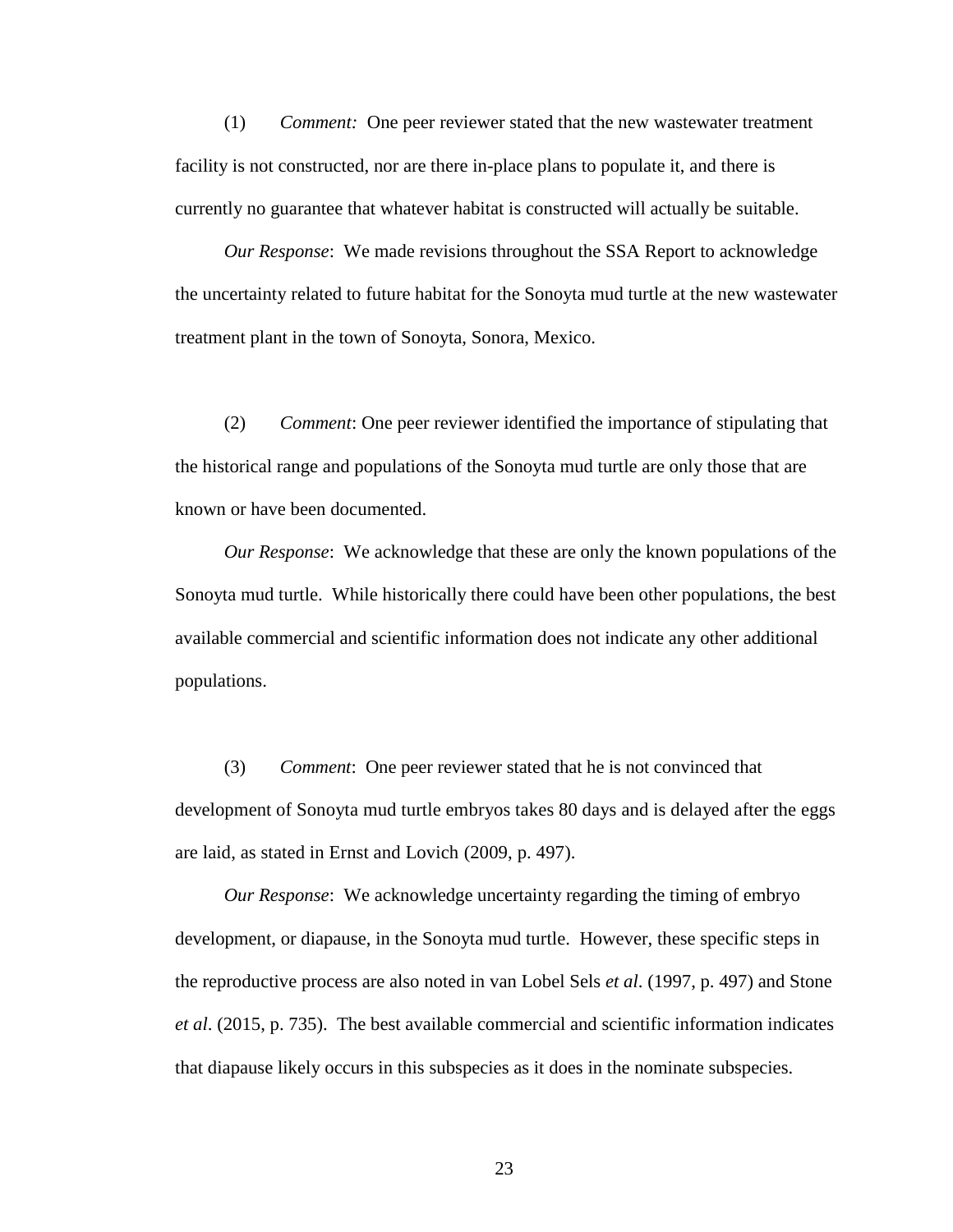(4) *Comment*: One peer reviewer stated that we are assuming that Sonoyta mud turtles need riparian areas with moist soil.

*Our Response*: We acknowledge uncertainty around the terrestrial habitat needs of the Sonoyta mud turtle. However, we have high confidence that this subspecies uses areas with more shade and increased soil moisture to prevent desiccation of eggs in nest sites and turtles in estivation sites. Without suitable soil moisture, eggs will desiccate, and while the threshold is unknown, at some point the loss of soil moisture will impact egg survival. In the extremely arid environment where the Sonoyta mud turtle exists, riparian areas provide more shade and soil moisture than the surrounding uplands and, therefore, provide better habitat for nests.

(5) *Comment*: One peer reviewer stated that some nonnative aquatic species can be both predator and competitor to the Sonoyta mud turtle, and that not all nonnatives are harmful to the Sonoyta mud turtle.

*Our Response*: In the SSA Report, we clarified that only certain nonnative aquatic species are predators of the Sonoyta mud turtle, and we identify those that are a potential threat. We also clarified that only certain other nonnative aquatic species, as well as native fish species, may compete with Sonoyta mud turtles for invertebrate prey or disrupt the prey food chain. Further, we clarified the effects to the Sonoyta mud turtle from predation and competition from these specific nonnatives.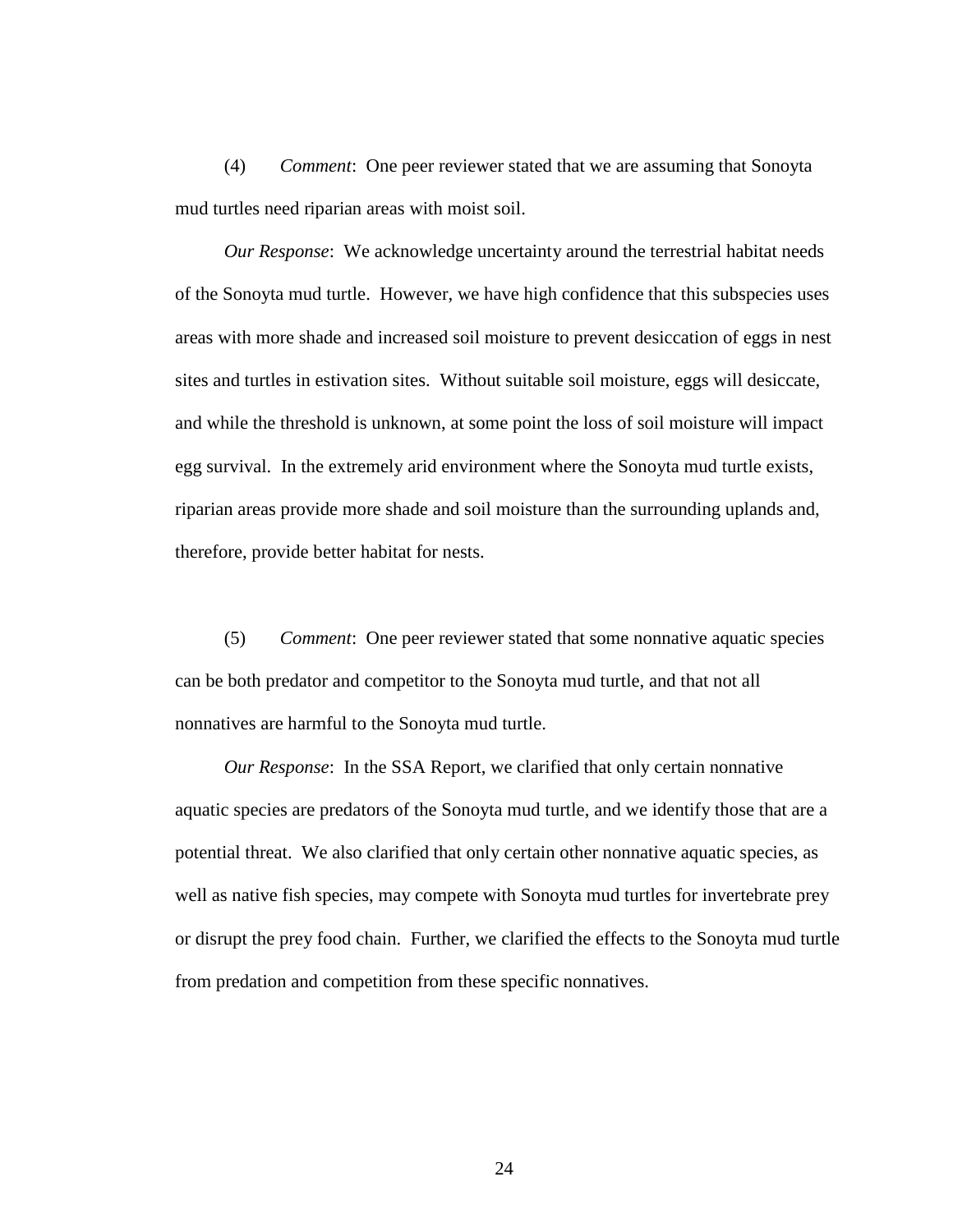(6) *Comment*: Multiple peer reviewers thought that our viability projections for the Sonoyta mud turtle in chapter 5 of the SSA Report were overly optimistic based on uncertainty of the current status of populations in Mexico and because we underestimated the threats of introduction of nonnative aquatic species and climate change to the subspecies. Conversely, one peer reviewer thought we overestimated the threat of nonnatives persisting at Quitobaquito Springs because NPS would probably remove the threat.

*Our Response*: We agree that viability projections for the Sonoyta mud turtle were overly optimistic because of the high uncertainty of the number of turtles in the Mexico populations and that we underestimated some of the threats, such as long-term drought, nonnatives, and loss of connectivity, to the Sonoyta mud turtle. We modified the SSA Report accordingly. We also agree that the nonnatives at Quitobaquito Springs have been removed by NPS in the past; however, no mechanism ensures that changing resource priorities and funding constraints will not be an issue in the future. We have modified the SSA Report accordingly.

(7) *Comment*: Several peer reviewers noted that statements in the SSA Report that require citations to support them. For example, one peer reviewer believed that the statement "prolonged and recurrent estivation will reduce fitness and increase mortality" was entirely speculative. Similarly, another peer reviewer indicated the uncertainties acknowledged in the SSA Report reduce its predictive value (e.g., effects of transitioning to the new sewage treatment plant, likelihood of introduction of nonnative species, status of the turtle on Tohono O'odham Nation lands, long-term genetic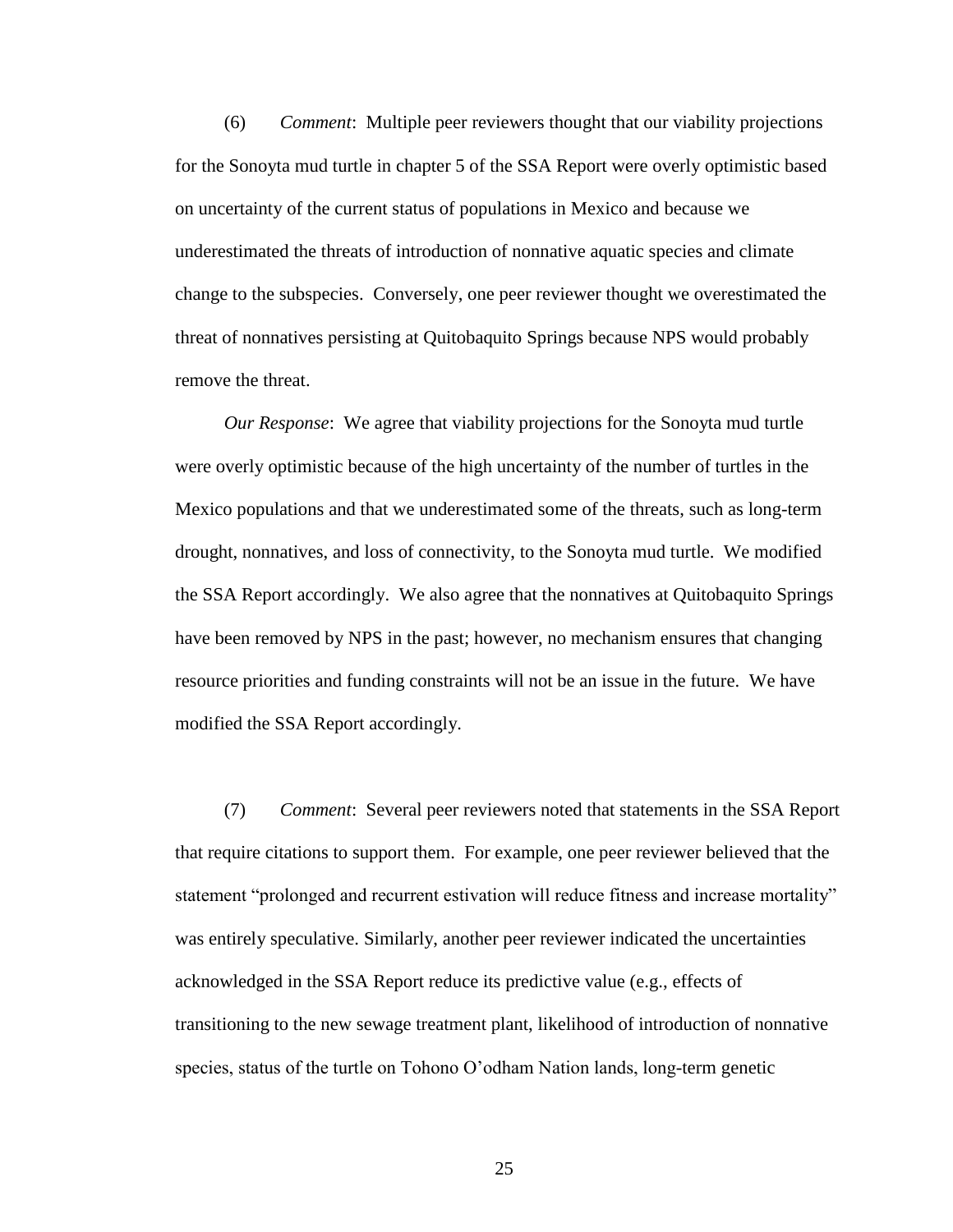viability, and continued ability of State and Federal agencies to manage for this species).

*Our Response*: We revised the SSA Report to add citations to support statements where needed throughout the document. We also recognize that the SSA Report contains uncertainties, and throughout the document we identify these uncertainties as well as quantify or clarify our level of uncertainty. However, because we are required by the Act (16 U.S.C. 1531 et seq.) to complete this determination based on the best available scientific and commercial information, we must move forward without resolving all potential uncertainties.

(8) *Comment*: One peer reviewer noted that the distribution map on page 4, figure 2.1.1., of the SSA Report is a bit out of date. Specifically, the Quitovac locality is not shown, and there are now many more localities in northeastern Sonora (see the Madrean Archipelago Biodiversity Assessment and Madrean Discovery Expeditions databases).

*Our Response*: Figure 2.1.1. in the SSA Report is used to demonstrate the general distribution of the two mud turtle subspecies, Sonora and Sonoyta, in relation to each other, not to delineate the current range or distribution of either subspecies.

# *Public Comments*

We received only comments stating a preference for listing or not listing the subspecies. We did not receive any substantive comments regarding the sufficiency of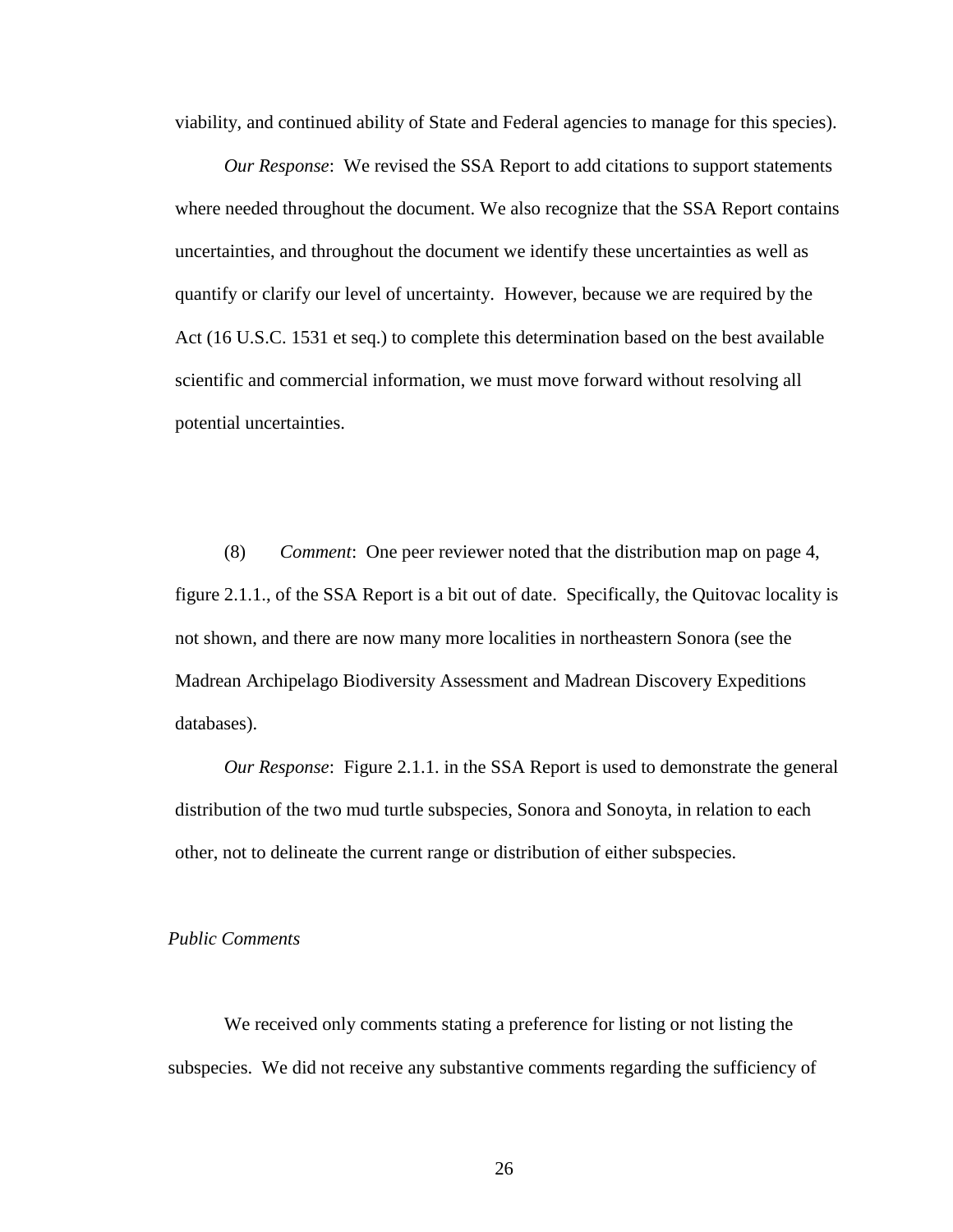the analysis.

# **Determination**

## *Standard for Review*

Section 4 of the Act (16 U.S.C. 1533), and its implementing regulations at 50 CFR part 424, set forth the procedures for adding species to the Federal Lists of Endangered and Threatened Wildlife and Plants. Under section  $4(a)(1)$  of the Act, we may list a species based on (A) The present or threatened destruction, modification, or curtailment of its habitat or range; (B) Overutilization for commercial, recreational, scientific, or educational purposes; (C) Disease or predation; (D) The inadequacy of existing regulatory mechanisms; or (E) Other natural or manmade factors affecting its continued existence. Listing actions may be warranted based on any of the above threat factors, singly or in combination.

The fundamental question before the Service is whether the species meets the definition of "endangered species" or "threatened species" under the Act. To make this determination, we evaluated the projections of extinction risk, described in terms of the condition of current and future populations and their distribution (taking into account the risk factors and their effects on those populations). For any species, as population condition declines and distribution shrinks, the species' extinction risk increases and overall viability declines.

# *Sonoyta Mud Turtle Determination of Status Throughout All of Its Range*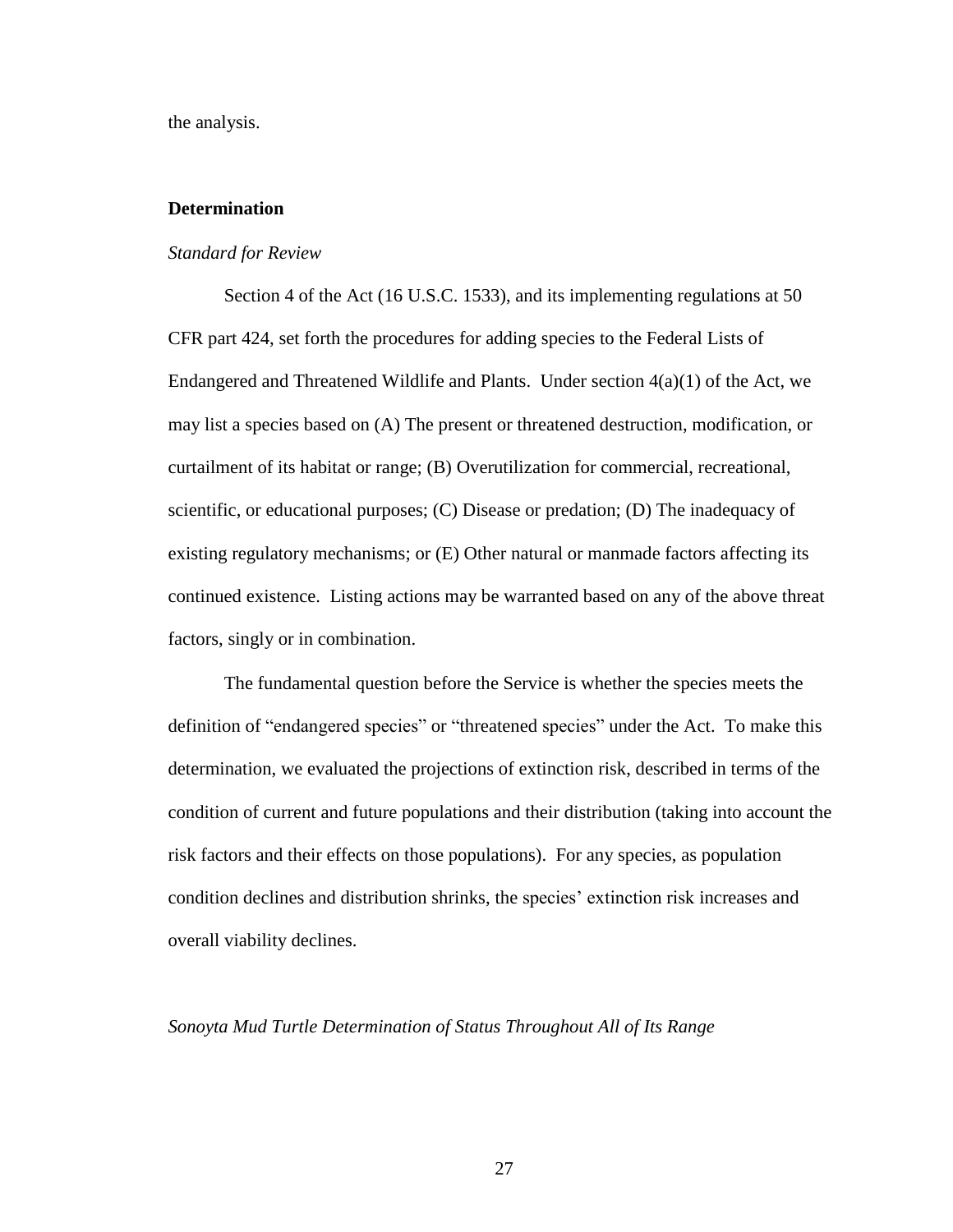We have carefully assessed the best scientific and commercial information available regarding the past, present, and future threats to the Sonoyta mud turtle. Currently, the five extant populations are all significantly isolated from one another such that recolonization of areas previously extirpated or areas that may be extirpated is extremely unlikely. Expert input provided during the development of the SSA Report indicated that connectivity or movement among the populations is a rare or nonexistent occurrence. The species' range has been reduced by 80 to 92 percent in the Rio Sonoyta (Factor A) in Mexico, and current distribution is limited to five populations in three ponds totaling less than 7 ha (less than 17.5 ac) and two perennial sections of the Rio Sonoyta totaling 1.5 to 5.5 km (0.9 to 3.4 mi). Two historical populations are extirpated due to loss of perennial water. There are two newly discovered extant populations in addition to the three historical populations that remain. One is within a wastewater treatment plant where the impacts from facility management and water quality make monitoring difficult and may be adverse to Sonoyta mud turtle viability, and the other is outside the Rio Sonoyta basin, which is likely outside the historical range of the species. None of the five populations are classified as having "high" resiliency, described in the SSA Report as "all or the majority of turtles are able to complete their life functions and breeding is successful to maintain a stable or increasing population, and able to withstand stochastic events or recover from stochastic events from connected populations." Even with a resiliency classified as "moderate" in three populations, we expect stable or decreasing populations that are not able to recover from stochastic events. The remaining two populations have few turtle able to complete life functions, a decreasing population,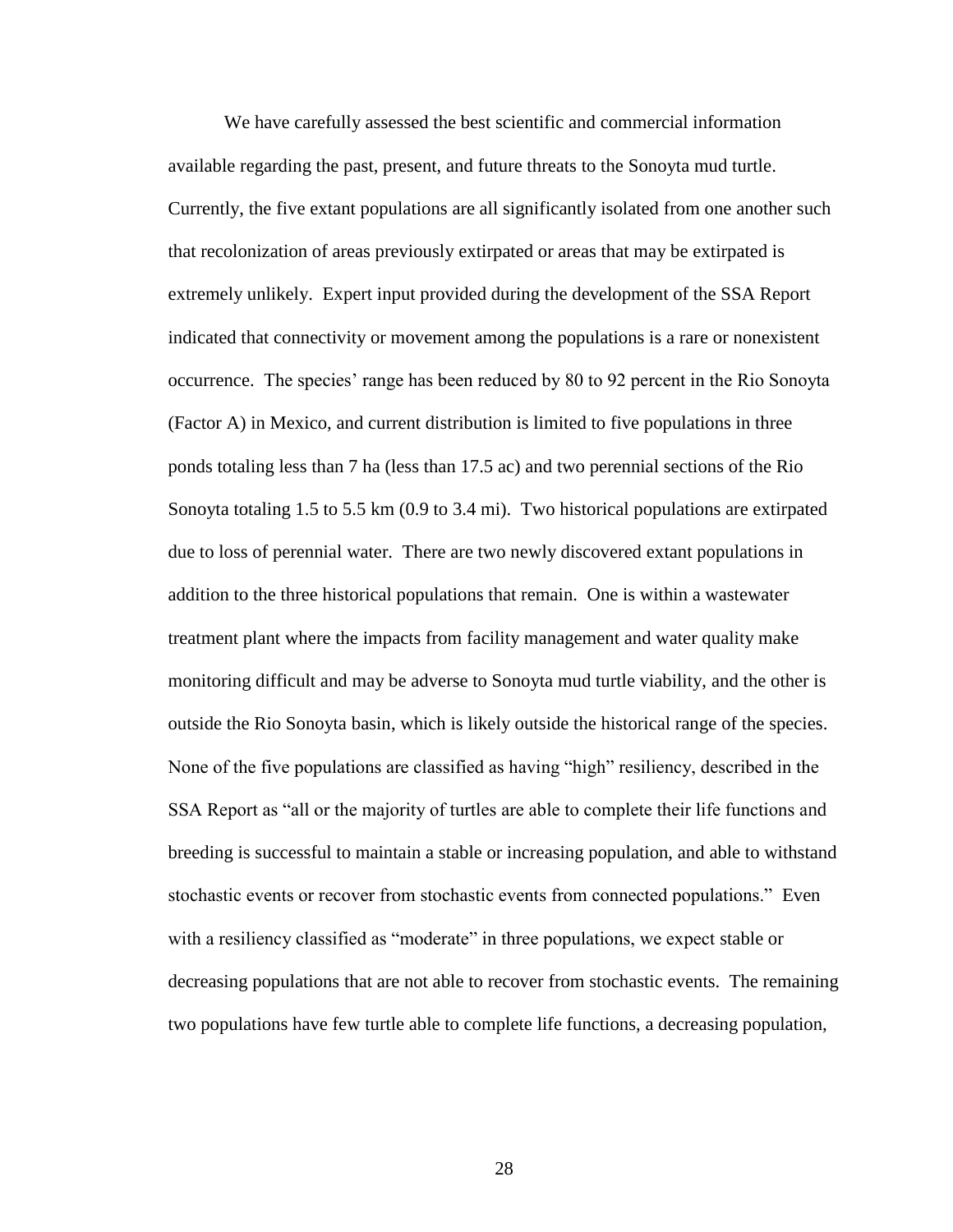and inability to withstand or recover from stochastic events. All five of these populations are currently facing stressors and are susceptible to current and ongoing impacts.

Habitat loss from anthropogenic ground water withdrawals and long-term drought is occurring rangewide and is likely to continue and increase in the near term (Factors A and E). This reduction in water restricts the limited available habitat and decreases the resiliency of Sonoyta mud turtle populations within those habitats. We find that ongoing cyclical drought is likely to continue and be exacerbated by climate change, further decreasing water availability and increasing evapotranspiration losses (Factors A and E). This threat is ongoing, rangewide, and expected to increase in the future. Predation by nonnative aquatic species has occurred at two sites in Mexico, although there is uncertainty with regard to the population effects (Factor C). Predation by nonnative aquatic species reduces recruitment and population size of populations of Sonora mud turtle, and it is likely to continue to affect Sonoyta mud turtle populations in the future. The Quitovac population's current habitat was just recently completely dredged (Factor A), and the current status of Sonoyta mud turtles at that location is unknown. Partial dredging in the near term is likely to occur based on past dredging activity. It is reasonably likely that a catastrophic event could occur imminently at one or more of the population sites, and current population resiliency and redundancy are inadequate to maintain population viability.

The implementation of the conservation measures by NPS and the Quitobaquito Rio Sonoyta Working Group has resulted in maintaining the only Sonoyta mud turtle population in the United States and reduces the risk of loss of at least one population in Mexico. However, the conservation measures do not alleviate the threats that are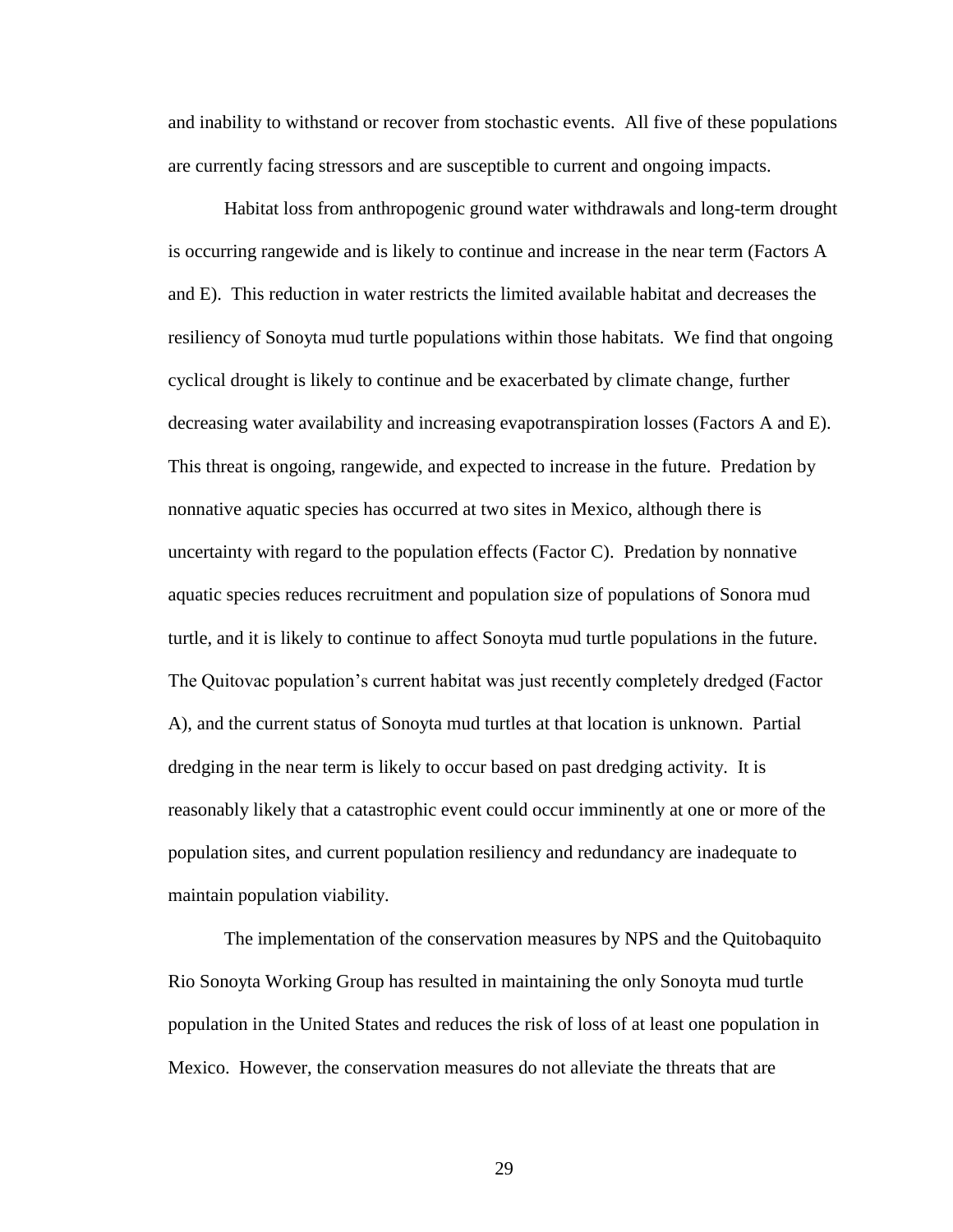influencing the resiliency, redundancy, and representation of the Sonoyta mud turtle across its range (as described above).

The Act defines a "species" as including any "subspecies of fish or wildlife or plants, and any distinct population segment of any species of vertebrate fish or wildlife which interbreeds when mature." The Act defines an "endangered species" as any species that is "in danger of extinction throughout all or a significant portion of its range" and a "threatened species" as any species "that is likely to become endangered throughout all or a significant portion of its range within the foreseeable future." Based on the information presented in the SSA Report for the Sonoyta mud turtle, and the discussion above, we find that the best available scientific and commercial information indicates that the Sonoyta mud turtle is presently in danger of extinction throughout its entire range based on the severity and immediacy of threats currently impacting the subspecies. The overall range has been significantly reduced; the limited remaining habitat and populations are currently threatened by an increase in ground water pumping, which results in reduced spring flows and, therefore, reduced surface water. Discharge from Quitobaquito Springs has diminished by 42 percent over the past 35 years, and the pond depth has been declining since the early 1990s due to evapotranspiration, leakage, and the reduction in spring water discharge. The perennial waters in the three historical reaches of the Rio Sonoyta have decreased by 80 to 92 percent. Current distribution is limited to five populations in three ponds totaling less than 7 ha (less than 17.5 ac) and two perennial sections of the Rio Sonoyta totaling 1.5 to 5.5 km (0.9 to 3.4 mi). The new wastewater treatment plant, if utilized, will provide 75 percent less habitat available for Sonoyta mud turtles than the current sewage lagoon. Reduced surface water results in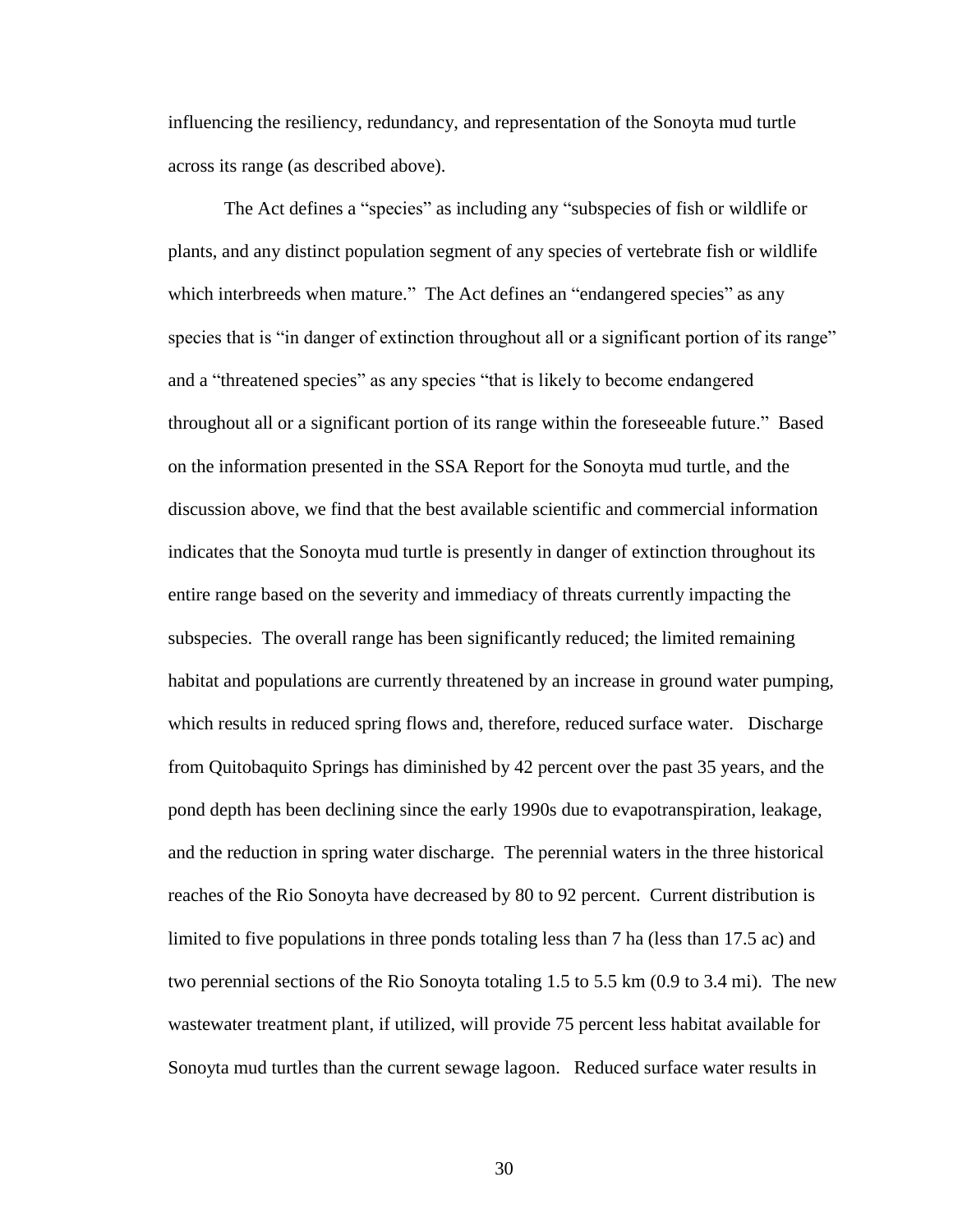reduced aquatic habitat where the subspecies spends the majority of its time and that is needed to avoid desiccation of all life stages. Further, the reduction in surface water impacts aquatic vegetation used by the Sonoyta mud turtle for cover and by its prey species. Lastly, the reduction in ground water reduces the soil moisture of the riparian area, resulting in habitat that is too dry for Sonoyta mud turtles to use for estivation and nesting.

These factors, acting in combination, reduce the overall viability of the subspecies. Each of the five remaining populations are exposed to threats that may eliminate them individually at any time. The risk of extinction for this subspecies is currently high because the five remaining populations are small, isolated, and have limited (if any) potential for recolonization. Each population's isolation from other populations means that once a population is extirpated, it is likely to remain extirpated. The estimated current conditions of the known Sonoyta mud turtle populations as described in the SSA Report lead us to find that the condition and distribution of populations do not provide sufficient resiliency, redundancy, and representation for this subspecies at this time; therefore, we find that the subspecies meets the definition of an endangered species under the Act. Accordingly, on the basis of the best available scientific and commercial information, we are listing the Sonoyta mud turtle as endangered in accordance with sections  $3(6)$  and  $4(a)(1)$  of the Act.

We find that a threatened status is not appropriate for the Sonoyta mud turtle because the danger of extinction for this subspecies exists now. The current restricted range and ubiquitous and imminent threats occur rangewide. Consequently, we find the Sonoyta mud turtle to be in danger of extinction now throughout its range.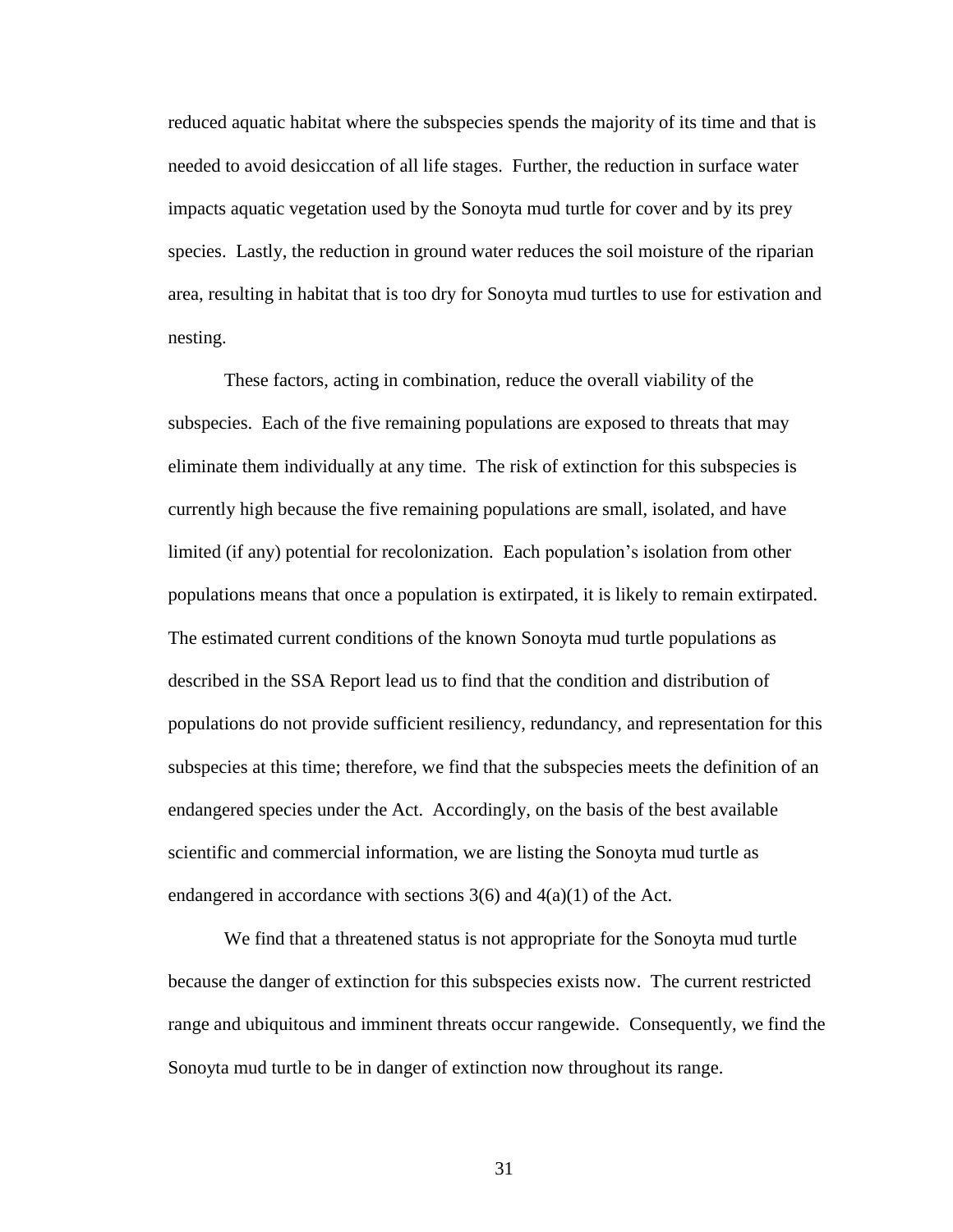#### *Determination of Status Throughout a Significant Portion of Its Range*

The Act defines an endangered species as any species that is "in danger of extinction throughout all or a significant portion of its range" and a threatened species as any species "that is likely to become endangered within the foreseeable future throughout all or a significant portion of its range." The phrase "significant portion of its range" is not defined by the Act, and a district court has held that aspects of the Service's Final Policy on Interpretation of the Phrase "Significant Portion of Its Range" in the Endangered Species Act's Definitions of "Endangered Species and "Threatened Species" (79 FR 37577 (July 1, 2014)) (SPR Policy) were not valid. *Center for Biological Diversity v. Jewell*, No. 14-cv-02506-RM (D. Ariz. Mar. 29, 2017) (Pygmy-Owl Decision).

Although the court's order in that case has not yet gone into effect, if the court denies the pending motion for reconsideration, the SPR Policy would become vacated. Therefore, we have examined the plain language of the Act and court decisions addressing the Service's application of the SPR phrase in various listing decisions, and for purposes of this rulemaking we are applying the interpretation set out below for the phrase "significant portion of its range" and its context in determining whether or not a species is an endangered species or a threatened species. Because the interpretation we are applying is consistent with the SPR Policy, we summarize herein the bases for our interpretation, and also refer the public to the SPR Policy itself for a more-detailed explanation of our reasons for interpreting the phrase in this way.

An important factor that influences the question of whether an SPR analysis is necessary here is what the consequence would be if the Service were to find that the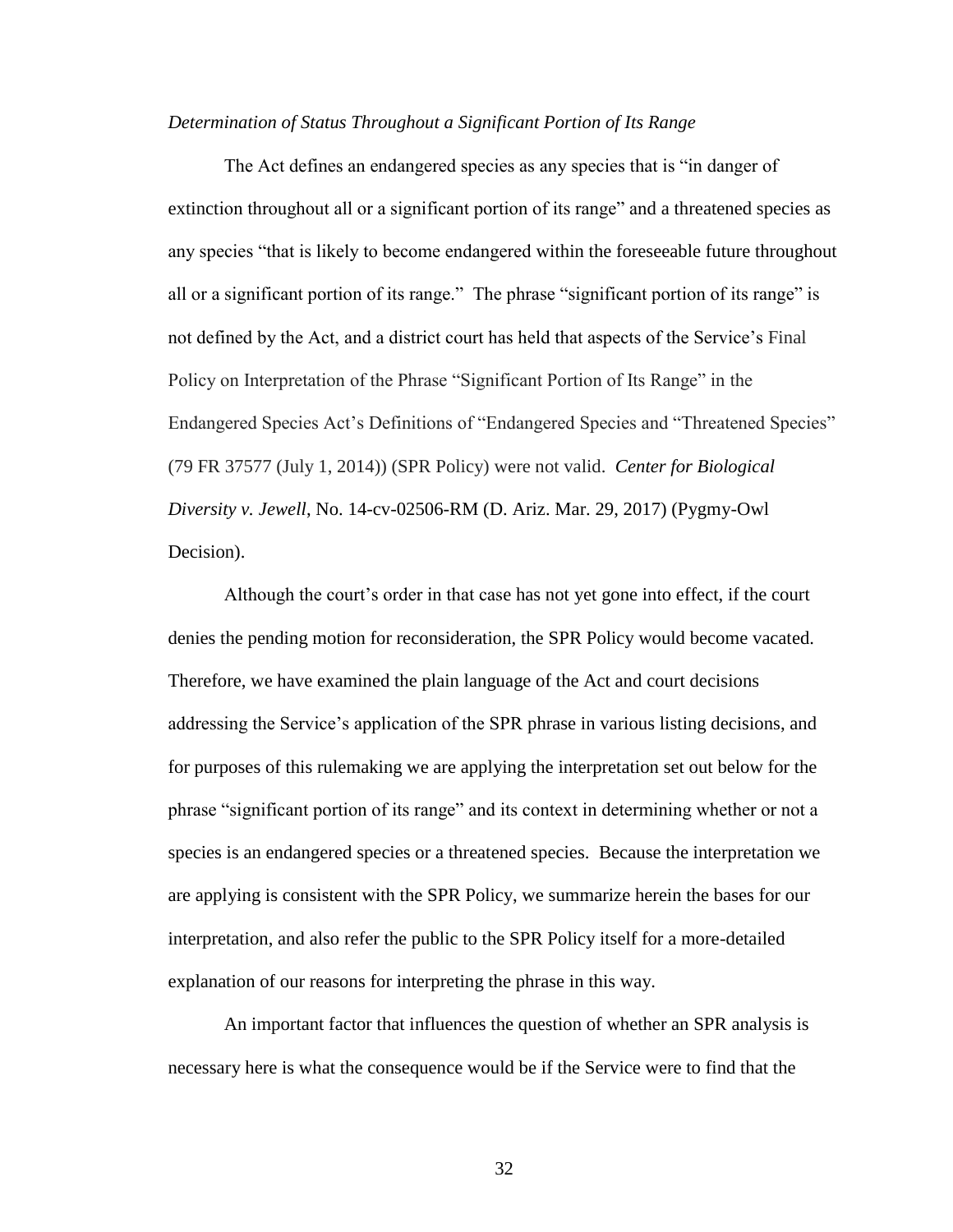Sonoyta mud turtle is in danger of extinction or likely to become so throughout a significant portion of its range. Two district court decisions have evaluated whether the outcomes of the Service's SPR determinations were reasonable. As described in the SPR Policy, both courts found that, once the Service determines that a "species"—which can include a species, subspecies, or DPS under ESA Section 3(16)—meets the definition of "endangered species" or "threatened species," the species must be listed in its entirety and the Act's protections applied consistently to all members of that species (subject to modification of protections through special rules under sections 4(d) and 10(j) of the Act). See *Defenders of Wildlife v. Salazar*, 729 F. Supp. 2d 1207, 1222 (D. Mont. 2010) (delisting of the Northern Rocky Mountains DPS of gray wolf; appeal dismissed as moot because of public law vacating the listing, 2012 U.S. App. LEXIS 26769 (9th Cir. Nov. 7, 2012)); *WildEarth Guardians v. Salazar*, No. 09-00574-PHX-FJM, 2010 U.S. Dist. LEXIS 105253, 15-16 (D. Ariz. Sept. 30, 2010) (Gunnison's prairie dog). The issue has not been addressed by a Federal Court of Appeals.

Consistent with the district court case law, we interpret that the consequence of finding that the Sonoyta mud turtle is in danger of extinction or likely to become so throughout a significant portion of its range would be that the entire species would be listed as an endangered species or threatened species, respectively, and the Act's protections would be applied to all individuals of the species wherever found. Thus, the "throughout all" phrase and the SPR phrase provide two independent bases for listing. We note that in the Act Congress placed the "all" language before the SPR phrase in the definitions of "endangered species" and "threatened species." This suggests that Congress intended that an analysis based on consideration of the entire range should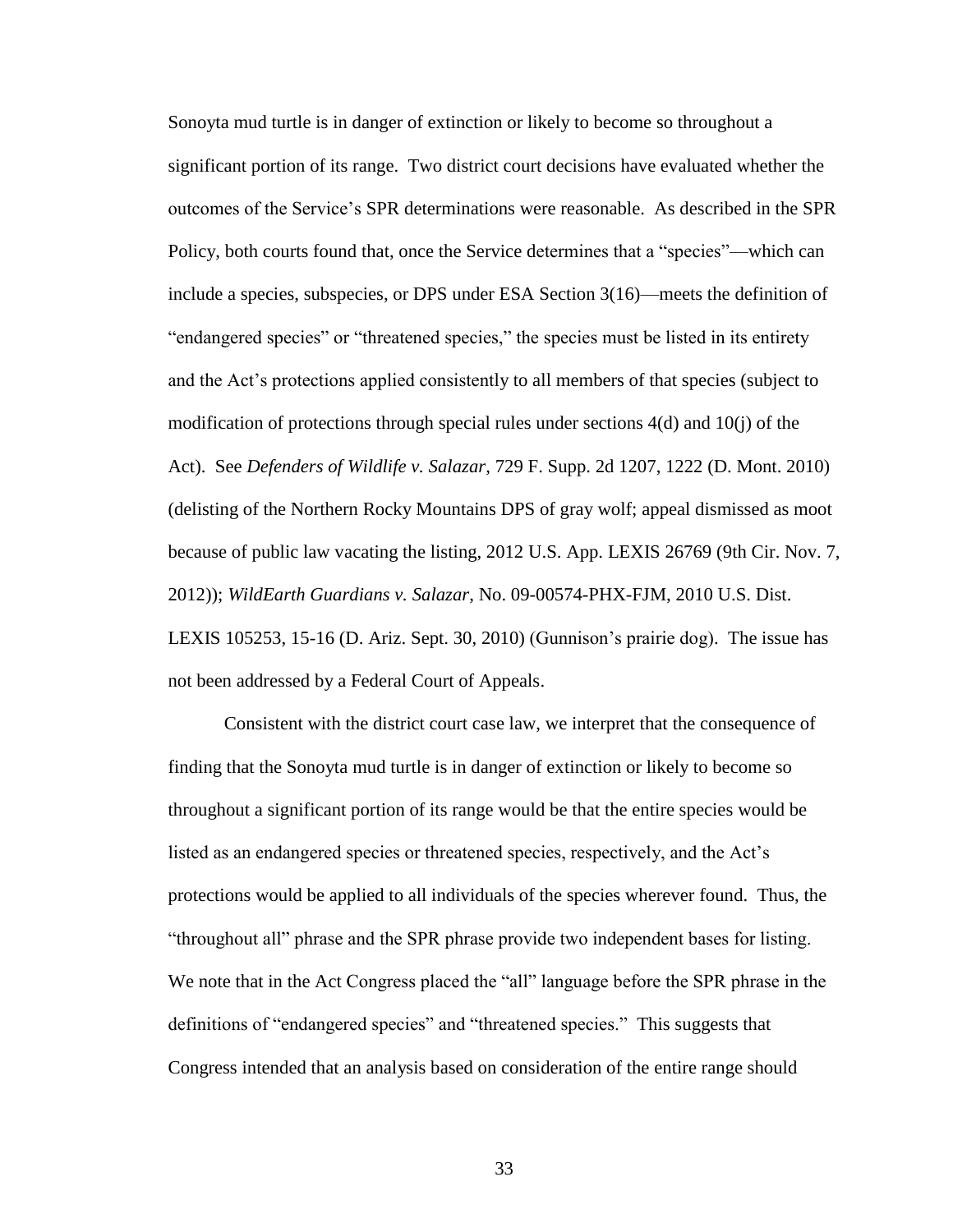receive primary focus. Thus, the first step we undertook, above, in our assessment of the status of the species was to determine its status throughout all of its range. Having determined that the species is in danger of extinction throughout all of its range, we now examine whether it is necessary to determine its status throughout a significant portion of its range.

We conclude that in this situation we do not need to conduct an SPR analysis. This conclusion is consistent with the Act because the species is currently in danger of extinction throughout all of its range due either to high-magnitude threats across its range, or to threats that are so high in particular areas that they severely affect the species across its range. Therefore, the species is in danger of extinction throughout every portion of its range, and an analysis of whether the species is in danger of extinction or likely to become so throughout any significant portion of its range would be redundant and unnecessary. We accordingly conclude that we do not need to conduct further analysis of whether the Sonoyta mud turtle is in danger of extinction or likely to become so in the foreseeable future throughout a significant portion of its range.

Therefore, on the basis of the best available scientific and commercial information, we are adding Sonoyta mud turtle to the List of Endangered and Threatened Wildlife as an endangered species in accordance with sections  $3(6)$  and  $4(a)(1)$  of the Act. We find that a threatened species status is not appropriate for Sonoyta mud turtle because of the immediacy of threats facing the species with only five known populations, at least one of which is declining in abundance.

# **Critical Habitat Determination**

Section  $4(a)(3)$  of the Act, as amended, and implementing regulations (50 CFR)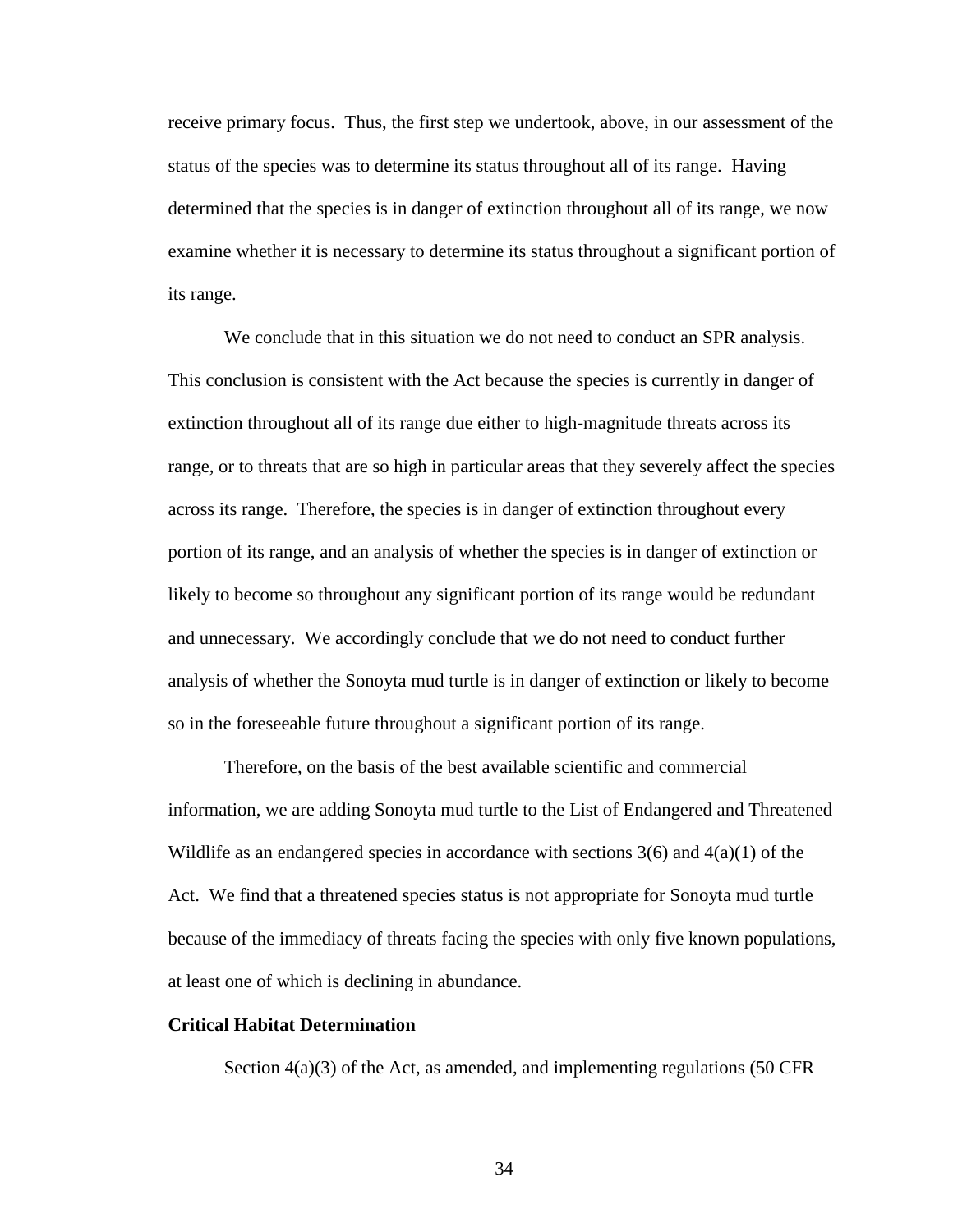424.12), require that, to the maximum extent prudent and determinable, the Secretary shall designate critical habitat at the time the species is determined to be an endangered or threatened species. Our regulations (50 CFR  $424.12(a)(1)$ ) state that the designation of critical habitat is not prudent when one or both of the following situations exist:

(1) The species is threatened by taking or other human activity, and identification of critical habitat can be expected to increase the degree of threat to the species, or

(2) Such designation of critical habitat would not be beneficial to the species. In determining whether a designation would not be beneficial, the factors the Service may consider include but are not limited to: Whether the present or threatened destruction, modification, or curtailment of a species' habitat or range is not a threat to the species, or whether any areas meet the definition of "critical habitat."

#### *Prudency of Critical Habitat*

There is currently no imminent threat of take attributed to collection or vandalism identified under Factor B for this subspecies, and identification and mapping of critical habitat is not expected to initiate any such threat. In the absence of finding that the designation of critical habitat would increase threats to a species, we next determine whether such designation of critical habitat would not be beneficial to the species. In our proposed listing rule, we determined that there are habitat-based threats to the Sonoyta mud turtle identified under Factor A. Therefore, we find that the designation of critical habitat would be beneficial to Sonoyta mud turtle through the provisions of section 7 of the Act. Because we have determined that the designation of critical habitat will not likely increase the degree of threat to the subspecies and would be beneficial, we find that designation of critical habitat is prudent for the Sonoyta mud turtle.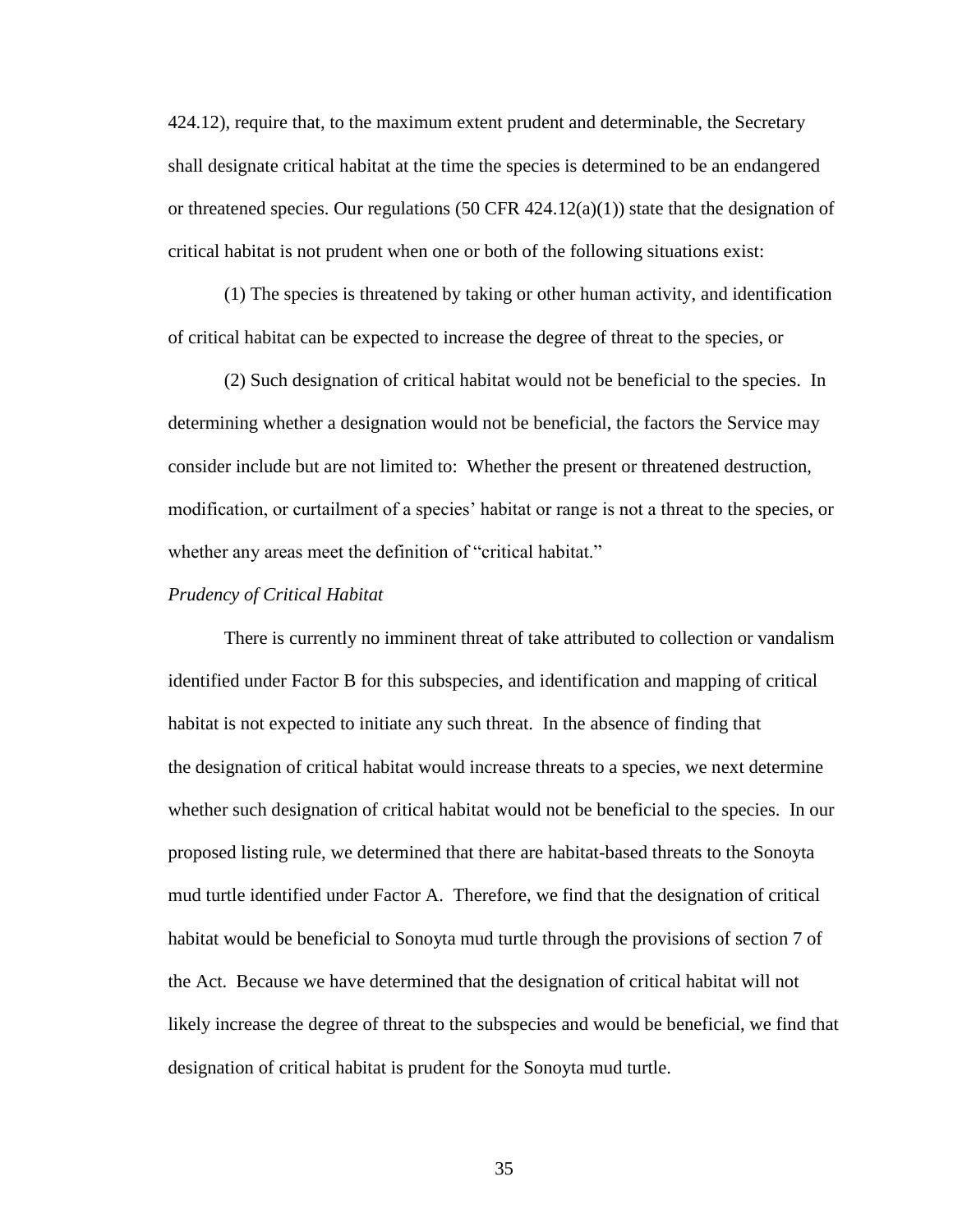#### *Critical Habitat Determinability*

Having determined that designation is prudent, under section 4(a)(3) of the Act, we must find whether critical habitat for the Sonoyta mud turtle is determinable. Our regulations at 50 CFR  $424.12(a)(2)$  state that critical habitat is not determinable when one or both of the following situations exist:

(i) Information sufficient to perform required analysis of the impacts of the designation is lacking, or

(ii) The biological needs of the species are not sufficiently well known to identify any area that meets the definition of "critical habitat."

As required by section  $4(b)(2)$  of the Act, we use the best scientific data available to designate critical habitat after taking into consideration the economic impact, national security impact, and any other relevant impact of specifying any particular area as critical habitat. In accordance with the Act and our implementing regulations at 50 CFR 424.12(b), we review available information pertaining to the habitat requirements of the species and identify specific areas within the geographical area occupied by the species at the time of listing and any specific areas outside the geographical area occupied by the species to be considered for designation as critical habitat. A careful assessment of the economic impacts that may occur due to a critical habitat designation is still ongoing, and we are in the process of working with Customs and Border Protection and the National Park Service in acquiring the necessary information needed to perform that assessment. The information sufficient to perform a required analysis of the impacts of the designation is lacking. Accordingly, we find that critical habitat for this subspecies, in accordance with section  $4(a)(3)(A)$  of the Act, to be not determinable at this time. When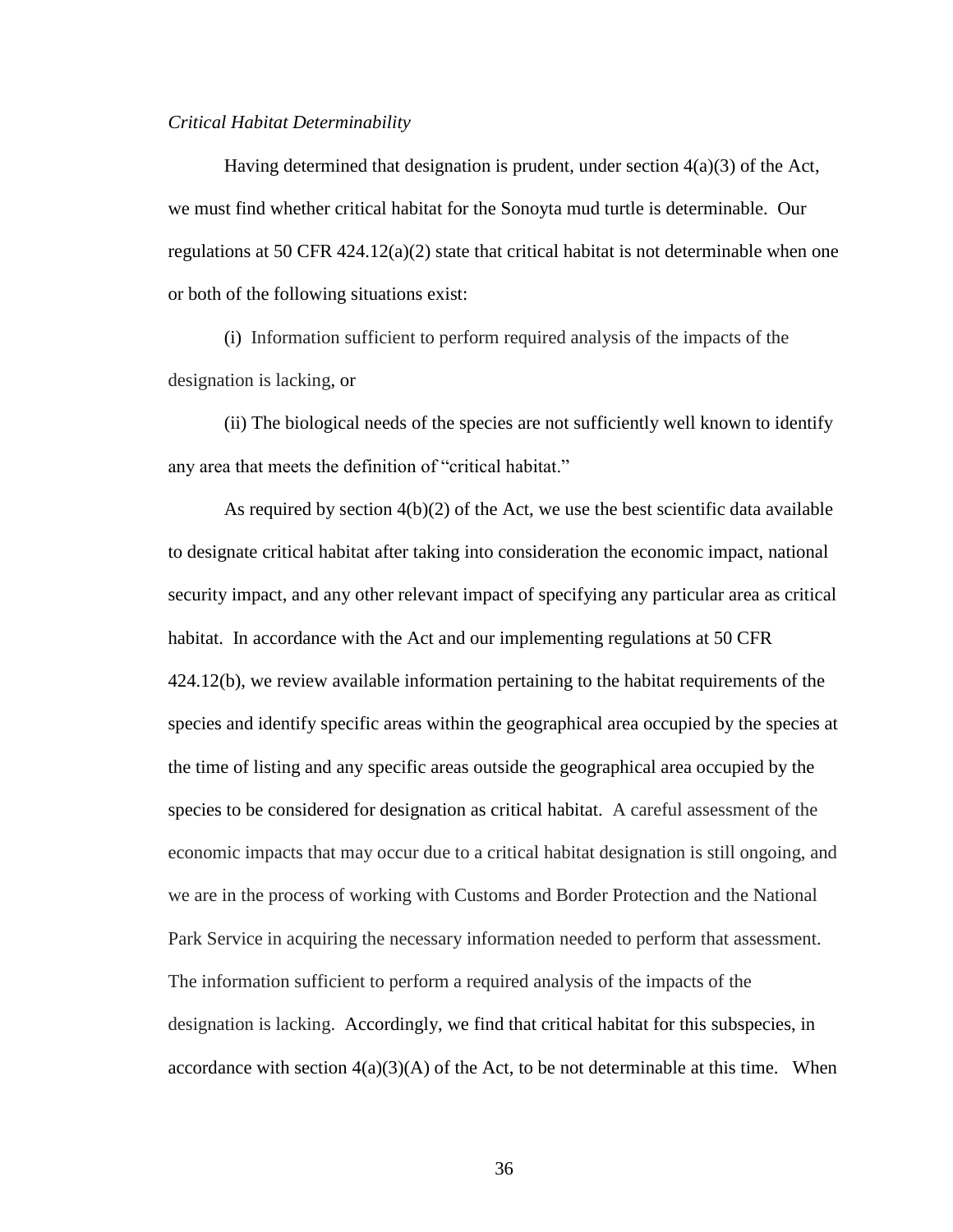critical habitat is not determinable, the Act allows the Service an additional year to publish a critical habitat designation (16 U.S.C. 1533(b)(6)(C)(ii)).

### **Available Conservation Measures**

Conservation measures provided to species listed as endangered or threatened species under the Act include recognition, recovery actions, requirements for Federal protection, and prohibitions against certain practices. Recognition through listing results in public awareness, and conservation by Federal, State, Tribal, and local agencies, private organizations, and individuals. The Act encourages cooperation with the States and requires that recovery actions be carried out for all listed species. The protection required by Federal agencies and the prohibitions against certain activities are discussed, in part, below.

The primary purpose of the Act is the conservation of endangered and threatened species and the ecosystems upon which they depend. The ultimate goal of such conservation efforts is the recovery of these listed species, so that they no longer need the protective measures of the Act. Subsection 4(f) of the Act requires the Service to develop and implement recovery plans for the conservation of endangered and threatened species. The recovery planning process involves the identification of actions that are necessary to halt or reverse the species' decline by addressing the threats to its survival and recovery. The goal of this process is to restore listed species to a point where they are secure, selfsustaining, and functioning components of their ecosystems.

Recovery planning includes the development of a recovery outline shortly after a species is listed and preparation of a draft and final recovery plan. The recovery outline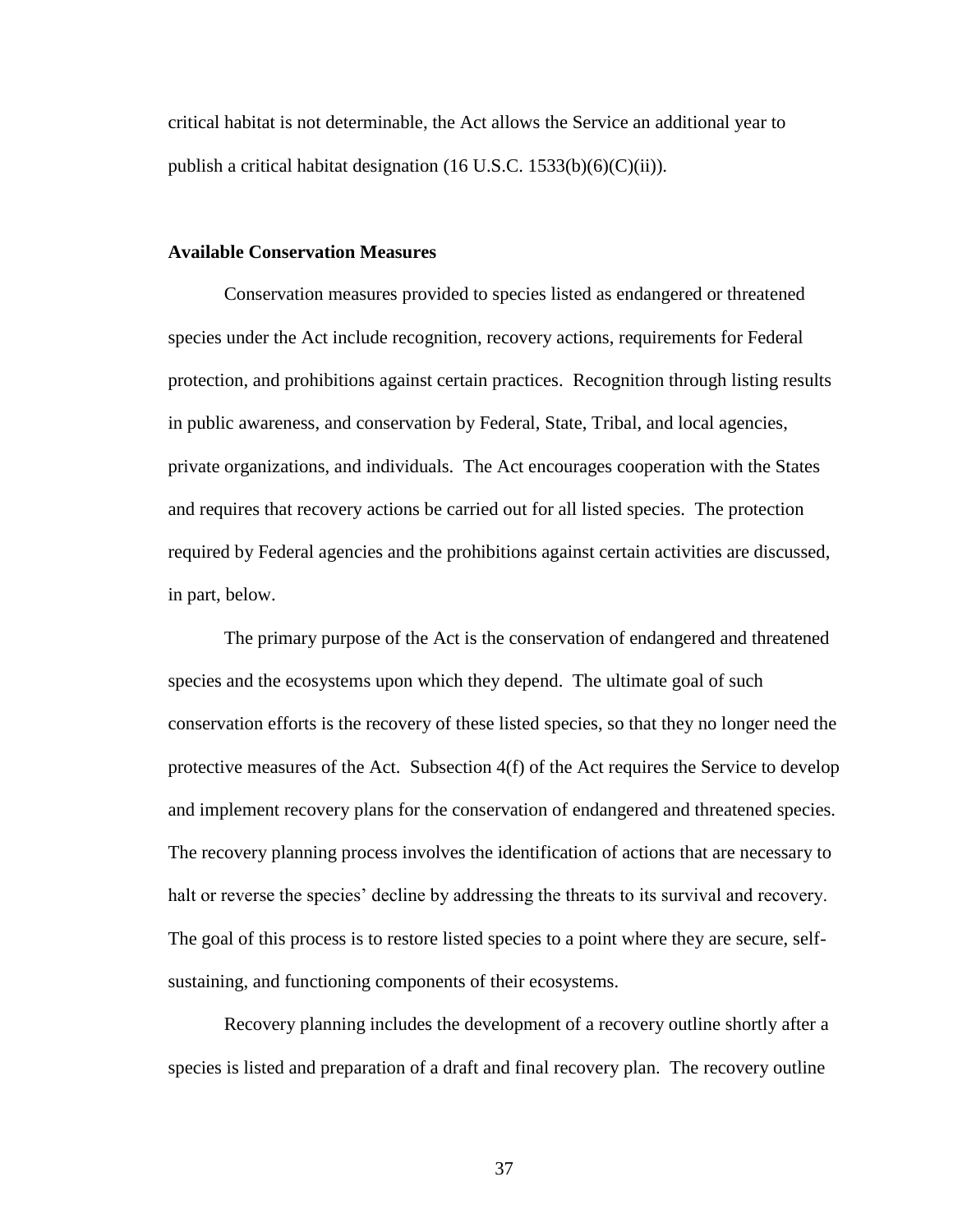guides the immediate implementation of urgent recovery actions and describes the process to be used to develop a recovery plan. Revisions of the plan may be done to address continuing or new threats to the species, as new substantive information becomes available. The recovery plan identifies site-specific management actions that set a trigger for review of the five factors that control whether a species remains endangered or may be downlisted or delisted, and methods for monitoring recovery progress. Recovery plans also establish a framework for agencies to coordinate their recovery efforts and provide estimates of the cost of implementing recovery tasks. Recovery teams (composed of species experts, Federal and State agencies, nongovernmental organizations, and stakeholders) are often established to develop recovery plans. When completed, the recovery outline, draft recovery plan, and the final recovery plan will be available on our website (*http://www.fws.gov/endangered*) or from our Arizona Ecological Services Field Office (see **FOR FURTHER INFORMATION CONTACT**).

Implementation of recovery actions generally requires the participation of a broad range of partners, including other Federal agencies, States, Tribes, nongovernmental organizations, businesses, and private landowners. Examples of recovery actions include habitat restoration (e.g., restoration of native vegetation), research, captive propagation and reintroduction, and outreach and education. The recovery of many listed species cannot be accomplished solely on Federal lands because their range may occur primarily or solely on non-Federal lands. To achieve recovery of these species requires cooperative conservation efforts on private, State, and Tribal lands.

Following publication of this final listing rule, funding for recovery actions will be available from a variety of sources, including Federal budgets, State programs, and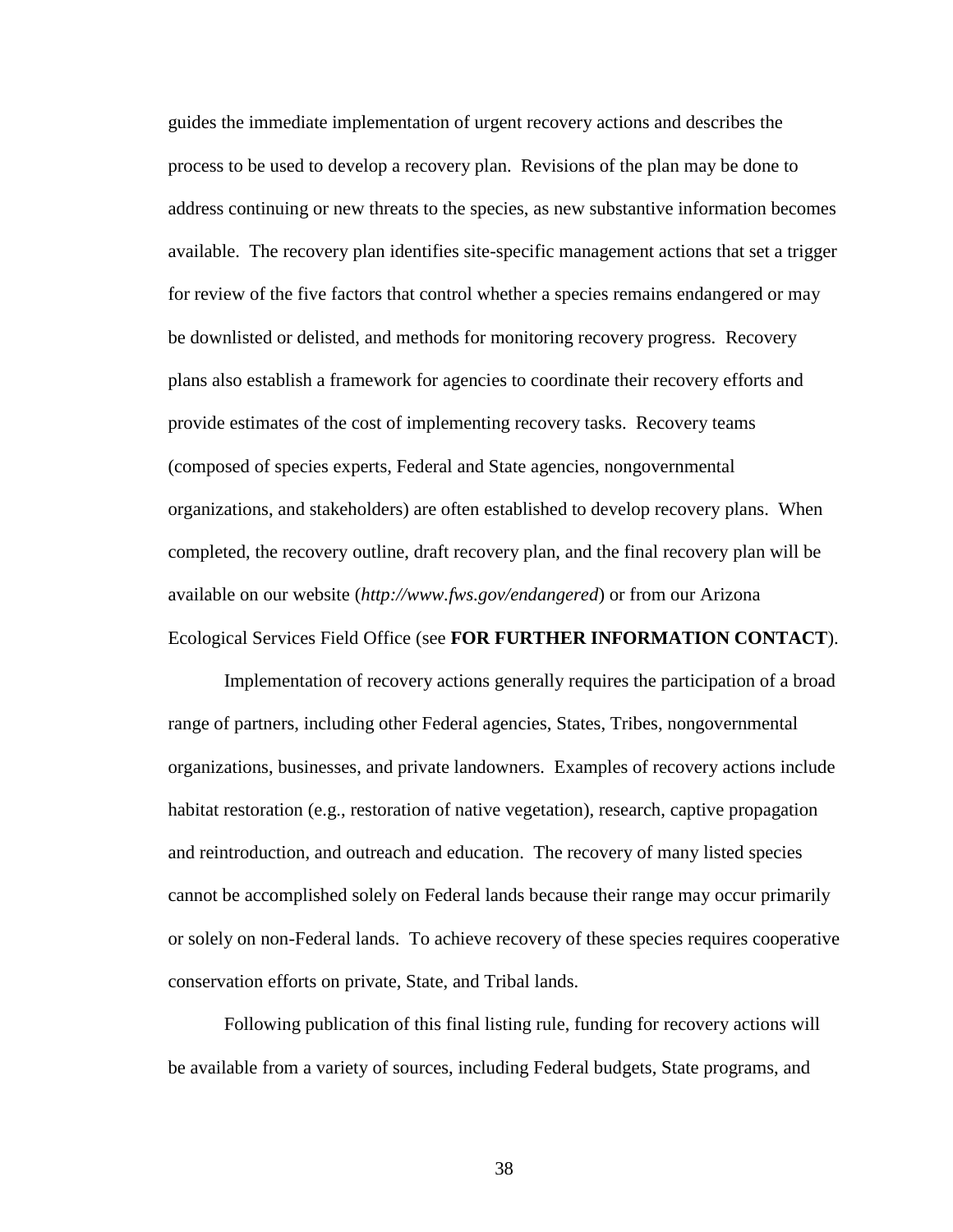cost share grants for non-Federal landowners, the academic community, and nongovernmental organizations. In addition, pursuant to section 6 of the Act, the State of Arizona will be eligible for Federal funds to implement management actions that promote the protection or recovery of the Sonoyta mud turtle. Information on our grant programs that are available to aid species recovery can be found at: *http://www.fws.gov/grants*.

Please let us know if you are interested in participating in recovery efforts for the Sonoyta mud turtle. Additionally, we invite you to submit any new information on this subspecies whenever it becomes available and any information you may have for recovery planning purposes (see **FOR FURTHER INFORMATION CONTACT**).

Section 7(a) of the Act requires Federal agencies to evaluate their actions with respect to any species that is listed as an endangered or threatened species and with respect to its critical habitat, if any is designated. Regulations implementing this interagency cooperation provision of the Act are codified at 50 CFR part 402. Section 7(a)(2) of the Act requires Federal agencies to ensure that activities they authorize, fund, or carry out are not likely to jeopardize the continued existence of any endangered or threatened species or destroy or adversely modify its critical habitat. If a Federal action may affect a listed species or its critical habitat, the responsible Federal agency must enter into consultation with the Service.

Federal agency actions within the subspecies' habitat that may require conference or consultation or both as described in the preceding paragraph include management and any other landscape-altering activities on Federal lands administered by NPS (Organ Pipe Cactus National Monument) and U.S. Customs and Border Protection.

The Act and its implementing regulations set forth a series of general prohibitions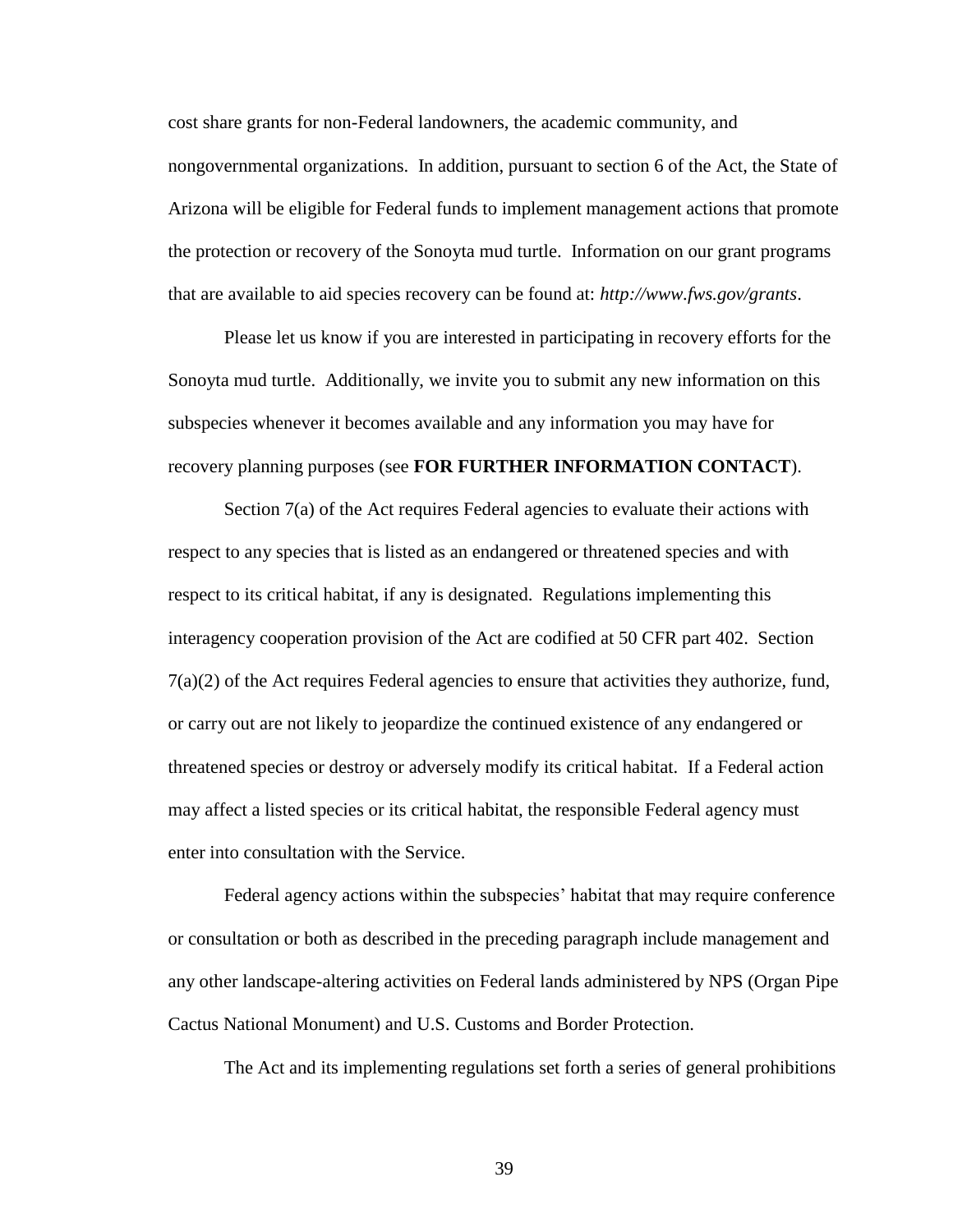and exceptions that apply to endangered wildlife. The prohibitions of section  $9(a)(1)$  of the Act, codified at 50 CFR 17.21, make it illegal for any person subject to the jurisdiction of the United States to take (which includes harass, harm, pursue, hunt, shoot, wound, kill, trap, capture, or collect; or to attempt any of these) endangered wildlife within the United States or on the high seas. In addition, it is unlawful to import; export; deliver, receive, carry, transport, or ship in interstate or foreign commerce in the course of commercial activity; or sell or offer for sale in interstate or foreign commerce any listed species. It is also illegal to possess, sell, deliver, carry, transport, or ship any such wildlife that has been taken illegally. Certain exceptions apply to employees of the Service, the National Marine Fisheries Service, other Federal land management agencies, and State conservation agencies.

We may issue permits to carry out otherwise prohibited activities involving endangered wildlife under certain circumstances. Regulations governing permits are codified at 50 CFR 17.22. With regard to endangered wildlife, a permit may be issued for the following purposes: for scientific purposes, to enhance the propagation or survival of the species, and for incidental take in connection with otherwise lawful activities. There are also certain statutory exemptions from the prohibitions, which are set forth at sections 9 and 10 of the Act.

It is our policy, as published in the **Federal Register** on July 1, 1994 (59 FR 34272), to identify to the maximum extent practicable at the time a species is listed, those activities that would or would not constitute a violation of section 9 of the Act. The intent of this policy is to increase public awareness of the effect of a final listing on proposed and ongoing activities within the range of a listed species. At this time, we are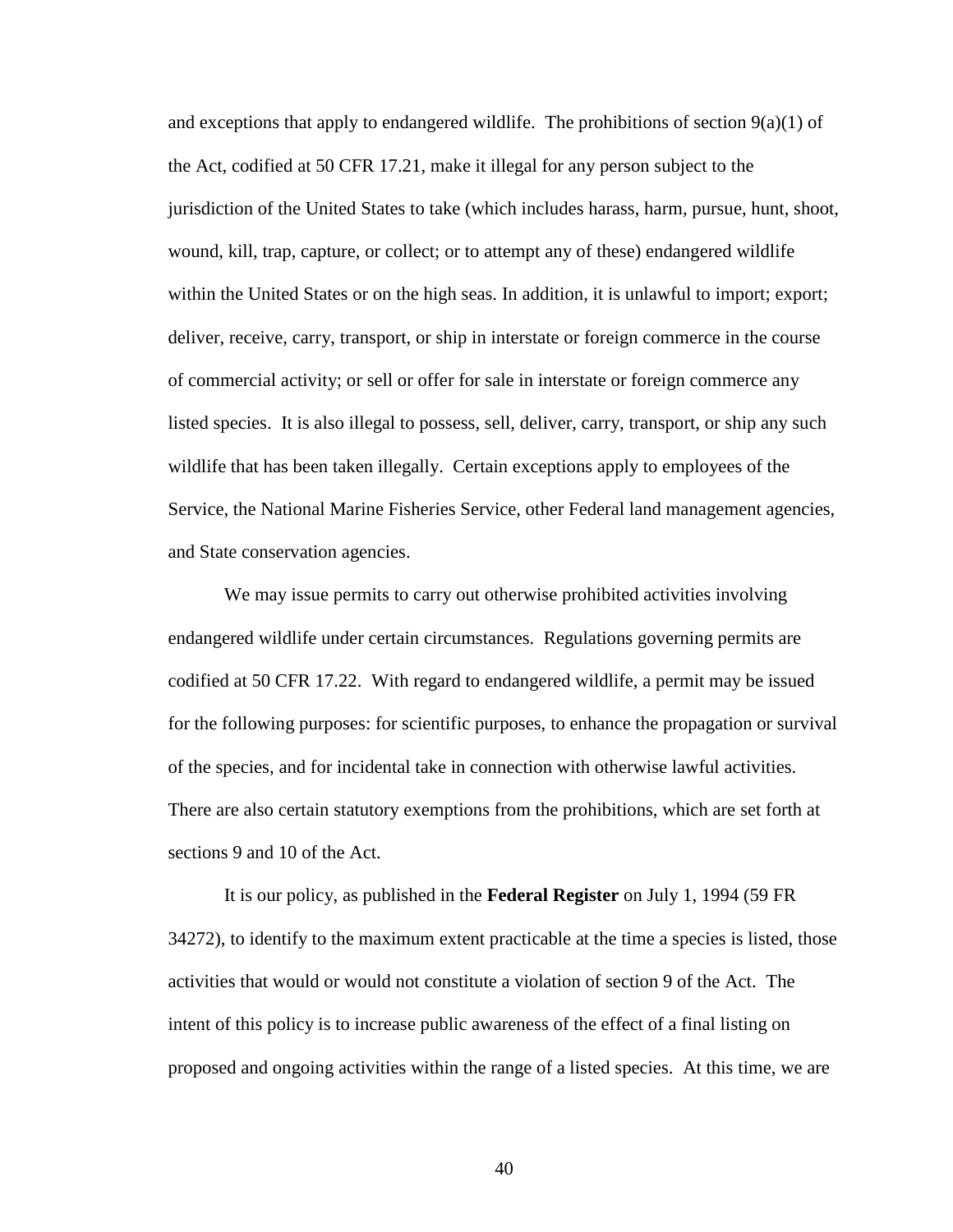unable to identify specific activities that would not be considered to result in a violation of section 9 of the Act because the Sonoyta mud turtle sites where the species currently occurs are subject to a variety of potential activities, and it is likely that site-specific conservation measures may be needed for activities that may directly or indirectly affect the species. Based on the best available information, the following actions are likely to result in a violation of section 9; this list is not comprehensive:

(1) Unauthorized handling or collecting of the Sonoyta mud turtle.

(2) Destruction/alteration of Sonoyta mud turtle habitat by discharge of fill material, draining, ditching, tiling, pond construction, stream channelization or diversion, removal or destruction of emergent aquatic vegetation; or diversion or alteration of surface or ground water flow into or out of the wetland (*i.e.,* due to roads, impoundments, discharge pipes, storm water detention basins, etc.) or in any body of water in which the Sonoyta mud turtle is known to occur.

(3) Direct or indirect destruction of riparian habitat.

(4) Introduction of nonnative species that compete with or prey upon the Sonoyta mud turtle, such as the introduction of nonnative fish and crayfish species.

(5) Release of biological control agents that attack any life stage of this subspecies.

(6) Discharge of chemicals or fill material into any waters in which the Sonoyta mud turtle is known to occur.

Questions regarding whether specific activities would constitute a violation of section 9 of the Act should be directed to the Arizona Ecological Services Field Office (see **FOR FURTHER INFORMATION CONTACT**).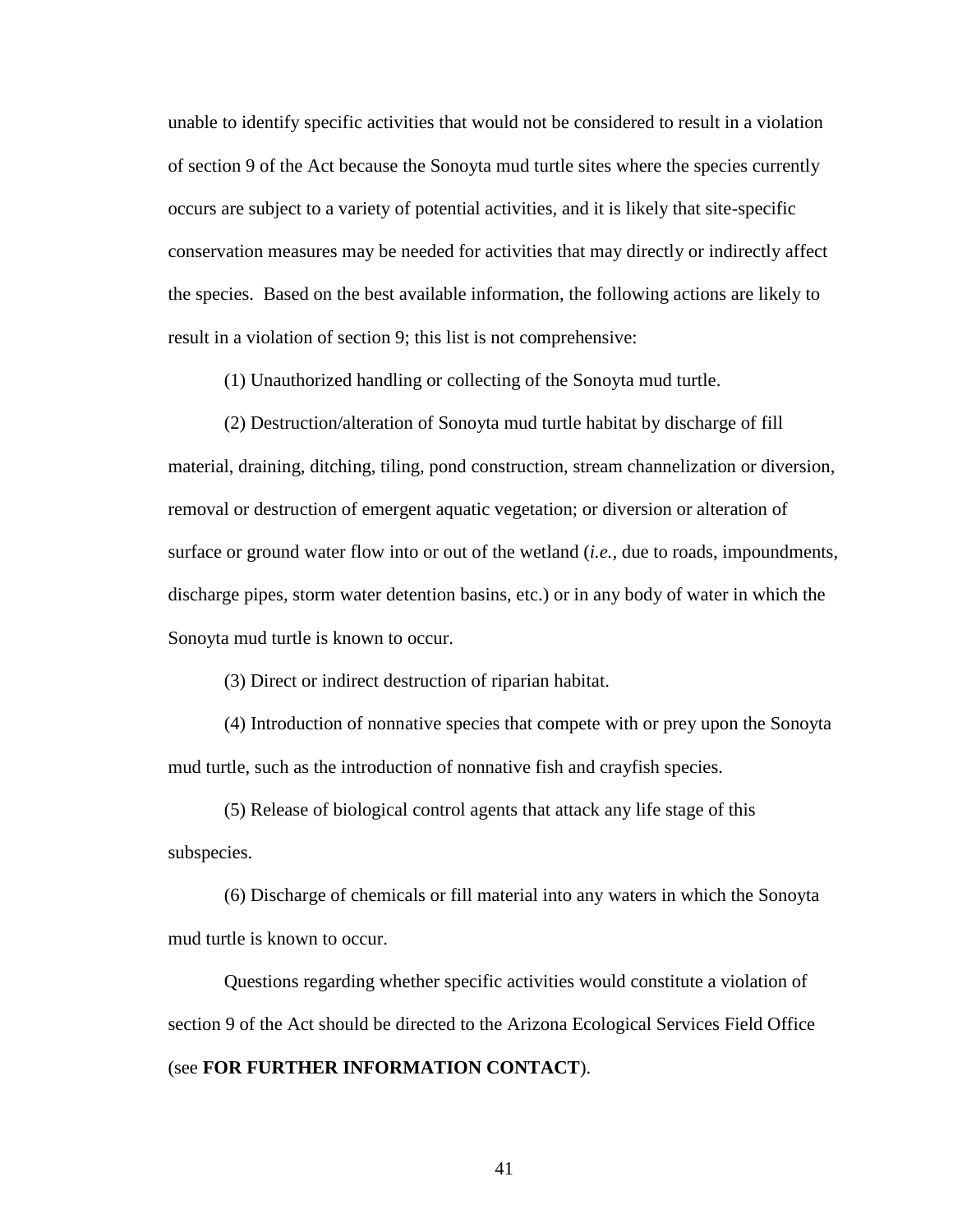#### **Required Determinations**

# *National Environmental Policy Act (42 U.S.C. 4321 et seq.)*

We have determined that environmental assessments and environmental impact statements, as defined under the authority of the National Environmental Policy Act (NEPA; 42 U.S.C. 4321 *et seq.*), need not be prepared in connection with listing a species as an endangered or threatened species under the Endangered Species Act. We published a notice outlining our reasons for this determination in the **Federal Register** on October 25, 1983 (48 FR 49244).

#### *Government-to-Government Relationship With Tribes*

In accordance with the President's memorandum of April 29, 1994 (Governmentto-Government Relations with Native American Tribal Governments; 59 FR 22951), Executive Order 13175 (Consultation and Coordination With Indian Tribal Governments), and the Department of the Interior's manual at 512 DM 2, we readily acknowledge our responsibility to communicate meaningfully with recognized Federal Tribes on a government-to-government basis. In accordance with Secretarial Order 3206 of June 5, 1997 (American Indian Tribal Rights, Federal-Tribal Trust Responsibilities, and the Endangered Species Act), we readily acknowledge our responsibilities to work directly with tribes in developing programs for healthy ecosystems, to acknowledge that tribal lands are not subject to the same controls as Federal public lands, to remain sensitive to Indian culture, and to make information available to tribes.

Based on cultural claims maps and reservation boundaries we have on file, the distribution of the Sonoyta mud turtle overlaps areas that may be of interest to the following tribes: Tohono O'odham Nation, Quechan Tribe, Hopi Tribe, Colorado River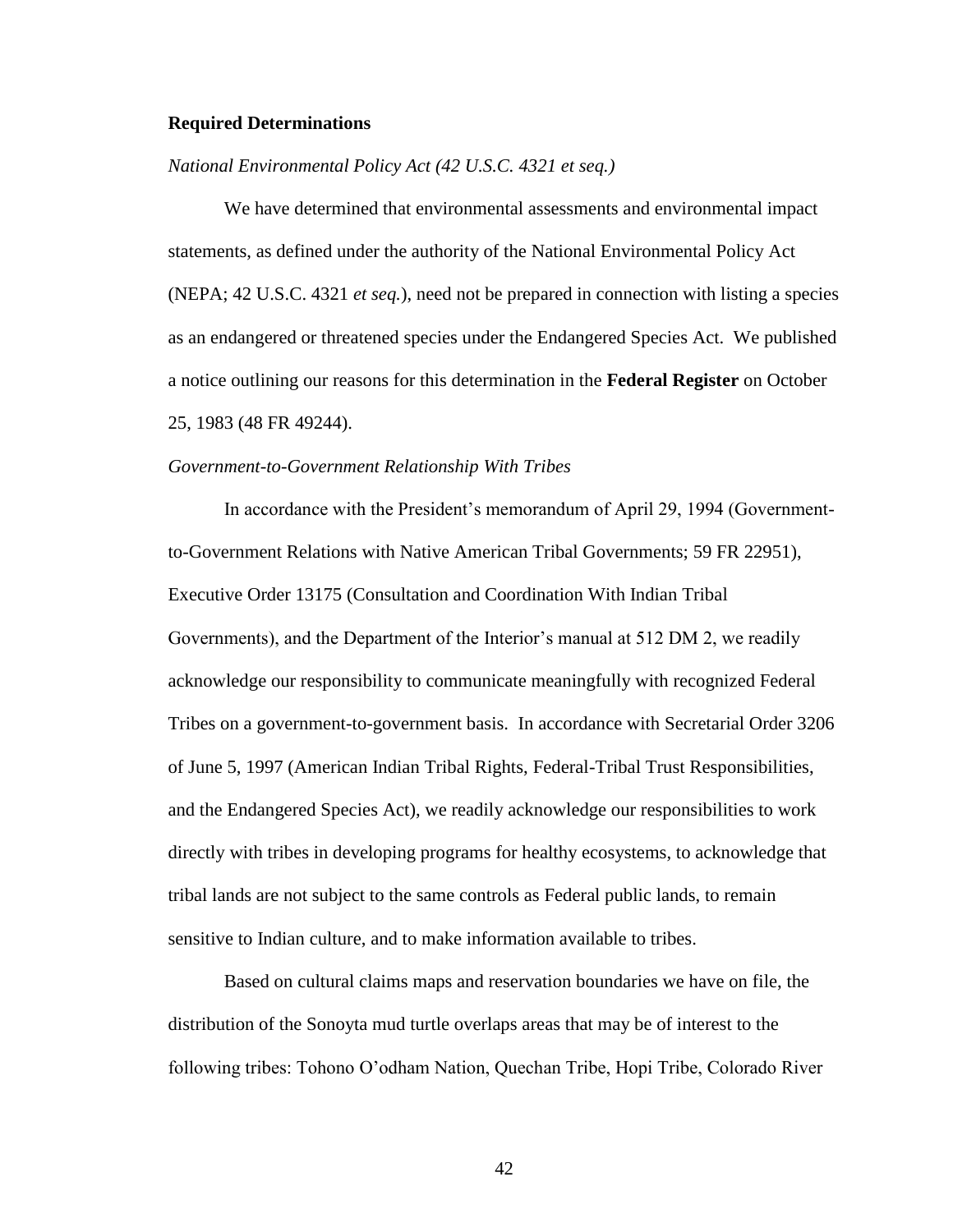Indian Tribes, and Cocopah Indian Tribe. On November 20, 2015, we notified these tribes via letter of our intent to conduct a status assessment for the purpose of determining whether the subspecies warrants protection under the Act. In our letter, we offered to meet with the tribe to discuss the process, potential impacts to the tribes, and how tribal information may be used in our assessment. In addition, we requested any information they have regarding the subspecies. On August 17, 2016, we invited comments from the five tribes, and on September 19, 2016, we submitted notification to tribal leaders of the proposed listing publication. To date, we have not received a response from these any of these tribes. Upon publication of this final rule, we will send notification letters to these tribes and again extend an invitation to meet and discuss.

## **References Cited**

A complete list of references cited in this rulemaking is available in the SSA Report (U.S. Fish and Wildlife Service 2017. Species status assessment report for the Sonoyta mud turtle (*Kinosternon sonoriense longifemorale*), Version 2.0. Albuquerque, NM) that is available on the Internet at *http://www.regulations.gov* at Docket Number FWS–R2–ES–2016–0103, at *https://www.fws.gov/southwest/es/arizona/,* and upon request from the Arizona Ecological Services Field Office (see **FOR FURTHER** 

# **INFORMATION CONTACT**).

## **Authors**

The primary authors of this final rule are the staff members of the Arizona Ecological Services Field Office.

# **List of Subjects in 50 CFR Part 17**

Endangered and threatened species, Exports, Imports, Reporting and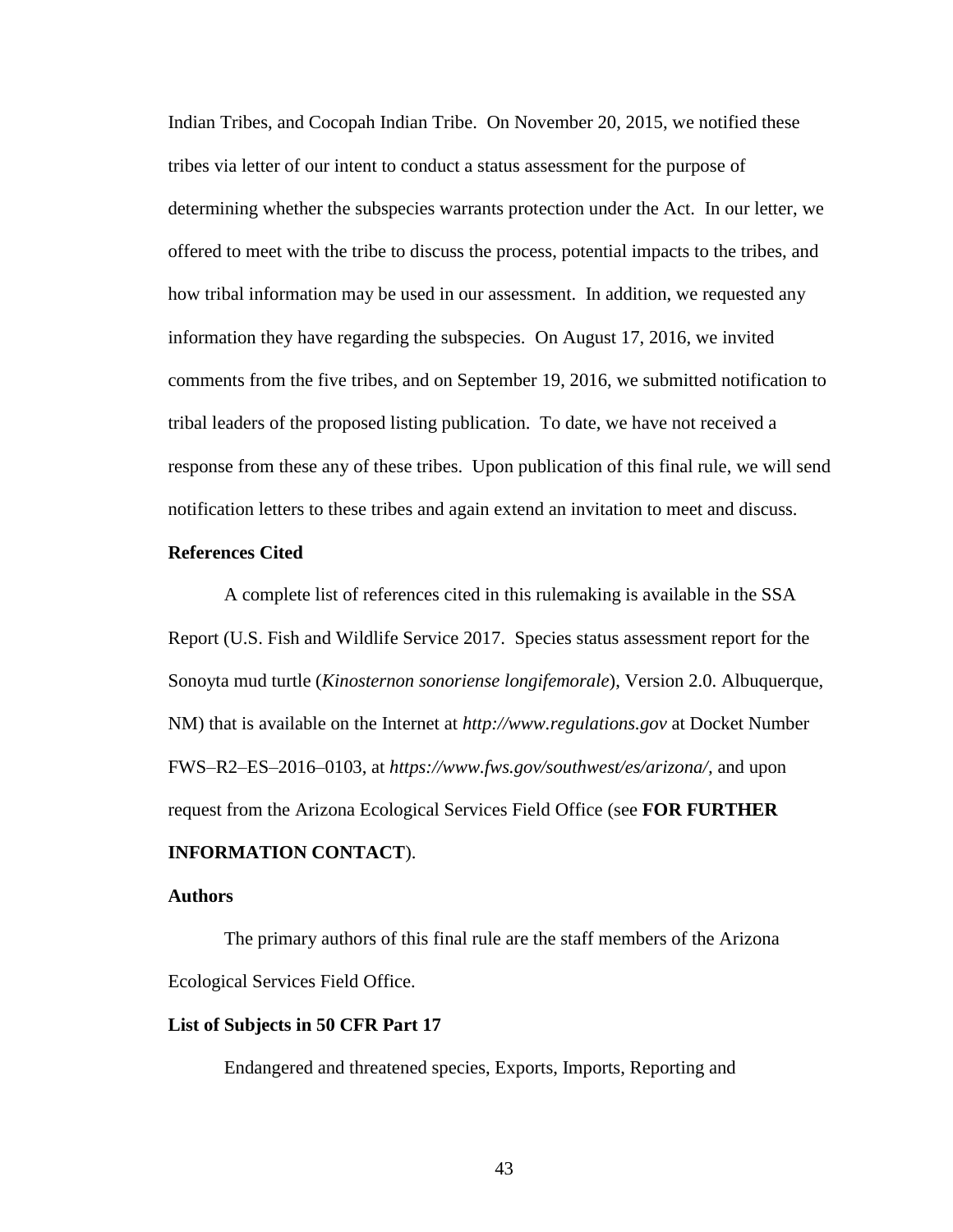recordkeeping requirements, Transportation.

# **Regulation Promulgation**

Accordingly, we amend part 17, subchapter B of chapter I, title 50 of the Code of Federal Regulations, as follows:

# **PART 17—ENDANGERED AND THREATENED WILDLIFE AND PLANTS**

1. The authority citation for part 17 continues to read as follows:

**Authority:** 16 U.S.C. 1361–1407; 1531–1544; 4201–4245, unless otherwise noted.

2. In §17.11(h), add an entry for "Turtle, Sonoyta mud" to the List of Endangered and Threatened Wildlife in alphabetical order under REPTILES to read as set forth below:

# **§ 17.11 Endangered and threatened wildlife.**

\* \* \* \* \* (h) \* \* \*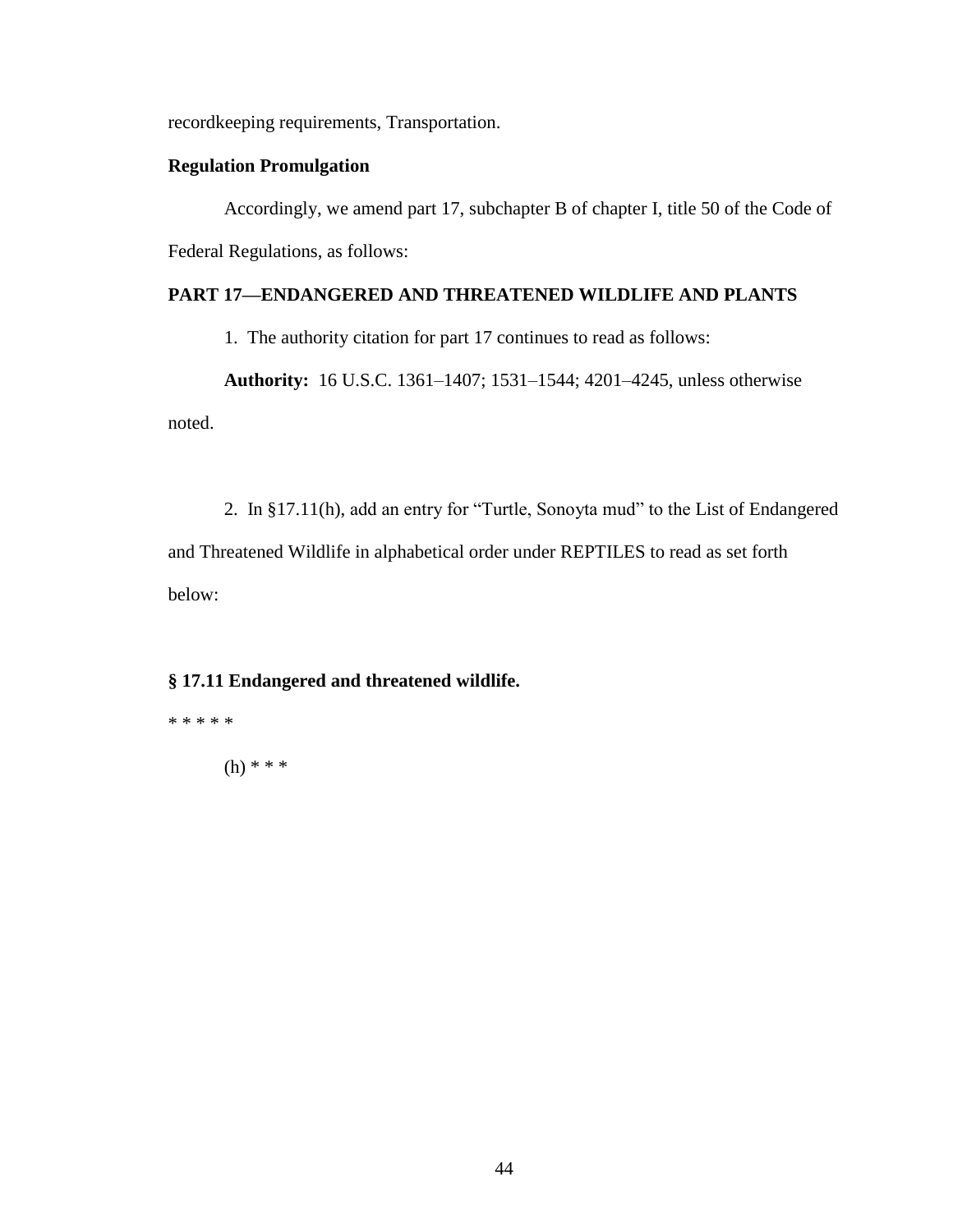| <b>Common</b>                        | <b>Scientific</b>          | <b>Where listed</b> | <b>Status</b> | <b>Listing citations and</b>   |
|--------------------------------------|----------------------------|---------------------|---------------|--------------------------------|
| name                                 | name                       |                     |               | applicable rules               |
| $\ast$<br>$\ast$<br>$\ast$<br>$\ast$ | $\ast$<br>$\ast$<br>$\ast$ |                     |               |                                |
| <b>REPTILES</b>                      |                            |                     |               |                                |
| $\ast$<br>$\ast$<br>$*$<br>$\ast$    | $\ast$<br>$*$<br>$\ast$    |                     |               |                                |
| Turtle, Sonoyta                      | Kinosternon                | Wherever            | E             | 82 FR [insert Federal]         |
| mud                                  | sonoriense                 | found               |               | <b>Register</b> page where the |
|                                      | longifemorale              |                     |               | document begins], [Insert      |
|                                      |                            |                     |               | date of publication in the     |
|                                      |                            |                     |               | <b>Federal Register</b> ].     |
| $\ast$<br>$\ast$<br>$\ast$<br>$\ast$ | $\ast$<br>$\ast$<br>$\ast$ |                     |               |                                |